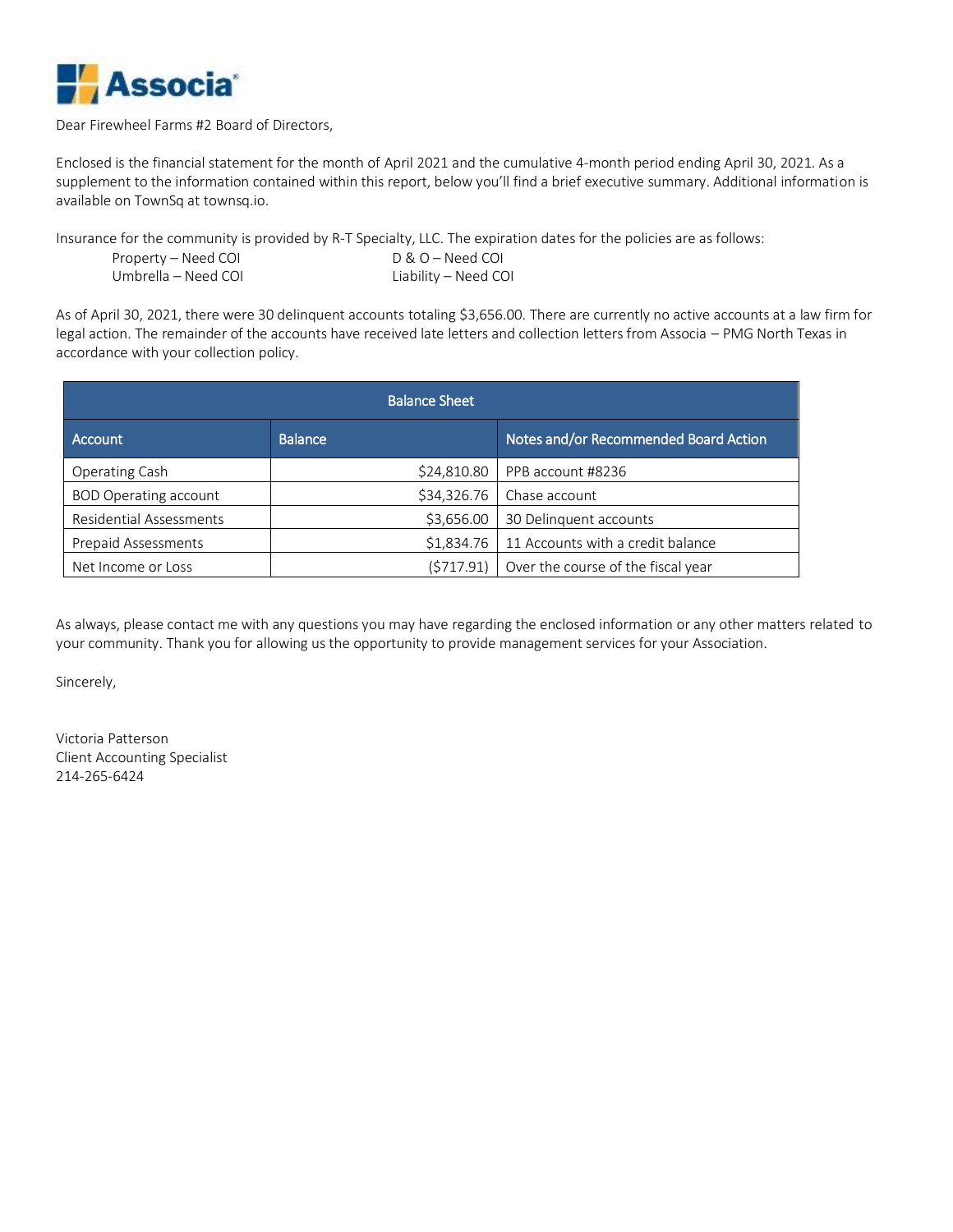# **Client Accounting Specialist**

### **Balance Sheet Report Firewheel Farms #2**

As of April 30, 2021

|                                             | <b>Balance</b><br>Apr 30, 2021 | <b>Balance</b><br>Mar 31, 2021 | Change   |
|---------------------------------------------|--------------------------------|--------------------------------|----------|
| <b>Assets</b>                               |                                |                                |          |
| <b>Operating Funds</b>                      |                                |                                |          |
| 1000 - Pacific Premier Bank Operating #8236 | 24,810.80                      | 24,766.12                      | 44.68    |
| 1010 - Operating Cash Account 11            | 34,326.76                      | 34,276.64                      | 50.12    |
| <b>Total Operating Funds</b>                | 59,137.56                      | 59,042.76                      | 94.80    |
| <b>Accounts Receivable</b>                  |                                |                                |          |
| 1500 - Residential Assessments Receivable   | 3,656.00                       | 4,558.00                       | (902.00) |
| <b>Total Accounts Receivable</b>            | 3,656.00                       | 4,558.00                       | (902.00) |
| <b>Prepaid Expenses</b>                     |                                |                                |          |
| 1600 - Prepaid Insurance                    | 1,551.01                       | 1,723.34                       | (172.33) |
| <b>Total Prepaid Expenses</b>               | 1,551.01                       | 1,723.34                       | (172.33) |
| <b>Other Current Assets</b>                 |                                |                                |          |
| 1760 - Transition In - Homeowners Balances  | 83.00                          | 83.00                          | 0.00     |
| 1799 - Clearing Account                     | (14, 237.32)                   | (14, 237.32)                   | 0.00     |
| <b>Total Other Current Assets</b>           | (14, 154.32)                   | (14, 154.32)                   | 0.00     |
| <b>Total Assets</b>                         | 50,190.25                      | 51,169.78                      | (979.53) |
| <b>Liabilities</b>                          |                                |                                |          |
| <b>Accounts Payable</b>                     |                                |                                |          |
| 2010 - Delinquency Fee Payable              | 1,100.00                       | 880.00                         | 220.00   |
| 2025 - Transfer Fee Payable                 | 250.00                         | 0.00                           | 250.00   |
| <b>Total Accounts Payable</b>               | 1,350.00                       | 880.00                         | 470.00   |
| <b>Accrued Expenses</b>                     |                                |                                |          |
| 2395 - Other Accrued Expenses               | 0.00                           | 64.69                          | (64.69)  |
| <b>Total Accrued Expenses</b>               | 0.00                           | 64.69                          | (64.69)  |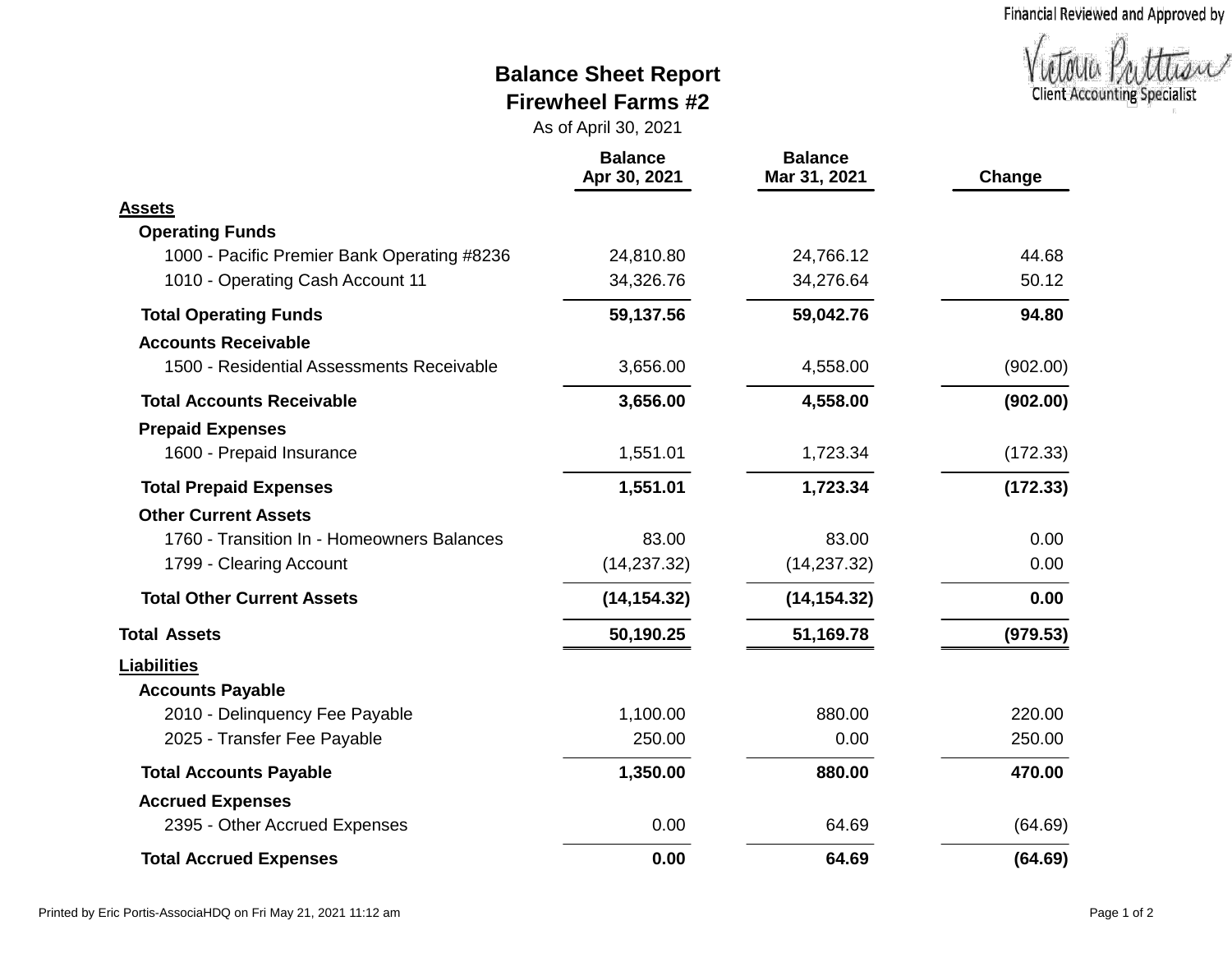### **Balance Sheet Report Firewheel Farms #2**

As of April 30, 2021

|                                                             | <b>Balance</b><br>Apr 30, 2021 | <b>Balance</b><br>Mar 31, 2021 | Change     |
|-------------------------------------------------------------|--------------------------------|--------------------------------|------------|
| Liabilities                                                 |                                |                                |            |
| <b>Prepaid Assessments</b>                                  |                                |                                |            |
| 2550 - Prepaid Assessments                                  | 1,834.76                       | 1,056.76                       | 778.00     |
| 2595 - Deferred Revenue                                     | 20,347.00                      | 22,890.00                      | (2,543.00) |
| <b>Total Prepaid Assessments</b>                            | 22,181.76                      | 23,946.76                      | (1,765.00) |
| <b>Total Liabilities</b>                                    | 23,531.76                      | 24,891.45                      | (1,359.69) |
| <b>Owners' Equity</b><br><b>Owners Equity - Prior Years</b> |                                |                                |            |
| 3000 - Owners Equity                                        | 27,376.40                      | 27,376.40                      | 0.00       |
| <b>Total Owners Equity - Prior Years</b>                    | 27,376.40                      | 27,376.40                      | 0.00       |
| <b>Total Owners' Equity</b>                                 | 27,376.40                      | 27,376.40                      | 0.00       |
| Net Income / (Loss)                                         | (717.91)                       | (1,098.07)                     | 380.16     |
| <b>Total Liabilities and Equity</b>                         | 50,190.25                      | 51,169.78                      | (979.53)   |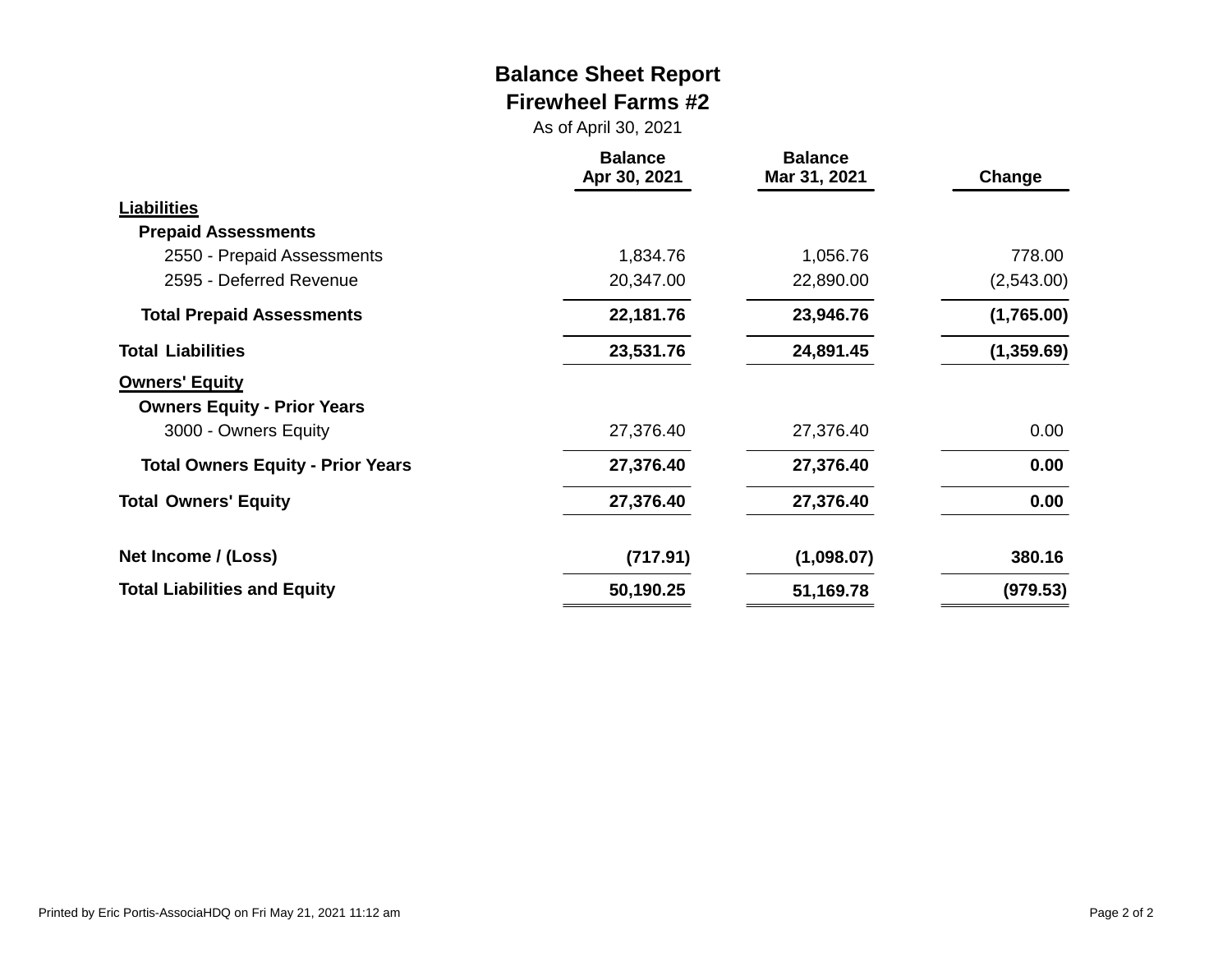## **Firewheel Farms #2 Income Statement Report**



April 01, 2021 thru April 30, 2021

|                                   |               | <b>Current Period -</b> |            |               | Year to Date (4 months) |            | Annual        | <b>Budget</b> |
|-----------------------------------|---------------|-------------------------|------------|---------------|-------------------------|------------|---------------|---------------|
|                                   | <b>Actual</b> | <b>Budget</b>           | Variance   | <b>Actual</b> | <b>Budget</b>           | Variance   | <b>Budget</b> | Remaining     |
| <b>Income</b>                     |               |                         |            |               |                         |            |               |               |
| <b>Assessment Income</b>          |               |                         |            |               |                         |            |               |               |
| 4000 - Residential Assessments    | 2,543.00      | 2,543.00                | 0.00       | 10,173.00     | 10,173.00               | 0.00       | 30,520.00     | 20,347.00     |
| 4025 - Reserve Assessments        | (1,400.00)    | 0.00                    | (1,400.00) | (1,050.00)    | 0.00                    | (1,050.00) | 0.00          | 1,050.00      |
| 4120 - Initial Contribution       | (350.00)      | 0.00                    | (350.00)   | (350.00)      | 0.00                    | (350.00)   | 0.00          | 350.00        |
| <b>Total Assessment Income</b>    | 793.00        | 2,543.00                | (1,750.00) | 8,773.00      | 10,173.00               | (1,400.00) | 30,520.00     | 21,747.00     |
| <b>User Fee Income</b>            |               |                         |            |               |                         |            |               |               |
| 4260 - Resale Processing Fees     | 0.00          | 263.00                  | (263.00)   | 0.00          | 1,053.00                | (1,053.00) | 3,160.00      | 3,160.00      |
| 4265 - Transfer Fees              | 790.00        | 0.00                    | 790.00     | 790.00        | 0.00                    | 790.00     | 0.00          | (790.00)      |
| <b>Total User Fee Income</b>      | 790.00        | 263.00                  | 527.00     | 790.00        | 1,053.00                | (263.00)   | 3,160.00      | 2,370.00      |
| <b>Collections Income</b>         |               |                         |            |               |                         |            |               |               |
| 4700 - Collection Processing Fees | 0.00          | 12.00                   | (12.00)    | 0.00          | 50.00                   | (50.00)    | 150.00        | 150.00        |
| 4710 - Late Fees & Interest       | 570.00        | 20.00                   | 550.00     | 570.00        | 83.00                   | 487.00     | 250.00        | (320.00)      |
| <b>Total Collections Income</b>   | 570.00        | 32.00                   | 538.00     | 570.00        | 133.00                  | 437.00     | 400.00        | (170.00)      |
| <b>Total Operating Income</b>     | 2,153.00      | 2,838.00                | (685.00)   | 10,133.00     | 11,359.00               | (1,226.00) | 34,080.00     | 23,947.00     |
| <b>Expense</b>                    |               |                         |            |               |                         |            |               |               |
| <b>Administrative</b>             |               |                         |            |               |                         |            |               |               |
| 5000 - General Administrative     | 8.99          | 4.00                    | 4.99       | 144.97        | 17.00                   | 127.97     | 50.00         | (94.97)       |
| 5003 - Annual Meetings            | 0.00          | 42.00                   | (42.00)    | 100.00        | 167.00                  | (67.00)    | 500.00        | 400.00        |
| 5025 - Collection Charges         | (160.00)      | 0.00                    | (160.00)   | (160.00)      | 0.00                    | (160.00)   | 0.00          | 160.00        |
| 5045 - Dues & Subscriptions       | 68.19         | 27.00                   | 41.19      | 456.14        | 107.00                  | 349.14     | 320.00        | (136.14)      |
| 5115 - Web Site Maintenance       | 0.00          | 49.00                   | (49.00)    | 41.97         | 195.00                  | (153.03)   | 584.12        | 542.15        |
| <b>Total Administrative</b>       | (82.82)       | 122.00                  | (204.82)   | 583.08        | 486.00                  | 97.08      | 1,454.12      | 871.04        |
| <b>Communications</b>             |               |                         |            |               |                         |            |               |               |
| 5200 - Community Events           | 0.00          | 236.00                  | (236.00)   | 200.00        | 942.00                  | (742.00)   | 2,825.00      | 2,625.00      |
| 5210 - Printing & Copying         | 159.74        | 120.00                  | 39.74      | 211.37        | 482.00                  | (270.63)   | 1,447.00      | 1,235.63      |
| 5215 - Postage                    | 29.44         | 135.00                  | (105.56)   | 33.92         | 540.00                  | (506.08)   | 1,621.00      | 1,587.08      |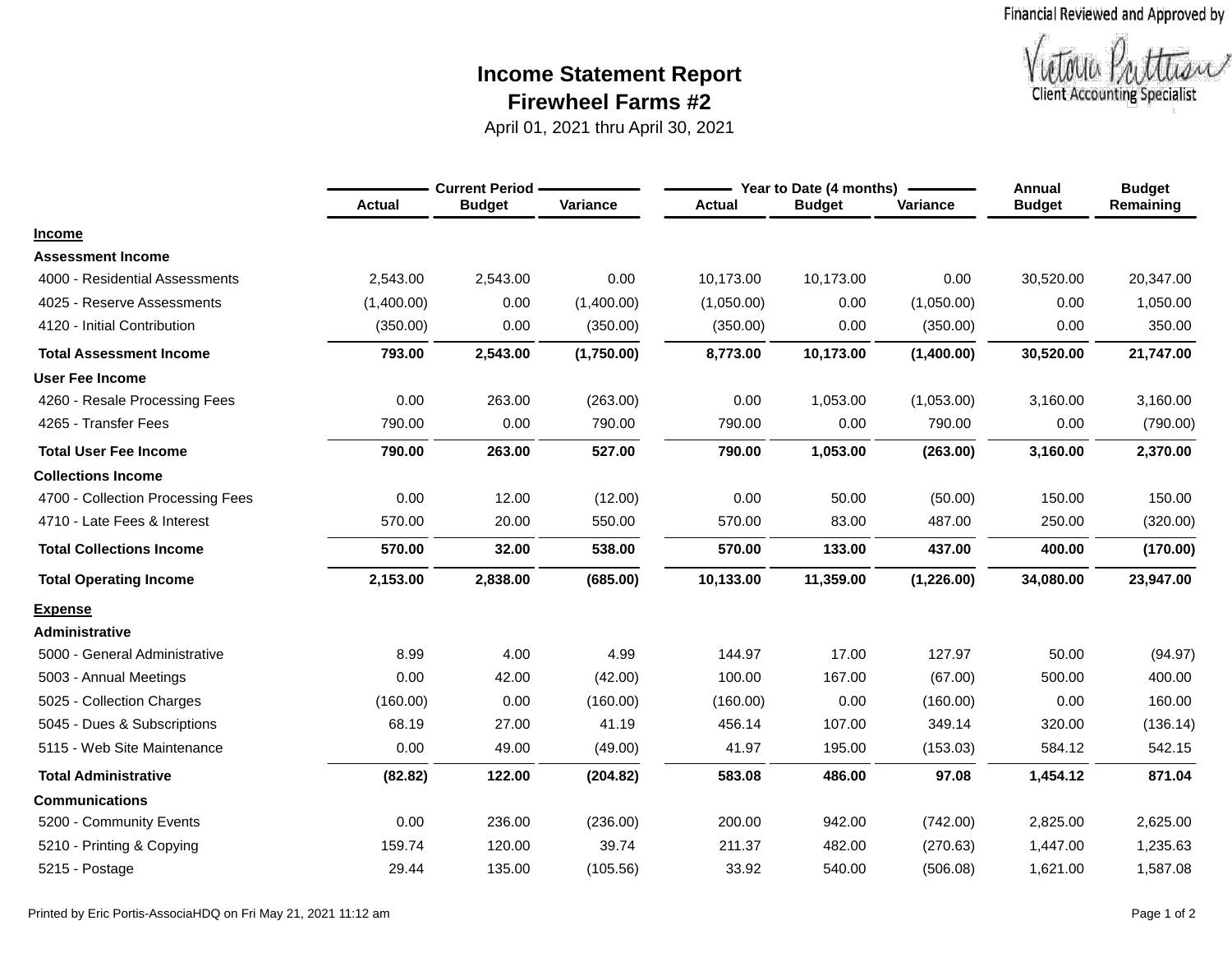### **Firewheel Farms #2 Income Statement Report**

April 01, 2021 thru April 30, 2021

|                                              |               | <b>Current Period</b> |            |               | Year to Date (4 months) | Annual     | <b>Budget</b> |           |
|----------------------------------------------|---------------|-----------------------|------------|---------------|-------------------------|------------|---------------|-----------|
|                                              | <b>Actual</b> | <b>Budget</b>         | Variance   | <b>Actual</b> | <b>Budget</b>           | Variance   | <b>Budget</b> | Remaining |
| <b>Expense</b>                               |               |                       |            |               |                         |            |               |           |
| <b>Communications</b>                        |               |                       |            |               |                         |            |               |           |
| 5225 - Newsletter Services                   | 6.90          | 7.00                  | (0.10)     | 7.95          | 27.00                   | (19.05)    | 80.00         | 72.05     |
| <b>Total Communications</b>                  | 196.08        | 498.00                | (301.92)   | 453.24        | 1,991.00                | (1,537.76) | 5,973.00      | 5,519.76  |
| <b>Insurance</b>                             |               |                       |            |               |                         |            |               |           |
| 5415 - D&O Insurance Premiums                | 172.33        | 171.00                | 1.33       | 689.32        | 686.00                  | 3.32       | 2,058.00      | 1,368.68  |
| <b>Total Insurance</b>                       | 172.33        | 171.00                | 1.33       | 689.32        | 686.00                  | 3.32       | 2,058.00      | 1,368.68  |
| <b>Utilities</b>                             |               |                       |            |               |                         |            |               |           |
| 6000 - Electric Service                      | 63.95         | 39.00                 | 24.95      | 168.08        | 156.00                  | 12.08      | 468.00        | 299.92    |
| <b>Total Utilities</b>                       | 63.95         | 39.00                 | 24.95      | 168.08        | 156.00                  | 12.08      | 468.00        | 299.92    |
| Landscaping                                  |               |                       |            |               |                         |            |               |           |
| 6100 - Grounds & Landscaping - Contract      | 720.67        | 721.00                | (0.33)     | 2,882.69      | 2,883.00                | (0.31)     | 8,648.09      | 5,765.40  |
| 6110 - Landscape Repair & Maintenance        | 192.78        | 425.00                | (232.22)   | 3,365.10      | 1,700.00                | 1,665.10   | 5,100.00      | 1,734.90  |
| <b>Total Landscaping</b>                     | 913.45        | 1,146.00              | (232.55)   | 6,247.79      | 4,583.00                | 1,664.79   | 13,748.09     | 7,500.30  |
| <b>Professional Services</b>                 |               |                       |            |               |                         |            |               |           |
| 7005 - Consulting Services                   | 0.00          | 77.00                 | (77.00)    | 670.00        | 307.00                  | 363.00     | 920.00        | 250.00    |
| 7020 - Legal Services                        | 0.00          | 229.00                | (229.00)   | 0.00          | 917.00                  | (917.00)   | 2,750.00      | 2,750.00  |
| 7040 - Management Fees                       | 509.85        | 509.00                | 0.85       | 2,039.40      | 2,039.00                | 0.40       | 6,118.20      | 4,078.80  |
| <b>Total Professional Services</b>           | 509.85        | 815.00                | (305.15)   | 2,709.40      | 3,263.00                | (553.60)   | 9,788.20      | 7,078.80  |
| <b>Total Operating Expense</b>               | 1,772.84      | 2,791.00              | (1,018.16) | 10,850.91     | 11,165.00               | (314.09)   | 33,489.41     | 22,638.50 |
| <b>Total Operating Income / (Loss)</b>       | 380.16        | 47.00                 | 333.16     | (717.91)      | 194.00                  | (911.91)   | 590.59        | 1,308.50  |
| <b>Total Association Net Income / (Loss)</b> | 380.16        | 47.00                 | 333.16     | (717.91)      | 194.00                  | (911.91)   | 590.59        | 1,308.50  |
|                                              |               |                       |            |               |                         |            |               |           |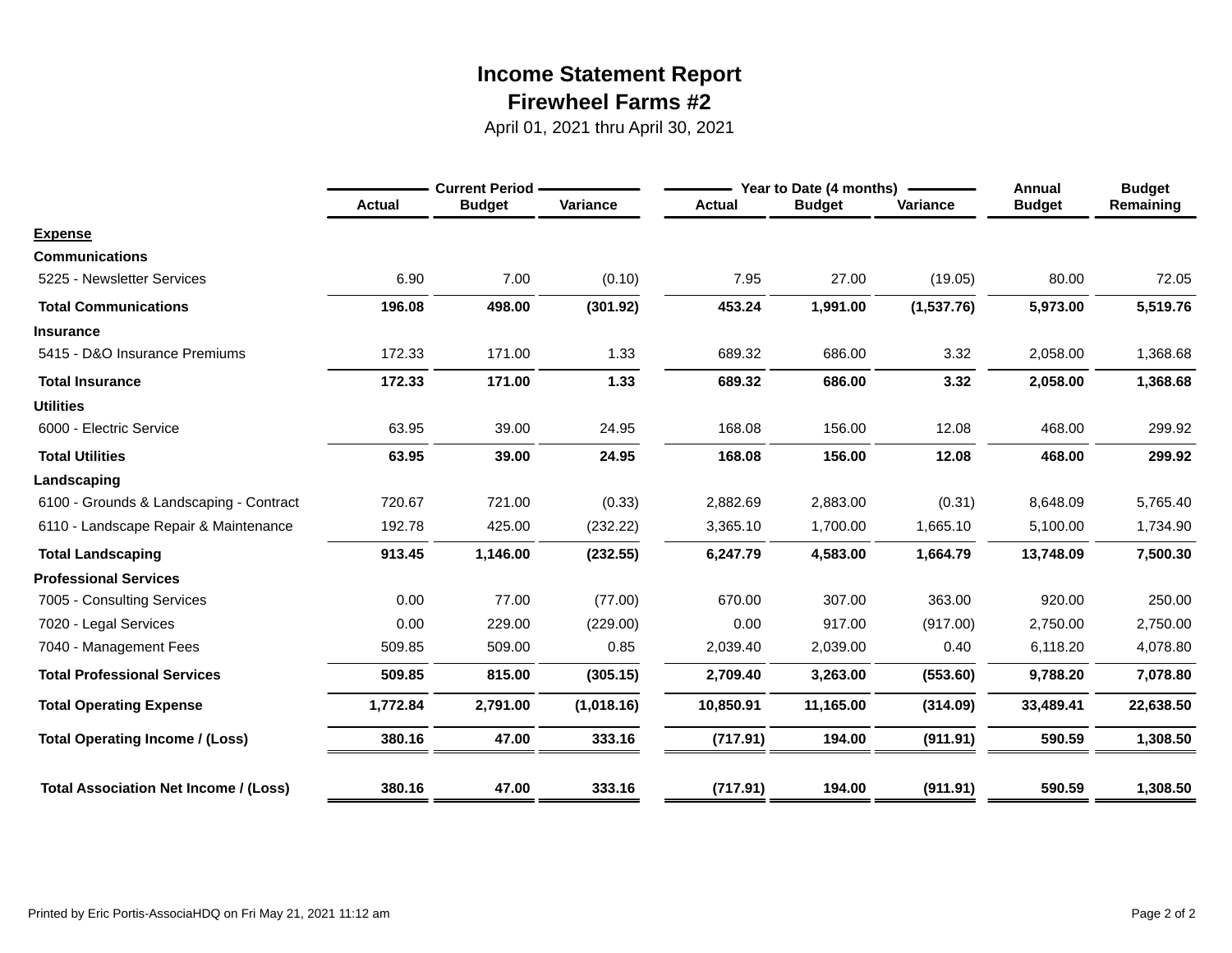### **Firewheel Farms #2 Income and Expense Trend Report**

As of April 30, 2021

|                                   | Jan          | Feb         | Mar          | Apr            | May           | Jun           | Jul           | Aug           | Sep           | Oct           | Nov           | Dec           | Full Year   | Total         |
|-----------------------------------|--------------|-------------|--------------|----------------|---------------|---------------|---------------|---------------|---------------|---------------|---------------|---------------|-------------|---------------|
| <b>Account Description</b>        | Actual       | Actual      | Actual       | Actual         | <b>Budget</b> | <b>Budget</b> | <b>Budget</b> | <b>Budget</b> | <b>Budget</b> | <b>Budget</b> | <b>Budget</b> | <b>Budget</b> | Actual      | <b>Budget</b> |
| <b>Assessment Income</b>          |              |             |              |                |               |               |               |               |               |               |               |               |             |               |
| 4000 - Residential Assessments    | 2,543        | 2,544       | 2,543        | 2,543          |               |               |               |               |               |               |               |               | 10,173      | 30,520        |
| 4025 - Reserve Assessments        | 350          | $\mathbf 0$ | 0            | (1,400)        |               |               |               |               |               |               |               |               | (1,050)     | 0             |
| 4120 - Initial Contribution       | 0            | 0           | 0            | (350)          |               |               |               |               |               |               |               |               | (350)       | 0             |
| <b>Total Assessment Income</b>    | 2,893        | 2,544       | 2,543        | 793            | $\bf{0}$      | $\bf{0}$      | $\bf{0}$      | $\bf{0}$      | $\mathbf 0$   | 0             | $\bf{0}$      | $\bf{0}$      | 8,773       | 30,520        |
| <b>User Fee Income</b>            |              |             |              |                |               |               |               |               |               |               |               |               |             |               |
| 4260 - Resale Processing Fees     | 0            | 0           | 0            | $\mathsf 0$    |               |               |               |               |               |               |               |               | $\bf{0}$    | 3,160         |
| 4265 - Transfer Fees              | 0            | $\mathbf 0$ | $\mathsf 0$  | 790            |               |               |               |               |               |               |               |               | 790         | $\mathbf 0$   |
| <b>Total User Fee Income</b>      | $\mathbf 0$  | $\mathbf 0$ | $\mathbf 0$  | 790            | $\bf{0}$      | $\mathbf 0$   | $\mathbf 0$   | $\mathbf 0$   | $\mathbf 0$   | $\mathbf 0$   | $\mathbf 0$   | $\bf{0}$      | 790         | 3,160         |
| <b>Collections Income</b>         |              |             |              |                |               |               |               |               |               |               |               |               |             |               |
| 4700 - Collection Processing Fees | 0            | 0           | 0            | $\mathsf 0$    |               |               |               |               |               |               |               |               | $\mathbf 0$ | 150           |
| 4710 - Late Fees & Interest       | 0            | $\mathbf 0$ | $\mathsf 0$  | 570            |               |               |               |               |               |               |               |               | 570         | 250           |
| <b>Total Collections Income</b>   | $\mathbf 0$  | $\mathbf 0$ | $\mathbf 0$  | 570            | $\mathbf 0$   | $\mathbf{0}$  | $\mathbf 0$   | $\mathbf 0$   | $\mathbf 0$   | $\bf{0}$      | $\mathbf 0$   | $\mathbf 0$   | 570         | 400           |
| <b>Total Income</b>               | 2,893        | 2,544       | 2,543        | 2,153          | $\mathbf 0$   | $\mathbf{0}$  | $\mathbf{0}$  | $\bf{0}$      | $\mathbf{0}$  | $\mathbf 0$   | $\mathbf 0$   | $\mathbf 0$   | 10,133      | 34,080        |
| Administrative                    |              |             |              |                |               |               |               |               |               |               |               |               |             |               |
| 5000 - General Administrative     | 245          | (118)       | 9            | 9              |               |               |               |               |               |               |               |               | 145         | 50            |
| 5003 - Annual Meetings            | 100          | 0           | 0            | $\mathbf 0$    |               |               |               |               |               |               |               |               | 100         | 500           |
| 5025 - Collection Charges         | $\mathbf 0$  | $\mathbf 0$ | 0            | (160)          |               |               |               |               |               |               |               |               | (160)       | $\mathbf 0$   |
| 5045 - Dues & Subscriptions       | 78           | 388         | (78)         | 68             |               |               |               |               |               |               |               |               | 456         | 320           |
| 5115 - Web Site Maintenance       | 712          | 42          | (712)        | $\mathbf 0$    |               |               |               |               |               |               |               |               | 42          | 584           |
| <b>Total Administrative</b>       | 1,135        | 312         | (781)        | (83)           | $\bf{0}$      | $\bf{0}$      | $\mathbf{0}$  | $\bf{0}$      | $\mathbf 0$   | $\mathbf 0$   | $\bf{0}$      | $\mathbf 0$   | 583         | 1,454         |
| <b>Communications</b>             |              |             |              |                |               |               |               |               |               |               |               |               |             |               |
| 5200 - Community Events           | 0            | 0           | 200          | $\mathbf 0$    |               |               |               |               |               |               |               |               | 200         | 2,825         |
| 5210 - Printing & Copying         | 36           | $\mathbf 0$ | 16           | 160            |               |               |               |               |               |               |               |               | 211         | 1,447         |
| 5215 - Postage                    | $\mathbf{1}$ | $\mathbf 0$ | 3            | 29             |               |               |               |               |               |               |               |               | 34          | 1,621         |
| 5225 - Newsletter Services        | 0            | $\mathbf 0$ | $\mathbf{1}$ | $\overline{7}$ |               |               |               |               |               |               |               |               | 8           | 80            |
| <b>Total Communications</b>       | 37           | $\mathbf 0$ | 220          | 196            | $\mathbf 0$   | $\mathbf 0$   | $\mathbf 0$   | $\mathbf 0$   | $\mathbf 0$   | $\mathbf 0$   | $\mathbf 0$   | $\mathbf 0$   | 453         | 5,973         |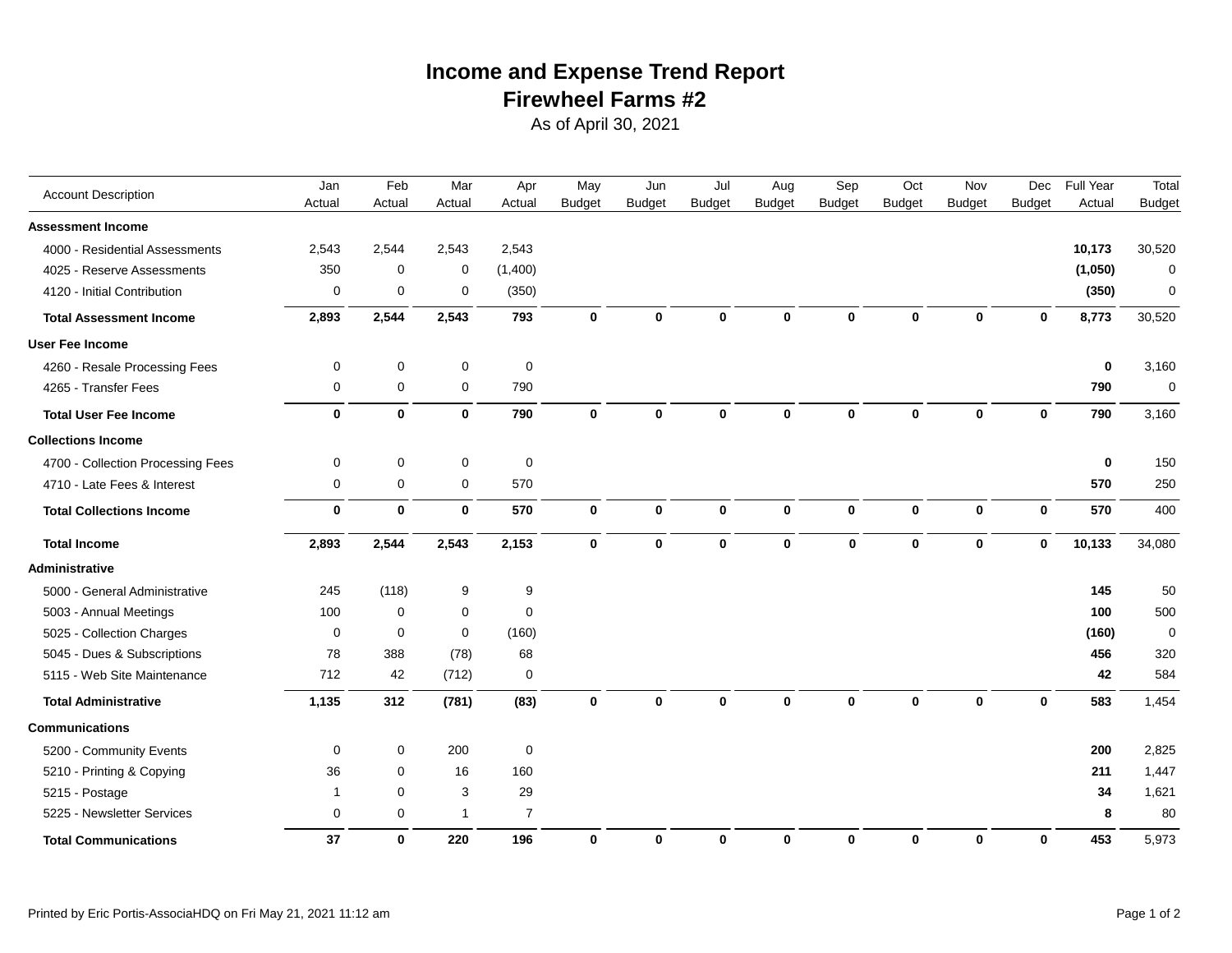## **Firewheel Farms #2 Income and Expense Trend Report**

As of April 30, 2021

|                                         | Jan    | Feb         | Mar         | Apr         | May           | Jun           | Jul           | Aug           | Sep           | Oct           | Nov           | Dec           | <b>Full Year</b> | Total         |
|-----------------------------------------|--------|-------------|-------------|-------------|---------------|---------------|---------------|---------------|---------------|---------------|---------------|---------------|------------------|---------------|
| <b>Account Description</b>              | Actual | Actual      | Actual      | Actual      | <b>Budget</b> | <b>Budget</b> | <b>Budget</b> | <b>Budget</b> | <b>Budget</b> | <b>Budget</b> | <b>Budget</b> | <b>Budget</b> | Actual           | <b>Budget</b> |
| <b>Insurance</b>                        |        |             |             |             |               |               |               |               |               |               |               |               |                  |               |
| 5415 - D&O Insurance Premiums           | 172    | 172         | 172         | 172         |               |               |               |               |               |               |               |               | 689              | 2,058         |
| <b>Total Insurance</b>                  | 172    | 172         | 172         | 172         | $\bf{0}$      | 0             | 0             | 0             | $\bf{0}$      | 0             | $\mathbf 0$   | 0             | 689              | 2,058         |
| <b>Utilities</b>                        |        |             |             |             |               |               |               |               |               |               |               |               |                  |               |
| 6000 - Electric Service                 | 51     | 26          | 27          | 64          |               |               |               |               |               |               |               |               | 168              | 468           |
| <b>Total Utilities</b>                  | 51     | 26          | 27          | 64          | $\mathbf 0$   | $\bf{0}$      | $\bf{0}$      | 0             | $\bf{0}$      | $\mathbf 0$   | $\bf{0}$      | 0             | 168              | 468           |
| Landscaping                             |        |             |             |             |               |               |               |               |               |               |               |               |                  |               |
| 6100 - Grounds & Landscaping - Contract | 699    | 699         | 764         | 721         |               |               |               |               |               |               |               |               | 2,883            | 8,648         |
| 6110 - Landscape Repair & Maintenance   | 0      | 0           | 3,172       | 193         |               |               |               |               |               |               |               |               | 3,365            | 5,100         |
| <b>Total Landscaping</b>                | 699    | 699         | 3,936       | 913         | $\bf{0}$      | 0             | 0             | 0             | $\bf{0}$      | $\mathbf 0$   | 0             | $\mathbf 0$   | 6,248            | 13,748        |
| <b>Professional Services</b>            |        |             |             |             |               |               |               |               |               |               |               |               |                  |               |
| 7005 - Consulting Services              | 0      | $\mathbf 0$ | 670         | $\mathbf 0$ |               |               |               |               |               |               |               |               | 670              | 920           |
| 7020 - Legal Services                   | 0      | $\mathbf 0$ | $\mathbf 0$ | 0           |               |               |               |               |               |               |               |               | $\mathbf 0$      | 2,750         |
| 7040 - Management Fees                  | 513    | 513         | 504         | 510         |               |               |               |               |               |               |               |               | 2,039            | 6,118         |
| <b>Total Professional Services</b>      | 513    | 513         | 1,174       | 510         | $\bf{0}$      | $\mathbf{0}$  | $\bf{0}$      | $\bf{0}$      | $\mathbf{0}$  | $\mathbf 0$   | $\bf{0}$      | $\bf{0}$      | 2,709            | 9,788         |
| <b>Total Expense</b>                    | 2,608  | 1,722       | 4,748       | 1,773       | $\mathbf 0$   | $\bf{0}$      | 0             | $\mathbf 0$   | $\mathbf 0$   | $\mathbf 0$   | $\mathbf 0$   | $\bf{0}$      | 10,851           | 33,489        |
| <b>Association Summary</b>              | 285    | 822         | (2, 205)    | 380         | $\bf{0}$      | 0             | 0             | 0             | $\bf{0}$      | 0             | 0             | 0             | (718)            | 591           |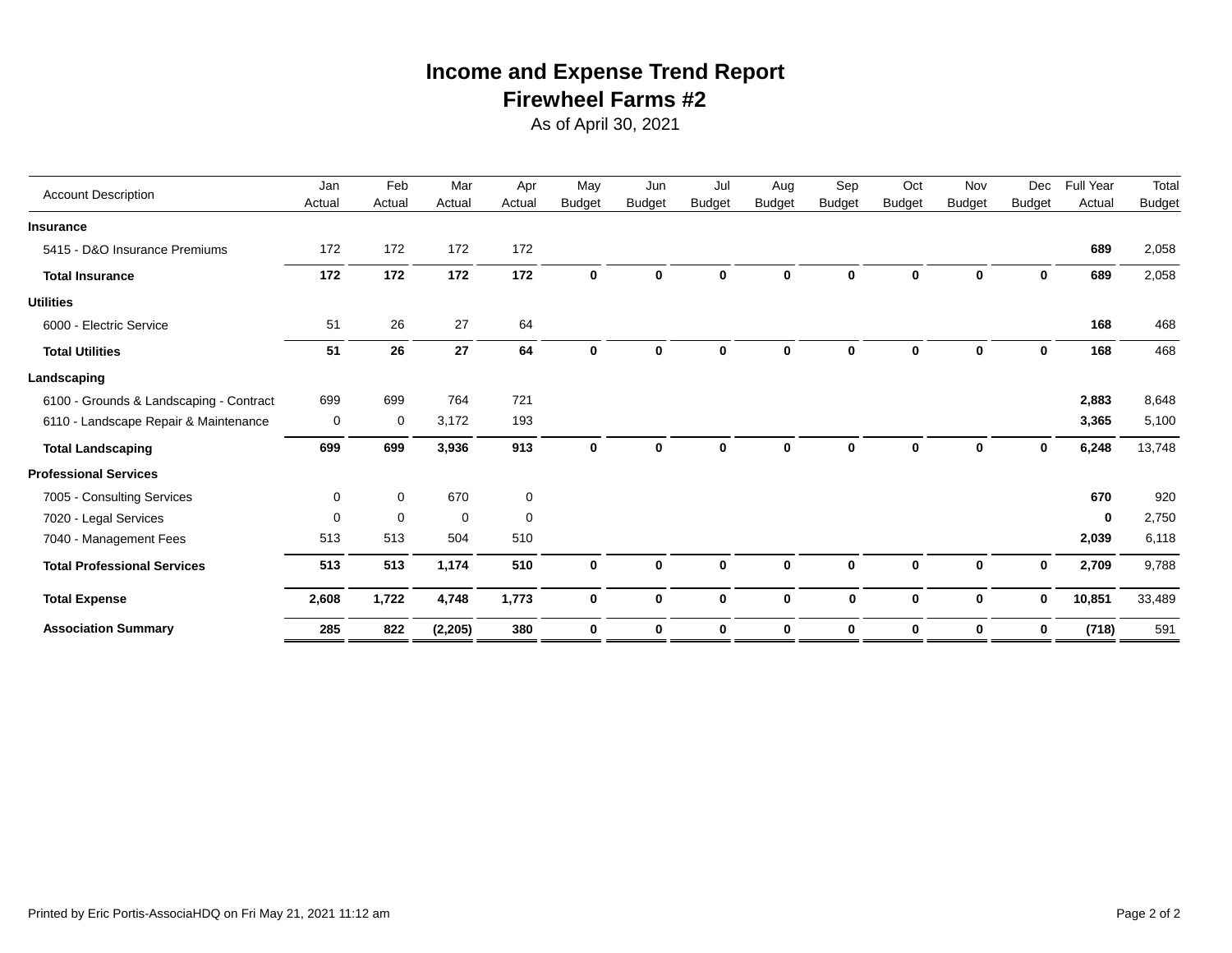### **Firewheel Farms #2**

From April 01, 2021 To April 30, 2021

| Date                             | <b>Batch</b> | <b>Source</b>                               | Project | <b>Description</b>                  | Reference                                                   | Amount                  |           |
|----------------------------------|--------------|---------------------------------------------|---------|-------------------------------------|-------------------------------------------------------------|-------------------------|-----------|
| Assets                           |              |                                             |         |                                     |                                                             |                         |           |
|                                  |              | 1000 - Pacific Premier Bank Operating #8236 |         |                                     |                                                             | <b>Opening Balance:</b> | 24,766.12 |
| 04/01/2021                       | 4759140      | AP Check Run 04-01-2021                     |         | <b>PMG North Texas</b>              | Check No 02000028                                           | (509.85)                |           |
| 04/02/2021                       | 4760652      | AP Check Run 04-02-2021                     |         | Firewheel Farms #2                  | Check No 01000033                                           | (311.09)                |           |
| 04/05/2021                       | 4761844      | C3 Credit Card Payment                      |         | <b>ATGPay Online Payment</b>        | Credit Card Payment                                         | 129.00                  |           |
|                                  | 4762326      | C3 Credit Card Payment                      |         | <b>ATGPay Online Payment</b>        | <b>Credit Card Payment</b>                                  | 129.00                  |           |
|                                  | 4764101      | C3 Lockbox Receipts                         |         | 2 Items on Lock Box File            | <b>Lock Box Receipts</b>                                    | 258.00                  |           |
| 04/07/2021                       | 4766435      | C3 Credit Card Payment                      |         | <b>ATGPay Online Payment</b>        | <b>Credit Card Payment</b>                                  | 129.00                  |           |
|                                  | 4766826      | AP Check Run 04-07-2021                     |         | Botanica Integrated Landscape       | Check No 01000034                                           | (64.69)                 |           |
|                                  | 4767043      | C3 Lockbox Receipts                         |         | 1 Items on Lock Box File            | <b>Lock Box Receipts</b>                                    | 129.00                  |           |
| 04/09/2021                       | 4768838      | AP Check Run 04-09-2021                     |         | City of Garland                     | Check No 03000015                                           | (12.86)                 |           |
|                                  | 4768839      | AP Check Run 04-09-2021                     |         | City of Garland                     | Check No 03000016                                           | (12.31)                 |           |
|                                  | 4768840      | AP Check Run 04-09-2021                     |         | <b>PMG North Texas</b>              | Check No 02000029                                           | (365.07)                |           |
|                                  | 4769053      | C3 Lockbox Receipts                         |         | 1 Items on Lock Box File            | <b>Lock Box Receipts</b>                                    | 119.00                  |           |
| 04/13/2021                       | 4771398      | C3 Lockbox Receipts                         |         | 2 Items on Lock Box File            | <b>Lock Box Receipts</b>                                    | 258.00                  |           |
| 04/15/2021                       | 4772583      | C3 Credit Card Payment                      |         | <b>ATGPay Online Payment</b>        | <b>Credit Card Payment</b>                                  | 129.00                  |           |
|                                  | 4773302      | C3 Lockbox Receipts                         |         | 1 Items on Lock Box File            | <b>Lock Box Receipts</b>                                    | 129.00                  |           |
| 04/21/2021                       | 4775665      | C3 ACH Payment                              |         | <b>ATGPay Online Payment</b>        | <b>ACH Payment</b>                                          | 119.00                  |           |
| 04/28/2021                       | 4782419      | C3 Credit Card Payment                      |         | <b>ATGPay Online Payment</b>        | <b>Credit Card Payment</b>                                  | 189.00                  |           |
|                                  | 4782768      | AP Check Run 04-28-2021                     |         | Botanica Integrated Landscape       | Check No 01000035                                           | (720.67)                |           |
| 04/30/2021                       | 4784568      | C3 Credit Card Payment                      |         | <b>ATGPay Online Payment</b>        | <b>Credit Card Payment</b>                                  | 109.00                  |           |
|                                  | 4785338      | C3 Lockbox Receipts                         |         | 1 Items on Lock Box File            | <b>Lock Box Receipts</b>                                    | 254.00                  |           |
|                                  | 4801744      | JE Bank Drafts                              |         | City of Garland                     | 4/26/2021 12:00:00 A                                        | (38.78)                 |           |
|                                  |              |                                             |         |                                     | Total April, 2021:                                          | 44.68                   |           |
|                                  |              |                                             |         |                                     | Ending Balance 1000 - Pacific Premier Bank Operating #8236: |                         | 24.810.80 |
| 1010 - Operating Cash Account 11 |              |                                             |         |                                     |                                                             | <b>Opening Balance:</b> | 34,276.64 |
| 04/30/2021                       | 4802339      | JE Bank Drafts                              |         | Deposit 1121448365                  | 4/12/2021 12:00:00 A                                        | 311.09                  |           |
|                                  |              |                                             |         | Withdrawal                          | April 2021                                                  | (260.97)                |           |
|                                  |              |                                             |         |                                     |                                                             | 50.12                   |           |
|                                  |              |                                             |         |                                     | Total April, 2021:                                          |                         |           |
|                                  |              |                                             |         |                                     | Ending Balance 1010 - Operating Cash Account 11:            |                         | 34,326.76 |
|                                  |              | 1500 - Residential Assessments Receivable   |         |                                     |                                                             | <b>Opening Balance:</b> | 4,558.00  |
| 04/01/2021                       | 4764627      | RV System AR to Prepaid Reclassification    |         | Reverse March AR Reclass to Prepaid | Reclass                                                     | (1,056.76)              |           |
| 04/05/2021                       | 4761844      | C3 Credit Card Payment                      |         | <b>ATGPay Online Payment</b>        | <b>Credit Card Payment</b>                                  | (129.00)                |           |
|                                  | 4762326      | C3 Credit Card Payment                      |         | <b>ATGPay Online Payment</b>        | <b>Credit Card Payment</b>                                  | (129.00)                |           |
|                                  | 4764101      | C3 Lockbox Receipts                         |         | 2 Items on Lock Box File            | <b>Lock Box Receipts</b>                                    | (258.00)                |           |
| 04/07/2021                       | 4766435      | C3 Credit Card Payment                      |         | <b>ATGPay Online Payment</b>        | <b>Credit Card Payment</b>                                  | (129.00)                |           |
|                                  | 4767043      | C3 Lockbox Receipts                         |         | 1 Items on Lock Box File            | <b>Lock Box Receipts</b>                                    | (129.00)                |           |
| 04/09/2021                       | 4769053      | C3 Lockbox Receipts                         |         | 1 Items on Lock Box File            | <b>Lock Box Receipts</b>                                    | (119.00)                |           |
| 04/13/2021                       | 4771398      | C3 Lockbox Receipts                         |         | 2 Items on Lock Box File            | <b>Lock Box Receipts</b>                                    | (258.00)                |           |
| 04/15/2021                       | 4772583      | C3 Credit Card Payment                      |         | <b>ATGPay Online Payment</b>        | <b>Credit Card Payment</b>                                  | (129.00)                |           |

Printed by Eric Portis-AssociaHDQ on Fri May 21, 2021 11:12 am Page 1 of 9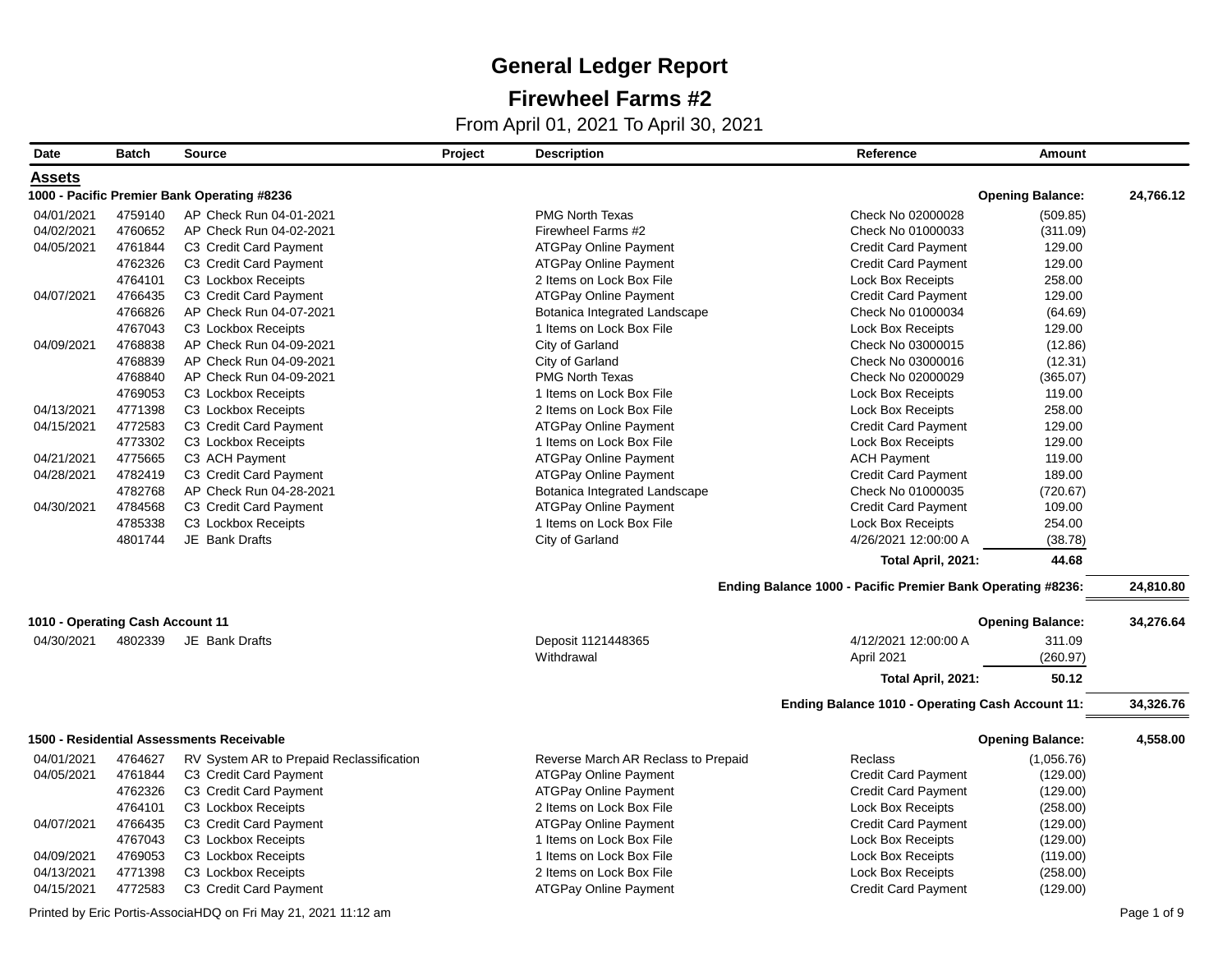### **Firewheel Farms #2**

From April 01, 2021 To April 30, 2021

| Date          | <b>Batch</b> | <b>Source</b>                             | Project | <b>Description</b>           | Reference                          | <b>Amount</b> |          |
|---------------|--------------|-------------------------------------------|---------|------------------------------|------------------------------------|---------------|----------|
| <b>Assets</b> |              |                                           |         |                              |                                    |               |          |
|               |              | 1500 - Residential Assessments Receivable |         |                              | <b>Balance From Previous Page:</b> |               | 2,221.24 |
| 04/15/2021    | 4773302      | C3 Lockbox Receipts                       |         | 1 Items on Lock Box File     | <b>Lock Box Receipts</b>           | (129.00)      |          |
|               | 4775728      | C3 Monthly Delinquency Process Charges    |         | 019 Items - Handling Charge  | April, 2021                        | 380.00        |          |
|               | 4776614      | C3 Late Fee Billing Batch                 |         | 019 Units, Late Fee          | Late Fee Billing                   | 570.00        |          |
| 04/21/2021    | 4775665      | C3 ACH Payment                            |         | <b>ATGPay Online Payment</b> | <b>ACH Payment</b>                 | (119.00)      |          |
|               | 4776196      | C3 AR Adjustment - Reserve Contribution   |         | Adjust Account 3887990       | <b>Reserve Contribution</b>        | (350.00)      |          |
|               | 4776197      | C3 AR Adjustment - Reserve Contirbution   |         | Adjust Account 3854282       | <b>Reserve Contirbution</b>        | (350.00)      |          |
|               | 4776198      | C3 AR Adjustment - Capital Contribution   |         | Adjust Account 3883839       | <b>Capital Contribution</b>        | (350.00)      |          |
|               | 4776200      | C3 AR Adjustment - Reserve Contribution   |         | Adjust Account 3921225       | <b>Reserve Contribution</b>        | (350.00)      |          |
|               | 4776201      | C3 AR Adjustment - Reserve Contribution   |         | Adjust Account 3927342       | <b>Reserve Contribution</b>        | (350.00)      |          |
| 04/22/2021    | 4777050      | C3 AR Adjustment - Transfer Fee           |         | Adjust Account 3921225       | <b>Transfer Fee</b>                | 395.00        |          |
|               | 4777051      | C3 AR Adjustment - Transfer Fee           |         | Adjust Account 3927342       | <b>Transfer Fee</b>                | 395.00        |          |
| 04/26/2021    | 4778424      | C3 AR Adjustment - Tranfer Fee            |         | Adjust Account 3921225       | <b>Tranfer Fee</b>                 | 125.00        |          |
|               | 4778426      | C3 AR Adjustment - Transfer Fee           |         | Adjust Account 3927342       | <b>Transfer Fee</b>                | 125.00        |          |
| 04/28/2021    | 4781965      | C3 AR Adjustment - Certified Ltr Chg      |         | Adjust Account 381-3618      | AR Adjust Batch                    | 10.00         |          |
|               | 4781966      | C3 AR Adjustment - Certified Ltr Chg      |         | Adjust Account 381-3809      | AR Adjust Batch                    | 10.00         |          |
|               | 4781967      | C3 AR Adjustment - Certified Ltr Chg      |         | Adjust Account 381-3838      | AR Adjust Batch                    | 10.00         |          |
|               | 4781968      | C3 AR Adjustment - Certified Ltr Chg      |         | Adjust Account 381-3854      | AR Adjust Batch                    | 10.00         |          |
|               | 4781969      | C3 AR Adjustment - Certified Ltr Chg      |         | Adjust Account 381-4109      | AR Adjust Batch                    | 10.00         |          |
|               | 4781970      | C3 AR Adjustment - Certified Ltr Chg      |         | Adjust Account 381-4125      | AR Adjust Batch                    | 10.00         |          |
|               | 4781971      | C3 AR Adjustment - Certified Ltr Chg      |         | Adjust Account 381-4785      | AR Adjust Batch                    | 10.00         |          |
|               | 4781972      | C3 AR Adjustment - Certified Ltr Chg      |         | Adjust Account 381-5030      | AR Adjust Batch                    | 10.00         |          |
|               | 4781976      | C3 AR Adjustment - Certified Ltr Chg      |         | Adjust Account 381-5098      | AR Adjust Batch                    | 10.00         |          |
|               | 4781977      | C3 AR Adjustment - Certified Ltr Chg      |         | Adjust Account 381-5195      | AR Adjust Batch                    | 10.00         |          |
|               | 4781978      | C3 AR Adjustment - Certified Ltr Chg      |         | Adjust Account 381-5360      | AR Adjust Batch                    | 10.00         |          |
|               | 4781979      | C3 AR Adjustment - Certified Ltr Chg      |         | Adjust Account 381-5632      | AR Adjust Batch                    | 10.00         |          |
|               | 4781980      | C3 AR Adjustment - Certified Ltr Chg      |         | Adjust Account 381-5739      | AR Adjust Batch                    | 10.00         |          |
|               | 4781981      | C3 AR Adjustment - Certified Ltr Chg      |         | Adjust Account 381-5849      | AR Adjust Batch                    | 10.00         |          |
|               | 4781982      | C3 AR Adjustment - Certified Ltr Chg      |         | Adjust Account 381-6013      | AR Adjust Batch                    | 10.00         |          |
|               | 4781983      | C3 AR Adjustment - Certified Ltr Chq      |         | Adjust Account 381-6039      | AR Adjust Batch                    | 10.00         |          |
|               | 4782419      | C3 Credit Card Payment                    |         | <b>ATGPay Online Payment</b> | <b>Credit Card Payment</b>         | (189.00)      |          |
| 04/30/2021    | 4784568      | C3 Credit Card Payment                    |         | <b>ATGPay Online Payment</b> | <b>Credit Card Payment</b>         | (109.00)      |          |
|               | 4785338      | C3 Lockbox Receipts                       |         | 1 Items on Lock Box File     | Lock Box Receipts                  | (254.00)      |          |
|               | 4791884      | RV System AR to Prepaid Reclassification  |         | April AR Reclass to Prepaid  | Reclass                            | 1,834.76      |          |
|               |              |                                           |         |                              | Total April, 2021:                 | (902.00)      |          |

**Ending Balance 1500 - Residential Assessments Receivable: 3,656.00**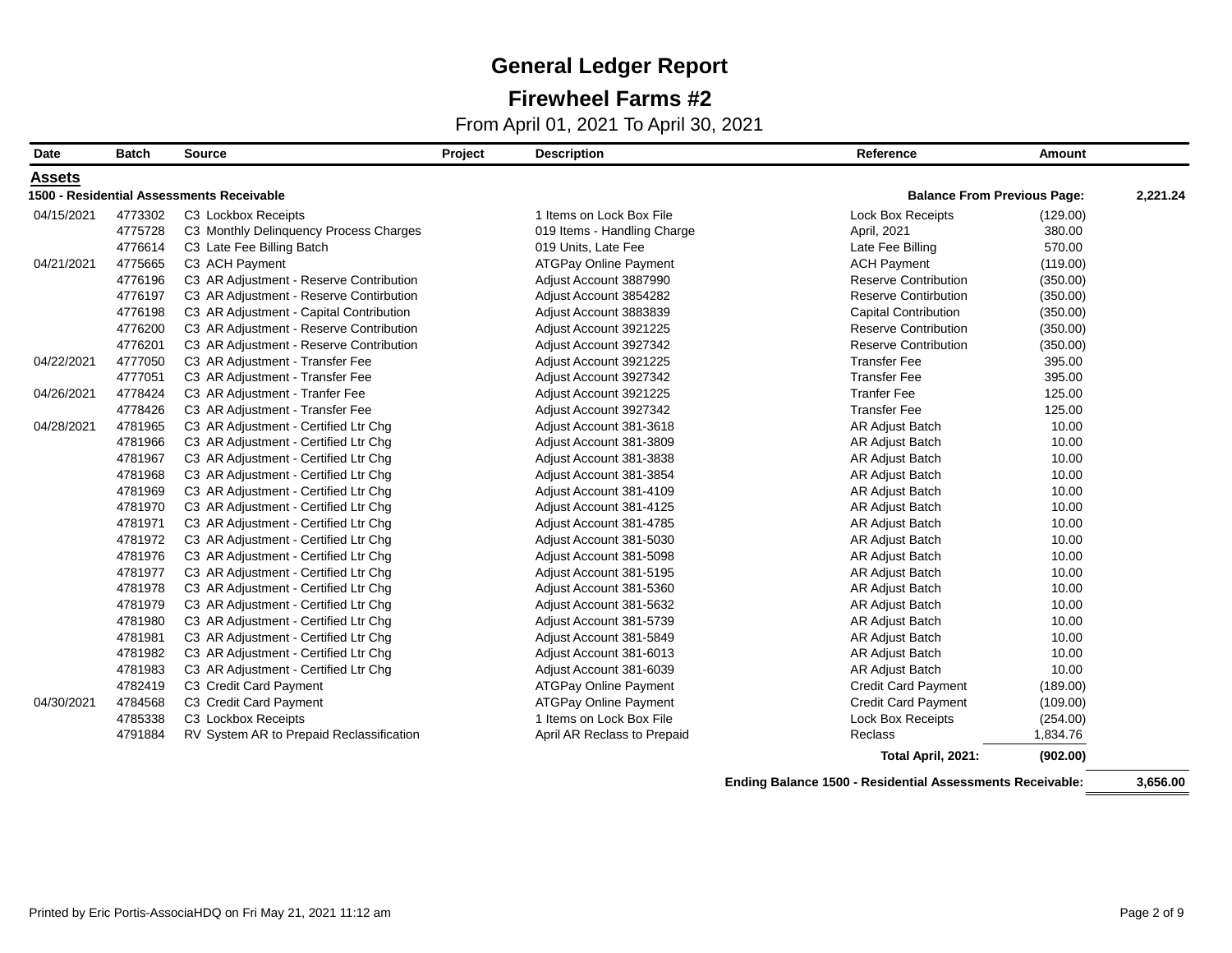### **Firewheel Farms #2**

| Date                     | <b>Batch</b> | <b>Source</b>                              | Project | <b>Description</b>                | Reference                                                         | Amount                  |              |
|--------------------------|--------------|--------------------------------------------|---------|-----------------------------------|-------------------------------------------------------------------|-------------------------|--------------|
| Assets                   |              |                                            |         |                                   |                                                                   |                         |              |
| 1600 - Prepaid Insurance |              |                                            |         |                                   |                                                                   | <b>Opening Balance:</b> | 1,723.34     |
| 04/30/2021               | 4774049      | JE Monthly insurance amortization          |         | D&O Coverage                      | 02/06/21-02/06/22                                                 | (172.33)                |              |
|                          |              |                                            |         |                                   | Total April, 2021:                                                | (172.33)                |              |
|                          |              |                                            |         |                                   | Ending Balance 1600 - Prepaid Insurance:                          |                         | 1,551.01     |
|                          |              | 1760 - Transition In - Homeowners Balances |         |                                   |                                                                   | <b>Opening Balance:</b> | 83.00        |
|                          |              |                                            |         | No Activity this period           |                                                                   | 0.00                    |              |
|                          |              |                                            |         |                                   |                                                                   | 0.00                    |              |
|                          |              |                                            |         |                                   | <b>Ending Balance 1760 - Transition In - Homeowners Balances:</b> |                         | 83.00        |
| 1799 - Clearing Account  |              |                                            |         |                                   |                                                                   | <b>Opening Balance:</b> | (14, 237.32) |
|                          |              |                                            |         | No Activity this period           |                                                                   | 0.00                    |              |
|                          |              |                                            |         |                                   |                                                                   | 0.00                    |              |
|                          |              |                                            |         |                                   | <b>Ending Balance 1799 - Clearing Account:</b>                    |                         | (14, 237.32) |
| <b>Liabilities</b>       |              |                                            |         |                                   |                                                                   |                         |              |
| 2000 - Accounts Payable  |              |                                            |         |                                   |                                                                   | <b>Opening Balance:</b> | 0.00         |
| 04/01/2021               | 4759139      | AP PMG North Texas                         |         | Management Fee - For April 2021   |                                                                   | (509.85)                |              |
|                          | 4759140      | AP PMG North Texas                         |         | Management Fee - For April 2021   |                                                                   | 509.85                  |              |
|                          | 4760649      | AP Firewheel Farms #2                      |         | reimbursement                     |                                                                   | (49.73)                 |              |
|                          | 4760650      | AP Firewheel Farms #2                      |         | reimbursement                     |                                                                   | (61.36)                 |              |
|                          | 4760651      | AP Firewheel Farms #2                      |         | reimbursement                     |                                                                   | (200.00)                |              |
|                          | 4766825      | AP Botanica Integrated Landscape           |         |                                   | rate increase for Ja                                              | (64.69)                 |              |
|                          | 4768837      | AP PMG North Texas                         |         | <b>B&amp;W Copies</b>             |                                                                   | (2.98)                  |              |
|                          |              |                                            |         | Management Collection Fee         |                                                                   | (160.00)                |              |
|                          |              |                                            |         | Standard #10 Envelope with Window |                                                                   | (11.50)                 |              |
|                          |              |                                            |         | <b>Bulk Postage</b>               |                                                                   | (29.44)                 |              |
|                          |              |                                            |         | <b>Scanned Document</b>           |                                                                   | (0.75)                  |              |
|                          |              |                                            |         | Late Notice                       |                                                                   | (142.89)                |              |
|                          |              |                                            |         | Electronic Data Storage           |                                                                   | (8.99)                  |              |
|                          |              |                                            |         | A/P Check                         |                                                                   | (1.62)                  |              |
|                          |              |                                            |         | Folding & Stuffing                |                                                                   | (6.90)                  |              |
| 04/02/2021               | 4760652      | AP Firewheel Farms #2                      |         | reimbursement                     |                                                                   | 49.73                   |              |
|                          |              |                                            |         | reimbursement                     |                                                                   | 61.36                   |              |
|                          |              |                                            |         | reimbursement                     |                                                                   | 200.00                  |              |
| 04/07/2021               | 4766826      | AP Botanica Integrated Landscape           |         |                                   | rate increase for Ja                                              | 64.69                   |              |
| 04/08/2021               | 4768835      | AP City of Garland                         |         | W 499 Muirfield Rd                | 12200-13445                                                       | (12.86)                 |              |
|                          | 4768836      | AP City of Garland                         |         | W 499 Muirfield Rd                | 12200-13445                                                       | (12.31)                 |              |
| 04/09/2021               | 4768838      | AP City of Garland                         |         | W 499 Muirfield Rd                | 12200-13445                                                       | 12.86                   |              |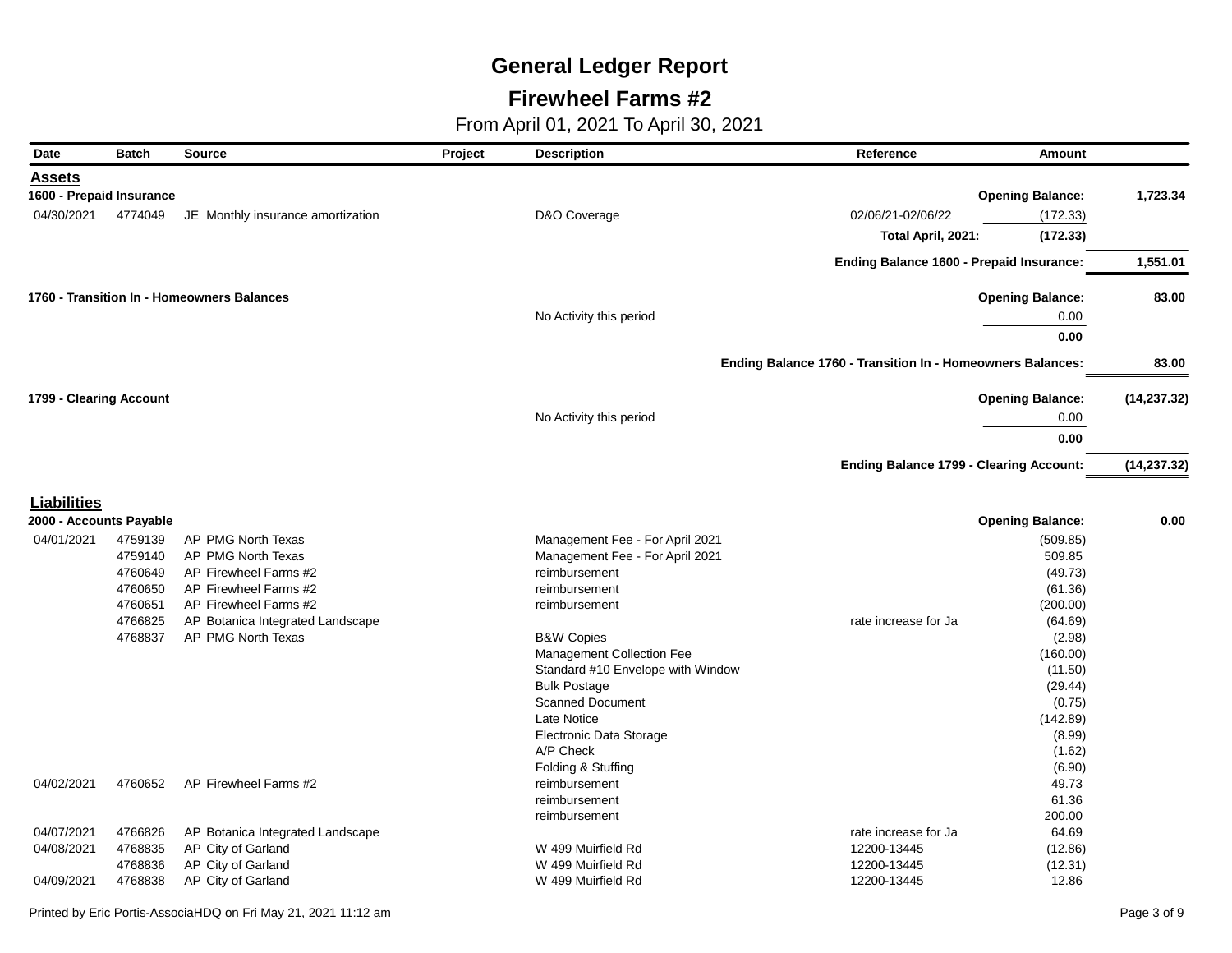### **Firewheel Farms #2**

| Date                           | <b>Batch</b> | <b>Source</b>                            | Project | <b>Description</b>                   | Reference                                      | Amount                  |            |
|--------------------------------|--------------|------------------------------------------|---------|--------------------------------------|------------------------------------------------|-------------------------|------------|
| <b>Liabilities</b>             |              |                                          |         |                                      |                                                |                         |            |
| 2000 - Accounts Payable        |              |                                          |         |                                      | <b>Balance From Previous Page:</b>             |                         | (377.38)   |
| 04/09/2021                     | 4768839      | AP City of Garland                       |         | W 499 Muirfield Rd                   | 12200-13445                                    | 12.31                   |            |
|                                | 4768840      | AP PMG North Texas                       |         | A/P Check                            |                                                | 1.62                    |            |
|                                |              |                                          |         | <b>B&amp;W Copies</b>                |                                                | 2.98                    |            |
|                                |              |                                          |         | <b>Bulk Postage</b>                  |                                                | 29.44                   |            |
|                                |              |                                          |         | Electronic Data Storage              |                                                | 8.99                    |            |
|                                |              |                                          |         | Folding & Stuffing                   |                                                | 6.90                    |            |
|                                |              |                                          |         | Late Notice                          |                                                | 142.89                  |            |
|                                |              |                                          |         | Management Collection Fee            |                                                | 160.00                  |            |
|                                |              |                                          |         | <b>Scanned Document</b>              |                                                | 0.75                    |            |
|                                |              |                                          |         | Standard #10 Envelope with Window    |                                                | 11.50                   |            |
| 04/27/2021                     | 4782767      | AP Botanica Integrated Landscape         |         |                                      |                                                | (720.67)                |            |
| 04/28/2021                     | 4782768      | AP Botanica Integrated Landscape         |         |                                      |                                                | 720.67                  |            |
|                                |              |                                          |         |                                      | Total April, 2021:                             | 0.00                    |            |
|                                |              |                                          |         |                                      | Ending Balance 2000 - Accounts Payable:        |                         | 0.00       |
| 2010 - Delinquency Fee Payable |              |                                          |         |                                      |                                                | <b>Opening Balance:</b> | (880.00)   |
|                                |              |                                          |         |                                      |                                                |                         |            |
| 04/01/2021                     | 4768837      | AP PMG North Texas                       |         | Management Collection Fee            |                                                | 160.00                  |            |
| 04/15/2021                     | 4775728      | C3 Monthly Delinquency Process Charges   |         | 019 Items - Handling Charge          | April, 2021                                    | (380.00)                |            |
|                                |              |                                          |         |                                      | Total April, 2021:                             | (220.00)                |            |
|                                |              |                                          |         |                                      | Ending Balance 2010 - Delinquency Fee Payable: |                         | (1,100.00) |
| 2025 - Transfer Fee Payable    |              |                                          |         |                                      |                                                | <b>Opening Balance:</b> | 0.00       |
| 04/26/2021                     | 4778424      | C3 AR Adjustment - Tranfer Fee           |         | Adjust Account 3921225               | <b>Tranfer Fee</b>                             | (125.00)                |            |
|                                | 4778426      | C3 AR Adjustment - Transfer Fee          |         | Adjust Account 3927342               | <b>Transfer Fee</b>                            | (125.00)                |            |
|                                |              |                                          |         |                                      | Total April, 2021:                             | (250.00)                |            |
|                                |              |                                          |         |                                      | Ending Balance 2025 - Transfer Fee Payable:    |                         | (250.00)   |
|                                |              |                                          |         |                                      |                                                |                         |            |
| 2395 - Other Accrued Expenses  |              |                                          |         |                                      |                                                | <b>Opening Balance:</b> | (64.69)    |
| 04/01/2021                     | 4774048      | RV Automated Accruals Posted 4/8/2021    |         | Accrue Botanica Integrated Landscape | NOI032165                                      | 64.69                   |            |
|                                |              |                                          |         |                                      | Total April, 2021:                             | 64.69                   |            |
|                                |              |                                          |         |                                      | Ending Balance 2395 - Other Accrued Expenses:  |                         | 0.00       |
| 2550 - Prepaid Assessments     |              |                                          |         |                                      |                                                | <b>Opening Balance:</b> | (1,056.76) |
| 04/01/2021                     | 4764627      | RV System AR to Prepaid Reclassification |         | Reverse March AR Reclass to Prepaid  | Reclass                                        | 1,056.76                |            |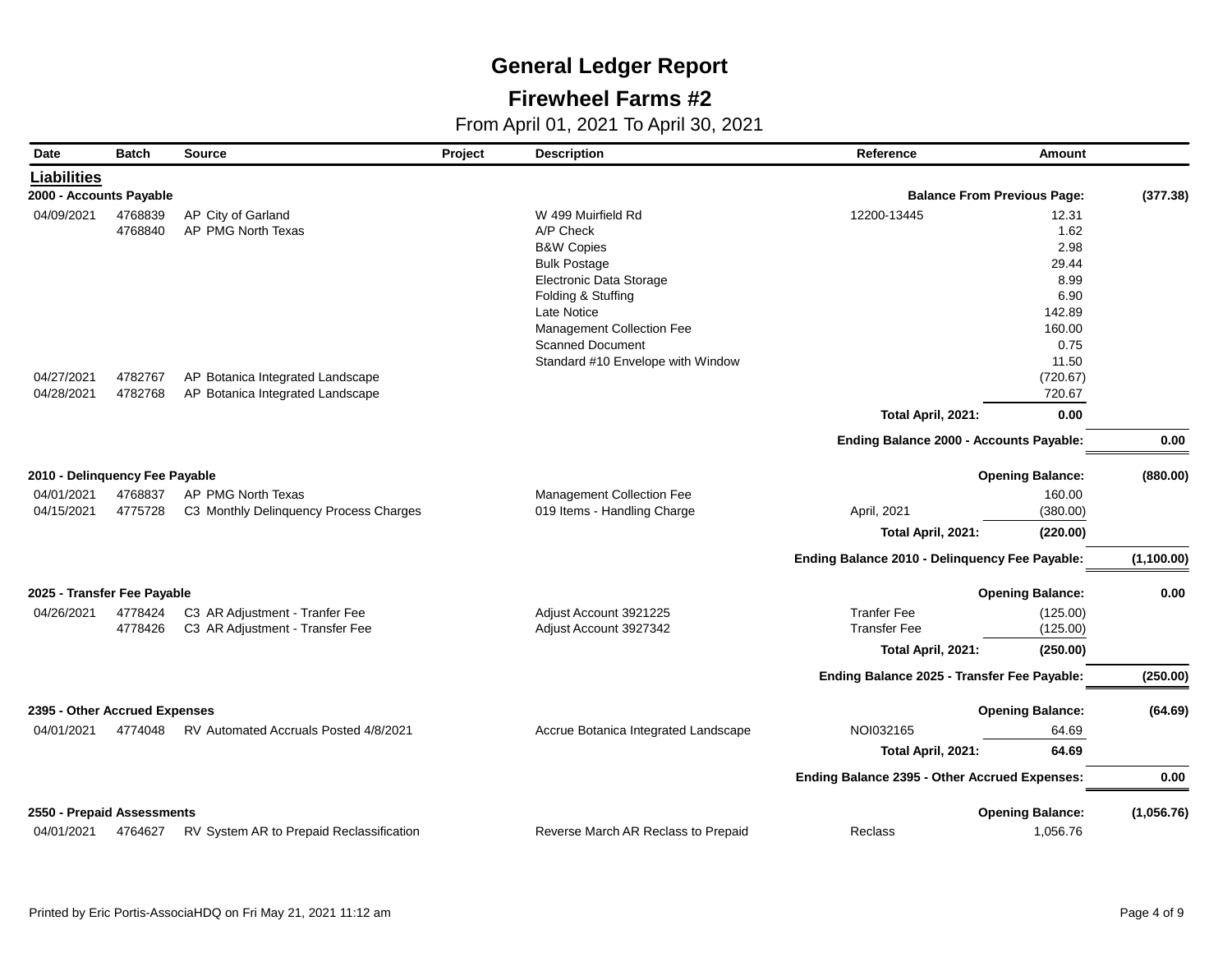### **Firewheel Farms #2**

| Date                       | <b>Batch</b>                   | <b>Source</b>                            | Project | <b>Description</b>                    | <b>Reference</b>                                      | Amount                  |              |
|----------------------------|--------------------------------|------------------------------------------|---------|---------------------------------------|-------------------------------------------------------|-------------------------|--------------|
| <b>Liabilities</b>         |                                |                                          |         |                                       |                                                       |                         |              |
| 2550 - Prepaid Assessments |                                |                                          |         |                                       | <b>Balance From Previous Page:</b>                    |                         | 0.00         |
| 04/30/2021                 | 4791884                        | RV System AR to Prepaid Reclassification |         | April AR Reclass to Prepaid           | Reclass                                               | (1,834.76)              |              |
|                            |                                |                                          |         |                                       | Total April, 2021:                                    | (778.00)                |              |
|                            |                                |                                          |         |                                       | Ending Balance 2550 - Prepaid Assessments:            |                         | (1,834.76)   |
| 2595 - Deferred Revenue    |                                |                                          |         |                                       |                                                       | <b>Opening Balance:</b> | (22, 890.00) |
| 04/30/2021                 | 4774051                        | JE Assessments Adj                       |         | Rcls Billing batch to deferred income | 4/30/21                                               | 2,543.00                |              |
|                            |                                |                                          |         |                                       | Total April, 2021:                                    | 2,543.00                |              |
|                            |                                |                                          |         |                                       | Ending Balance 2595 - Deferred Revenue:               |                         | (20, 347.00) |
| <b>Owners' Equity</b>      |                                |                                          |         |                                       |                                                       |                         |              |
| 3000 - Owners Equity       |                                |                                          |         |                                       |                                                       | <b>Opening Balance:</b> | (27, 376.40) |
|                            |                                |                                          |         | No Activity this period               |                                                       | 0.00                    |              |
|                            |                                |                                          |         |                                       |                                                       | 0.00                    |              |
|                            |                                |                                          |         |                                       | Ending Balance 3000 - Owners Equity:                  |                         | (27, 376.40) |
| <b>Income</b>              |                                |                                          |         |                                       |                                                       |                         |              |
|                            | 4000 - Residential Assessments |                                          |         |                                       |                                                       | <b>Opening Balance:</b> | (7,630.00)   |
| 04/30/2021                 | 4774051                        | JE Assessments Adj                       |         | Rcls Billing batch to deferred income | 4/30/21                                               | (2,543.00)              |              |
|                            |                                |                                          |         |                                       | Total April, 2021:                                    | (2,543.00)              |              |
|                            |                                |                                          |         |                                       | <b>Ending Balance 4000 - Residential Assessments:</b> |                         | (10, 173.00) |
|                            | 4025 - Reserve Assessments     |                                          |         |                                       |                                                       | <b>Opening Balance:</b> | (350.00)     |
| 04/21/2021                 | 4776196                        | C3 AR Adjustment - Reserve Contribution  |         | Adjust Account 3887990                | <b>Reserve Contribution</b>                           | 350.00                  |              |
|                            | 4776197                        | C3 AR Adjustment - Reserve Contirbution  |         | Adjust Account 3854282                | <b>Reserve Contirbution</b>                           | 350.00                  |              |
|                            | 4776200                        | C3 AR Adjustment - Reserve Contribution  |         | Adjust Account 3921225                | <b>Reserve Contribution</b>                           | 350.00                  |              |
|                            | 4776201                        | C3 AR Adjustment - Reserve Contribution  |         | Adjust Account 3927342                | <b>Reserve Contribution</b>                           | 350.00                  |              |
|                            |                                |                                          |         |                                       | Total April, 2021:                                    | 1,400.00                |              |
|                            |                                |                                          |         |                                       | Ending Balance 4025 - Reserve Assessments:            |                         | 1,050.00     |
|                            | 4120 - Initial Contribution    |                                          |         |                                       |                                                       | <b>Opening Balance:</b> | 0.00         |
| 04/21/2021                 | 4776198                        | C3 AR Adjustment - Capital Contribution  |         | Adjust Account 3883839                | <b>Capital Contribution</b>                           | 350.00                  |              |
|                            |                                |                                          |         |                                       | Total April, 2021:                                    | 350.00                  |              |
|                            |                                |                                          |         |                                       | <b>Ending Balance 4120 - Initial Contribution:</b>    |                         | 350.00       |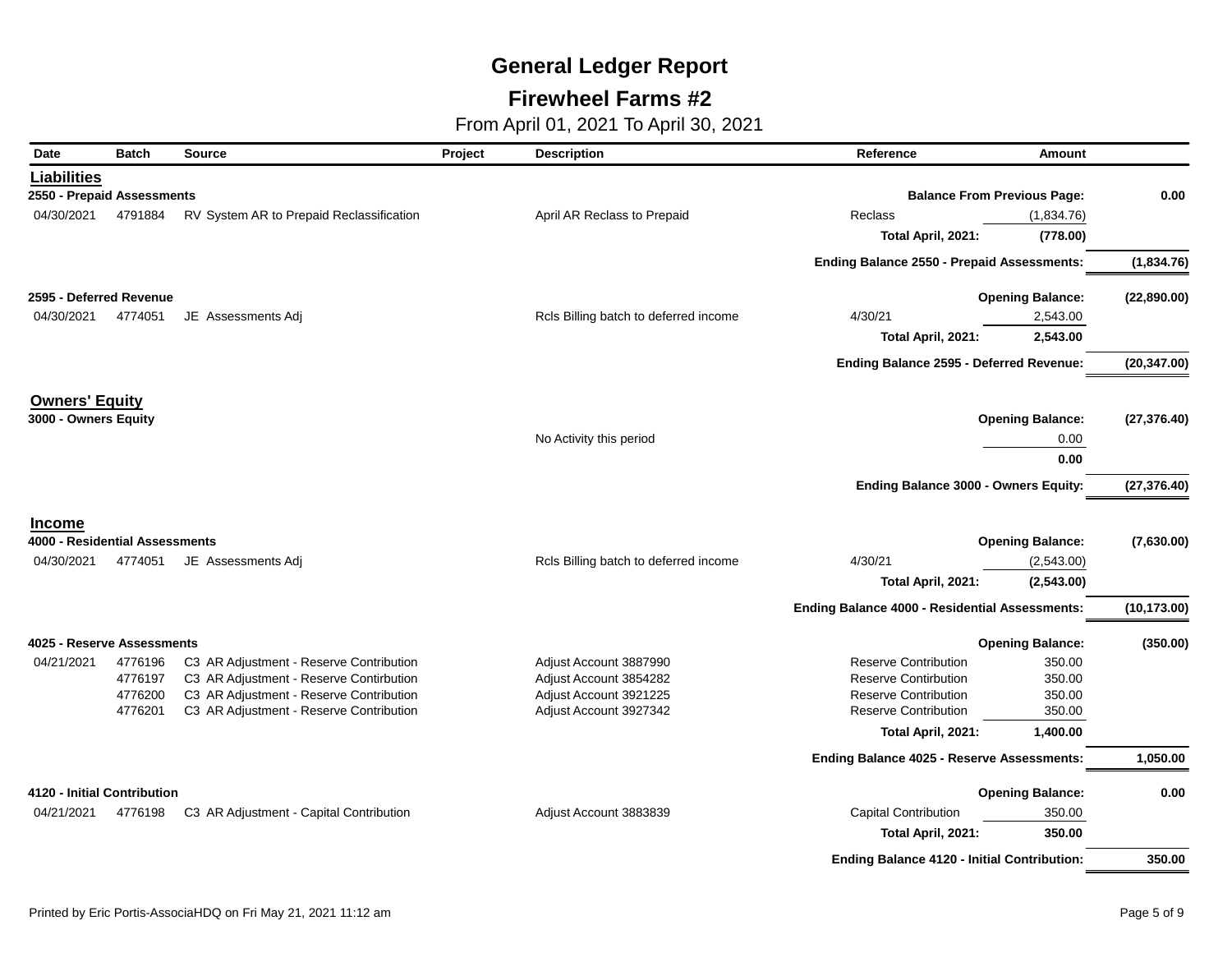### **Firewheel Farms #2**

| Date                          | <b>Batch</b> | <b>Source</b>                        | Project | <b>Description</b>             | Reference                                            | <b>Amount</b>           |          |
|-------------------------------|--------------|--------------------------------------|---------|--------------------------------|------------------------------------------------------|-------------------------|----------|
| <b>Income</b>                 |              |                                      |         |                                |                                                      |                         |          |
| 4265 - Transfer Fees          |              |                                      |         |                                |                                                      | <b>Opening Balance:</b> | 0.00     |
| 04/22/2021                    | 4777050      | C3 AR Adjustment - Transfer Fee      |         | Adjust Account 3921225         | <b>Transfer Fee</b>                                  | (395.00)                |          |
|                               | 4777051      | C3 AR Adjustment - Transfer Fee      |         | Adjust Account 3927342         | <b>Transfer Fee</b>                                  | (395.00)                |          |
|                               |              |                                      |         |                                | Total April, 2021:                                   | (790.00)                |          |
|                               |              |                                      |         |                                | <b>Ending Balance 4265 - Transfer Fees:</b>          |                         | (790.00) |
| 4710 - Late Fees & Interest   |              |                                      |         |                                |                                                      | <b>Opening Balance:</b> | 0.00     |
| 04/15/2021                    | 4776614      | C3 Late Fee Billing Batch            |         | 019 Units, Late Fee            | Late Fee Billing                                     | (570.00)                |          |
|                               |              |                                      |         |                                | Total April, 2021:                                   | (570.00)                |          |
|                               |              |                                      |         |                                |                                                      |                         |          |
|                               |              |                                      |         |                                | Ending Balance 4710 - Late Fees & Interest:          |                         | (570.00) |
| <b>Expenses</b>               |              |                                      |         |                                |                                                      |                         |          |
| 5000 - General Administrative |              |                                      |         |                                |                                                      | <b>Opening Balance:</b> | 135.98   |
| 04/01/2021                    | 4768837      | AP PMG North Texas                   |         | A/P Check                      |                                                      | 1.62                    |          |
| 04/30/2021                    | 4774054      | JE Reclass Dept                      |         | <b>Electronic Data Storage</b> | 4/30/21                                              | 8.99                    |          |
|                               | 4802360      | JE Reclass Dept                      |         | A/P check                      | 4/30/21                                              | (1.62)                  |          |
|                               |              |                                      |         |                                | Total April, 2021:                                   | 8.99                    |          |
|                               |              |                                      |         |                                | <b>Ending Balance 5000 - General Administrative:</b> |                         | 144.97   |
| 5003 - Annual Meetings        |              |                                      |         |                                |                                                      | <b>Opening Balance:</b> | 100.00   |
|                               |              |                                      |         | No Activity this period        |                                                      | 0.00                    |          |
|                               |              |                                      |         |                                |                                                      | 0.00                    |          |
|                               |              |                                      |         |                                | Ending Balance 5003 - Annual Meetings:               |                         | 100.00   |
| 5025 - Collection Charges     |              |                                      |         |                                |                                                      | <b>Opening Balance:</b> | 0.00     |
| 04/28/2021                    | 4781965      | C3 AR Adjustment - Certified Ltr Chg |         | Adjust Account 381-3618        | AR Adjust Batch                                      | (10.00)                 |          |
|                               | 4781966      | C3 AR Adjustment - Certified Ltr Chg |         | Adjust Account 381-3809        | AR Adjust Batch                                      | (10.00)                 |          |
|                               | 4781967      | C3 AR Adjustment - Certified Ltr Chg |         | Adjust Account 381-3838        | AR Adjust Batch                                      | (10.00)                 |          |
|                               | 4781968      | C3 AR Adjustment - Certified Ltr Chg |         | Adjust Account 381-3854        | AR Adjust Batch                                      | (10.00)                 |          |
|                               | 4781969      | C3 AR Adjustment - Certified Ltr Chg |         | Adjust Account 381-4109        | AR Adjust Batch                                      | (10.00)                 |          |
|                               | 4781970      | C3 AR Adjustment - Certified Ltr Chg |         | Adjust Account 381-4125        | AR Adjust Batch                                      | (10.00)                 |          |
|                               | 4781971      | C3 AR Adjustment - Certified Ltr Chg |         | Adjust Account 381-4785        | AR Adjust Batch                                      | (10.00)                 |          |
|                               | 4781972      | C3 AR Adjustment - Certified Ltr Chg |         | Adjust Account 381-5030        | AR Adjust Batch                                      | (10.00)                 |          |
|                               | 4781976      | C3 AR Adjustment - Certified Ltr Chg |         | Adjust Account 381-5098        | AR Adjust Batch                                      | (10.00)                 |          |
|                               | 4781977      | C3 AR Adjustment - Certified Ltr Chg |         | Adjust Account 381-5195        | AR Adjust Batch                                      | (10.00)                 |          |
|                               | 4781978      | C3 AR Adjustment - Certified Ltr Chg |         | Adjust Account 381-5360        | AR Adjust Batch                                      | (10.00)                 |          |
|                               | 4781979      | C3 AR Adjustment - Certified Ltr Chg |         | Adjust Account 381-5632        | AR Adjust Batch                                      | (10.00)                 |          |
|                               | 4781980      | C3 AR Adjustment - Certified Ltr Chg |         | Adjust Account 381-5739        | AR Adjust Batch                                      | (10.00)                 |          |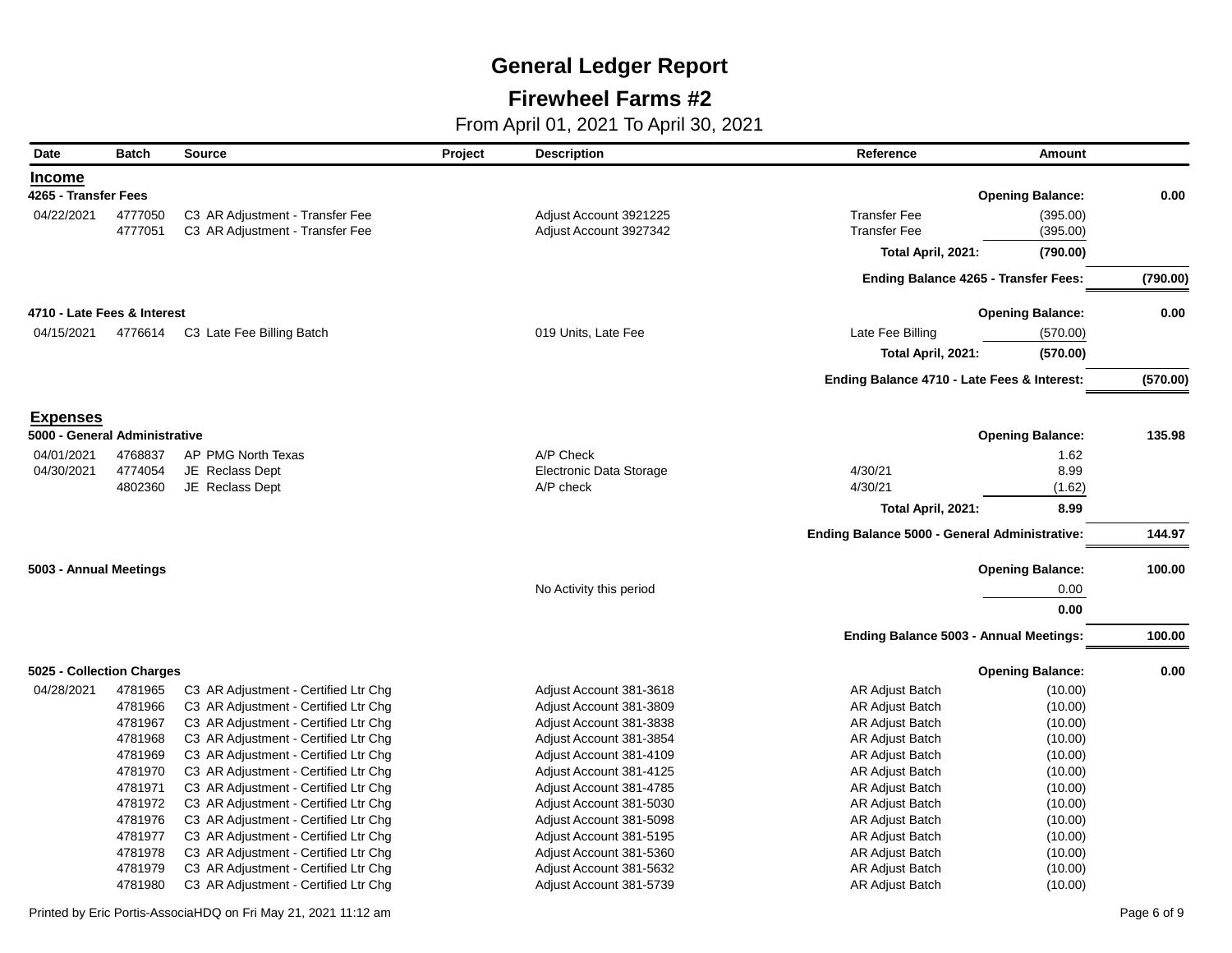### **Firewheel Farms #2**

| Date                        | <b>Batch</b> | <b>Source</b>                        | Project | <b>Description</b>             | Reference                                        | Amount   |          |
|-----------------------------|--------------|--------------------------------------|---------|--------------------------------|--------------------------------------------------|----------|----------|
| <b>Expenses</b>             |              |                                      |         |                                |                                                  |          |          |
| 5025 - Collection Charges   |              |                                      |         |                                | <b>Balance From Previous Page:</b>               |          | (130.00) |
| 04/28/2021                  | 4781981      | C3 AR Adjustment - Certified Ltr Chg |         | Adjust Account 381-5849        | AR Adjust Batch                                  | (10.00)  |          |
|                             | 4781982      | C3 AR Adjustment - Certified Ltr Chg |         | Adjust Account 381-6013        | AR Adjust Batch                                  | (10.00)  |          |
|                             | 4781983      | C3 AR Adjustment - Certified Ltr Chg |         | Adjust Account 381-6039        | AR Adjust Batch                                  | (10.00)  |          |
|                             |              |                                      |         |                                | Total April, 2021:                               | (160.00) |          |
|                             |              |                                      |         |                                | <b>Ending Balance 5025 - Collection Charges:</b> |          | (160.00) |
| 5045 - Dues & Subscriptions |              |                                      |         |                                | <b>Opening Balance:</b>                          |          | 387.95   |
| 04/30/2021                  | 4802339      | JE Bank Drafts                       |         | <b>Yahoo Small Business</b>    | 4/5/2021 12:00:00 AM                             | 68.19    |          |
|                             |              |                                      |         |                                | Total April, 2021:                               | 68.19    |          |
|                             |              |                                      |         |                                | Ending Balance 5045 - Dues & Subscriptions:      |          | 456.14   |
| 5100 - Records Storage      |              |                                      |         |                                | <b>Opening Balance:</b>                          |          | 0.00     |
| 04/01/2021                  | 4768837      | AP PMG North Texas                   |         | Electronic Data Storage        |                                                  | 8.99     |          |
| 04/30/2021                  | 4774054      | JE Reclass Dept                      |         | <b>Electronic Data Storage</b> | 4/30/21                                          | (8.99)   |          |
|                             |              |                                      |         |                                | Total April, 2021:                               | 0.00     |          |
|                             |              |                                      |         |                                | Ending Balance 5100 - Records Storage:           |          | 0.00     |
| 5115 - Web Site Maintenance |              |                                      |         |                                | <b>Opening Balance:</b>                          |          | 41.97    |
|                             |              |                                      |         | No Activity this period        |                                                  | 0.00     |          |
|                             |              |                                      |         |                                |                                                  | 0.00     |          |
|                             |              |                                      |         |                                | Ending Balance 5115 - Web Site Maintenance:      |          | 41.97    |
| 5200 - Community Events     |              |                                      |         |                                | <b>Opening Balance:</b>                          |          | 200.00   |
| 04/01/2021                  | 4760651      | AP Firewheel Farms #2                |         | reimbursement                  |                                                  | 200.00   |          |
| 04/30/2021                  | 4802339      | JE Bank Drafts                       |         | Deposit 1121448365             | 4/12/2021 12:00:00 A                             | (200.00) |          |
|                             |              |                                      |         |                                | Total April, 2021:                               | 0.00     |          |
|                             |              |                                      |         |                                | Ending Balance 5200 - Community Events:          |          | 200.00   |
| 5210 - Printing & Copying   |              |                                      |         |                                | <b>Opening Balance:</b>                          |          | 51.63    |
| 04/01/2021                  | 4768837      | AP PMG North Texas                   |         | <b>B&amp;W Copies</b>          |                                                  | 2.98     |          |
|                             |              |                                      |         | <b>Scanned Document</b>        |                                                  | 0.75     |          |
|                             |              |                                      |         | Late Notice                    |                                                  | 142.89   |          |
| 04/30/2021                  | 4802344      | JE Reclass Dept                      |         | Standard #10 envelope          | 4/30/21                                          | 11.50    |          |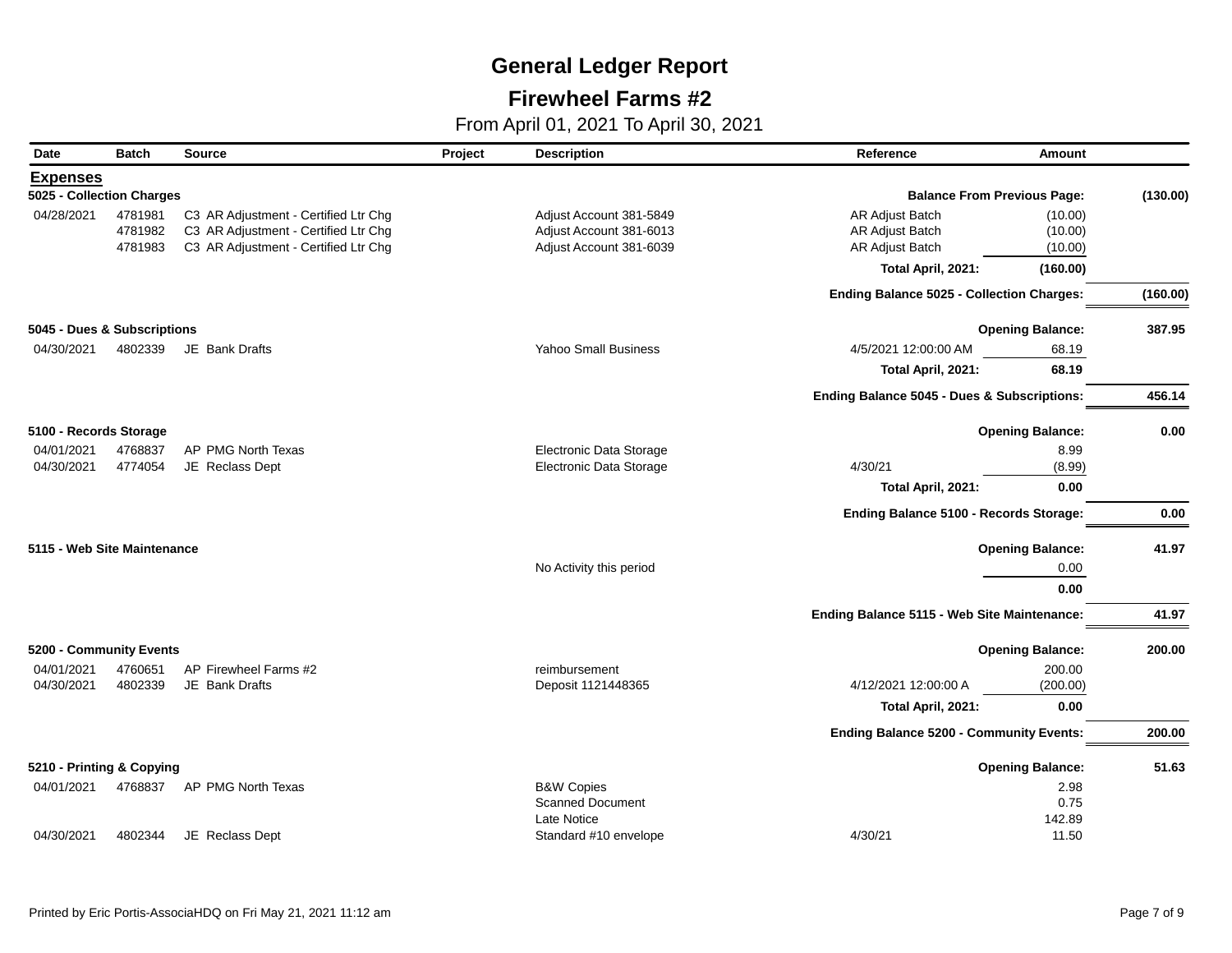### **Firewheel Farms #2**

| Date                          | <b>Batch</b> | <b>Source</b>                           | Project | <b>Description</b>                   | Reference                                     | <b>Amount</b>           |          |
|-------------------------------|--------------|-----------------------------------------|---------|--------------------------------------|-----------------------------------------------|-------------------------|----------|
| <b>Expenses</b>               |              |                                         |         |                                      |                                               |                         |          |
| 5210 - Printing & Copying     |              |                                         |         |                                      | <b>Balance From Previous Page:</b>            |                         | 209.75   |
| 04/30/2021                    | 4802360      | JE Reclass Dept                         |         | A/P check                            | 4/30/21                                       | 1.62                    |          |
|                               |              |                                         |         |                                      | Total April, 2021:                            | 159.74                  |          |
|                               |              |                                         |         |                                      | Ending Balance 5210 - Printing & Copying:     |                         | 211.37   |
| 5215 - Postage                |              |                                         |         |                                      |                                               | <b>Opening Balance:</b> | 4.48     |
| 04/01/2021                    | 4768837      | AP PMG North Texas                      |         | Standard #10 Envelope with Window    |                                               | 11.50                   |          |
|                               |              |                                         |         | <b>Bulk Postage</b>                  |                                               | 29.44                   |          |
|                               |              |                                         |         | Folding & Stuffing                   |                                               | 6.90                    |          |
| 04/30/2021                    | 4774056      | JE Reclass Dept                         |         | Folding & Stuffing                   | 4/30/21                                       | (6.90)                  |          |
|                               | 4802344      | JE Reclass Dept                         |         | Standard #10 envelope                | 4/30/21                                       | (11.50)                 |          |
|                               |              |                                         |         |                                      | Total April, 2021:                            | 29.44                   |          |
|                               |              |                                         |         |                                      | Ending Balance 5215 - Postage:                |                         | 33.92    |
| 5225 - Newsletter Services    |              |                                         |         |                                      |                                               | <b>Opening Balance:</b> | 1.05     |
| 04/30/2021                    | 4774056      | JE Reclass Dept                         |         | Folding & Stuffing                   | 4/30/21                                       | 6.90                    |          |
|                               |              |                                         |         |                                      | Total April, 2021:                            | 6.90                    |          |
|                               |              |                                         |         |                                      | Ending Balance 5225 - Newsletter Services:    |                         | 7.95     |
| 5415 - D&O Insurance Premiums |              |                                         |         |                                      |                                               | <b>Opening Balance:</b> | 516.99   |
| 04/30/2021                    | 4774049      | JE Monthly insurance amortization       |         | D&O Coverage                         | 02/06/21-02/06/22                             | 172.33                  |          |
|                               |              |                                         |         |                                      | Total April, 2021:                            | 172.33                  |          |
|                               |              |                                         |         |                                      | Ending Balance 5415 - D&O Insurance Premiums: |                         | 689.32   |
| 6000 - Electric Service       |              |                                         |         |                                      |                                               | <b>Opening Balance:</b> | 104.13   |
| 04/08/2021                    | 4768835      | AP City of Garland                      |         | W 499 Muirfield Rd                   | 12200-13445                                   | 12.86                   |          |
|                               | 4768836      | AP City of Garland                      |         | W 499 Muirfield Rd                   | 12200-13445                                   | 12.31                   |          |
| 04/30/2021                    | 4801744      | JE Bank Drafts                          |         | City of Garland                      | 4/26/2021 12:00:00 A                          | 38.78                   |          |
|                               |              |                                         |         |                                      | Total April, 2021:                            | 63.95                   |          |
|                               |              |                                         |         |                                      | Ending Balance 6000 - Electric Service:       |                         | 168.08   |
|                               |              | 6100 - Grounds & Landscaping - Contract |         |                                      |                                               | <b>Opening Balance:</b> | 2,162.02 |
| 04/01/2021                    | 4766825      | AP Botanica Integrated Landscape        |         |                                      | rate increase for Ja                          | 64.69                   |          |
|                               | 4774048      | RV Automated Accruals Posted 4/8/2021   |         | Accrue Botanica Integrated Landscape | NOI032165                                     | (64.69)                 |          |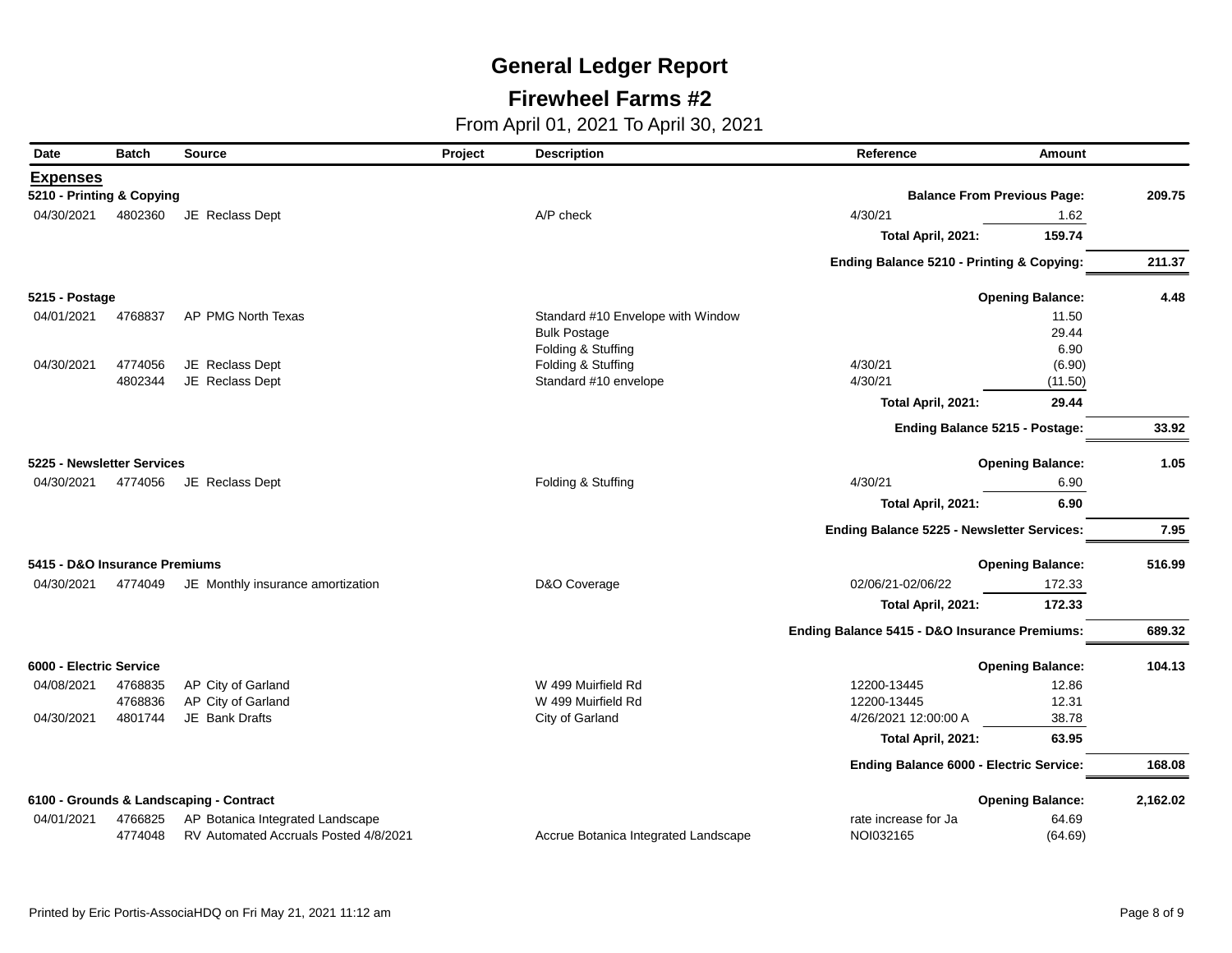### **Firewheel Farms #2**

| Date                       | <b>Batch</b> | <b>Source</b>                           | Project | <b>Description</b>              | Reference                                               | Amount                         |          |
|----------------------------|--------------|-----------------------------------------|---------|---------------------------------|---------------------------------------------------------|--------------------------------|----------|
| <b>Expenses</b>            |              |                                         |         |                                 |                                                         |                                |          |
|                            |              | 6100 - Grounds & Landscaping - Contract |         |                                 | <b>Balance From Previous Page:</b>                      |                                | 2,162.02 |
| 04/27/2021                 | 4782767      | AP Botanica Integrated Landscape        |         |                                 |                                                         | 720.67                         |          |
|                            |              |                                         |         |                                 | Total April, 2021:                                      | 720.67                         |          |
|                            |              |                                         |         |                                 | Ending Balance 6100 - Grounds & Landscaping - Contract: |                                | 2,882.69 |
|                            |              | 6110 - Landscape Repair & Maintenance   |         |                                 |                                                         | <b>Opening Balance:</b>        | 3,172.32 |
| 04/01/2021                 | 4760649      | AP Firewheel Farms #2                   |         | reimbursement                   |                                                         | 49.73                          |          |
|                            | 4760650      | AP Firewheel Farms #2                   |         | reimbursement                   |                                                         | 61.36                          |          |
| 04/30/2021                 | 4802339      | JE Bank Drafts                          |         | Deposit 1121448365              | 4/12/2021 12:00:00 A                                    | (49.73)                        |          |
|                            |              |                                         |         | Deposit 1121448365              | 4/12/2021 12:00:00 A                                    | (61.36)                        |          |
|                            |              |                                         |         | Roach Feed & Seed               | 4/13/2021 12:00:00 A                                    | 35.90                          |          |
|                            |              |                                         |         | Wal-Mart                        | 4/19/2021 12:00:00 A                                    | 47.97                          |          |
|                            |              |                                         |         | Wal-Mart                        | 4/19/2021 12:00:00 A                                    | 16.91                          |          |
|                            |              |                                         |         | Amazon                          | 4/26/2021 12:00:00 A                                    | 92.00                          |          |
|                            |              |                                         |         |                                 | Total April, 2021:                                      | 192.78                         |          |
|                            |              |                                         |         |                                 | Ending Balance 6110 - Landscape Repair & Maintenance:   |                                | 3,365.10 |
| 7005 - Consulting Services |              |                                         |         |                                 |                                                         | <b>Opening Balance:</b>        | 670.00   |
|                            |              |                                         |         | No Activity this period         |                                                         | 0.00                           |          |
|                            |              |                                         |         |                                 |                                                         | 0.00                           |          |
|                            |              |                                         |         |                                 | <b>Ending Balance 7005 - Consulting Services:</b>       |                                | 670.00   |
| 7040 - Management Fees     |              |                                         |         |                                 |                                                         | <b>Opening Balance:</b>        | 1,529.55 |
| 04/01/2021                 | 4759139      | AP PMG North Texas                      |         | Management Fee - For April 2021 |                                                         | 509.85                         |          |
|                            |              |                                         |         |                                 |                                                         |                                |          |
|                            |              |                                         |         |                                 | Total April, 2021:                                      | 509.85                         |          |
|                            |              |                                         |         |                                 | <b>Ending Balance 7040 - Management Fees:</b>           |                                | 2,039.40 |
|                            |              |                                         |         |                                 |                                                         | <b>General Ledger Balance:</b> | 0.00     |
|                            |              |                                         |         |                                 |                                                         |                                |          |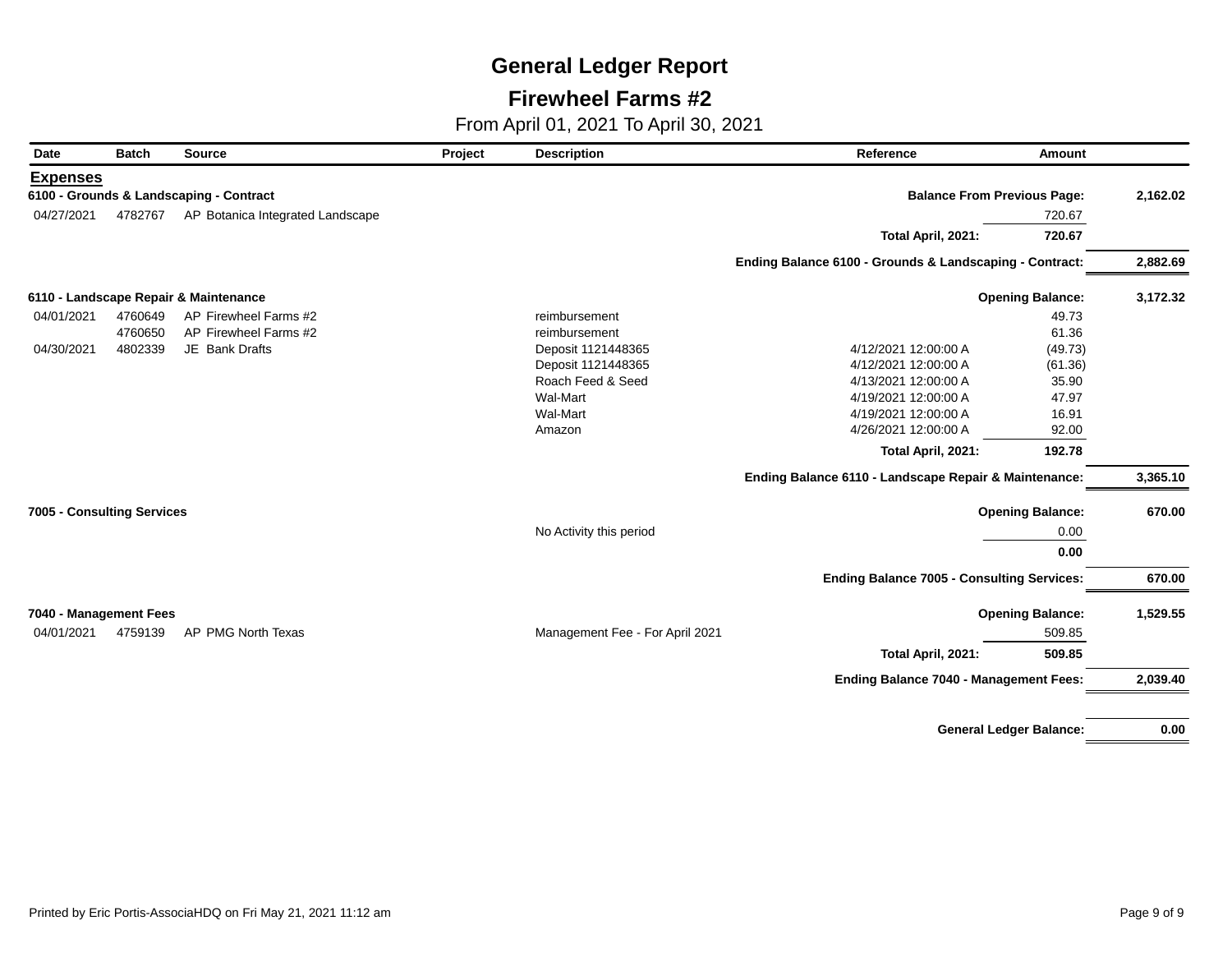### Report: dwr\_gl\_investment\_board\_rpt **Investment Listing Report** Eric Portis-AssociaHDQ **Firewheel Farms #2**

### **As of Fri Apr 30, 2021**

| <b>GI Account \ Institution</b>                                     | <b>Bank Account</b> | <b>Investment Type</b>           | <b>Current Balance</b> | Rate Purchase Date | <b>Term Maturity Date</b> |
|---------------------------------------------------------------------|---------------------|----------------------------------|------------------------|--------------------|---------------------------|
| <b>Operating Funds</b>                                              |                     |                                  |                        |                    |                           |
| 1000 - Pacific Premier Bank Operating #8236<br>Pacific Premier Bank | ****8236            |                                  | 24.810.80              | 0.000% 01/27/2020  | 0                         |
|                                                                     |                     | <b>Total Operating Funds:</b>    | 24,810.80              |                    |                           |
|                                                                     |                     | <b>Total Firewheel Farms #2:</b> | 24,810.80              |                    |                           |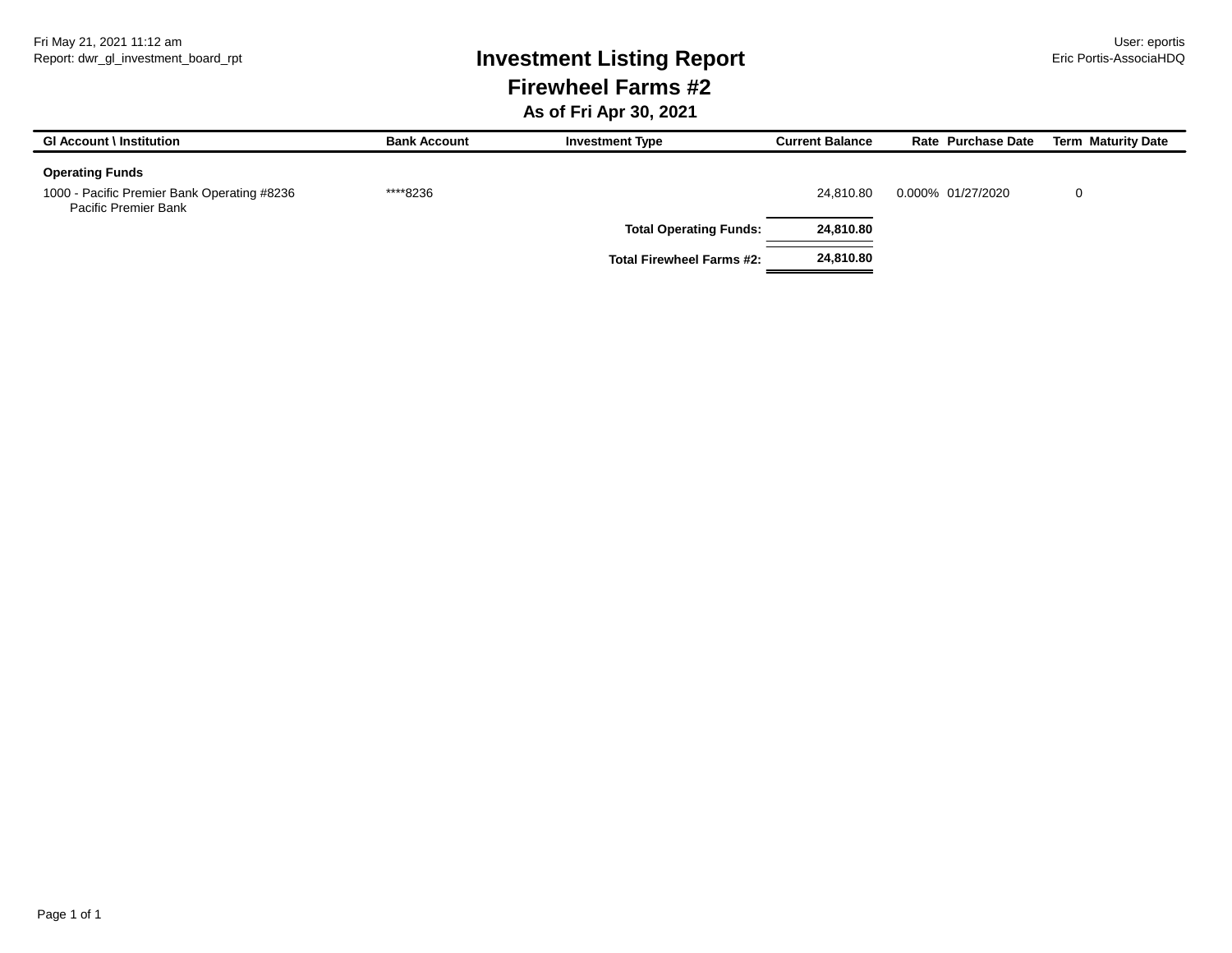Fri May 21, 2021 11:12 am User: eportis

### Report: dwr\_ap\_check\_disbursement\_vendor\_rpt **Check Disbursement Report by Vendor** Eric Portis-AssociaHDQ

Thu Apr 01, 2021 thru Fri Apr 30, 2021

|                                                                    | Dept - Account - Project                      |                               |                            |                                  | Reference                                                              | Amount |
|--------------------------------------------------------------------|-----------------------------------------------|-------------------------------|----------------------------|----------------------------------|------------------------------------------------------------------------|--------|
| Botanica Integrated Landscape (20849) - Firewheel Farms #2         |                                               |                               |                            |                                  |                                                                        |        |
| <b>Bank: Pacific Premier Bank Operating</b>                        | <b>Check Number: 01000034</b>                 | Check Date: 04/07/2021        | <b>Check Amount: 64.69</b> |                                  |                                                                        |        |
|                                                                    | 875 - 6100 - Grounds & Landscaping - Contract |                               | 04/01/2021                 |                                  | rate increase for Ja                                                   | 64.69  |
| <b>Bank: Pacific Premier Bank Operating</b>                        | <b>Check Number: 01000035</b>                 | Check Date: 04/28/2021        |                            | <b>Check Amount: 720.67</b>      |                                                                        |        |
|                                                                    | 875 - 6100 - Grounds & Landscaping - Contract |                               | 04/27/2021                 |                                  |                                                                        | 720.67 |
|                                                                    |                                               |                               |                            |                                  | Total for Botanica Integrated Landscape (20849) for Firewheel Farms #2 | 785.36 |
|                                                                    |                                               |                               |                            |                                  | Total for Botanica Integrated Landscape (20849)                        | 785.36 |
| City of Garland (11526) - Firewheel Farms #2                       |                                               |                               |                            |                                  |                                                                        |        |
| <b>Bank: Pacific Premier Bank Operating</b>                        | <b>Check Number: 03000015</b>                 | <b>Check Date: 04/09/2021</b> |                            | <b>Check Amount: 12.86</b>       |                                                                        |        |
|                                                                    | 875 - 6000 - Electric Service                 |                               | 04/08/2021                 | W 499 Muirfield Rd               | 12200-13445                                                            | 12.86  |
| Bank: Pacific Premier Bank Operating Check Number: 03000016        |                                               | Check Date: 04/09/2021        | <b>Check Amount: 12.31</b> |                                  |                                                                        |        |
|                                                                    | 875 - 6000 - Electric Service                 |                               | 04/08/2021                 | W 499 Muirfield Rd               | 12200-13445                                                            | 12.31  |
|                                                                    |                                               |                               |                            |                                  | Total for City of Garland (11526) for Firewheel Farms #2               | 25.17  |
|                                                                    |                                               |                               |                            |                                  | Total for City of Garland (11526)                                      | 25.17  |
|                                                                    |                                               |                               |                            |                                  |                                                                        |        |
| Firewheel Farms #2 (49372) - Firewheel Farms #2                    |                                               |                               |                            |                                  |                                                                        |        |
| <b>Bank: Pacific Premier Bank Operating Check Number: 01000033</b> |                                               | <b>Check Date: 04/02/2021</b> |                            | Check Amount: 311.09             |                                                                        |        |
|                                                                    | 875 - 5200 - Community Events                 |                               | 04/01/2021                 | reimbursement                    |                                                                        | 200.00 |
|                                                                    | 875 - 6110 - Landscape Repair & Maintenance   |                               | 04/01/2021                 | reimbursement                    |                                                                        | 49.73  |
|                                                                    | 875 - 6110 - Landscape Repair & Maintenance   |                               | 04/01/2021                 | reimbursement                    |                                                                        | 61.36  |
|                                                                    |                                               |                               |                            |                                  | Total for Firewheel Farms #2 (49372) for Firewheel Farms #2            | 311.09 |
|                                                                    |                                               |                               |                            |                                  | Total for Firewheel Farms #2 (49372)                                   | 311.09 |
| PMG North Texas (13274) - Firewheel Farms #2                       |                                               |                               |                            |                                  |                                                                        |        |
| <b>Bank: Pacific Premier Bank Operating</b>                        | <b>Check Number: 02000028</b>                 | <b>Check Date: 04/01/2021</b> |                            | Check Amount: 509.85             |                                                                        |        |
|                                                                    | 875 - 7040 - Management Fees                  |                               | 04/01/2021                 | Management Fee - For April 2021  |                                                                        | 509.85 |
| <b>Bank: Pacific Premier Bank Operating</b>                        | <b>Check Number: 02000029</b>                 | Check Date: 04/09/2021        |                            | Check Amount: 365.07             |                                                                        |        |
|                                                                    | 875 - 2010 - Delinquency Fee Payable          |                               | 04/01/2021                 | <b>Management Collection Fee</b> |                                                                        | 160.00 |
|                                                                    | 875 - 5000 - General Administrative           |                               | 04/01/2021                 | A/P Check                        |                                                                        | 1.62   |
|                                                                    | 875 - 5100 - Records Storage                  |                               | 04/01/2021                 | Electronic Data Storage          |                                                                        | 8.99   |
|                                                                    | 875 - 5210 - Printing & Copying               |                               | 04/01/2021                 | <b>B&amp;W Copies</b>            |                                                                        | 2.98   |
|                                                                    | 875 - 5210 - Printing & Copying               |                               | 04/01/2021                 | Late Notice                      |                                                                        | 142.89 |
|                                                                    | 875 - 5210 - Printing & Copying               |                               | 04/01/2021                 | <b>Scanned Document</b>          |                                                                        | 0.75   |
| 875 - 5215 - Postage                                               |                                               |                               | 04/01/2021                 | <b>Bulk Postage</b>              |                                                                        | 29.44  |
| 875 - 5215 - Postage                                               |                                               |                               | 04/01/2021                 | Folding & Stuffing               |                                                                        | 6.90   |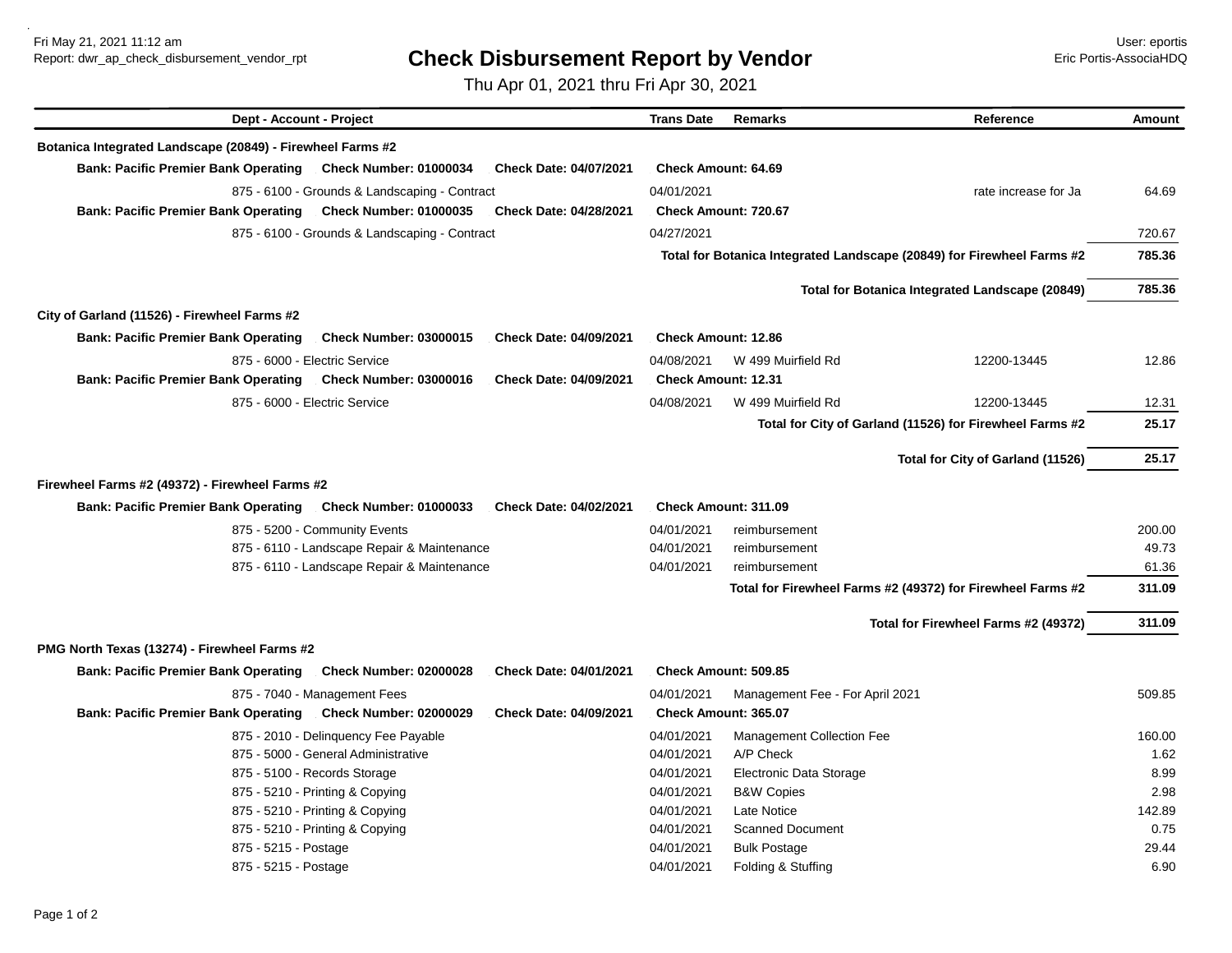### Report: dwr\_ap\_check\_disbursement\_vendor\_rpt **Check Disbursement Report by Vendor Example 19 Example 20 Example 20**

Thu Apr 01, 2021 thru Fri Apr 30, 2021

| <b>Dept - Account - Project</b>                                              |                               | <b>Trans Date</b> | Remarks                           | Reference                                                | Amount |
|------------------------------------------------------------------------------|-------------------------------|-------------------|-----------------------------------|----------------------------------------------------------|--------|
| PMG North Texas (13274) - Firewheel Farms #2                                 |                               |                   |                                   |                                                          |        |
| <b>Bank: Pacific Premier Bank Operating</b><br><b>Check Number: 02000029</b> | <b>Check Date: 04/09/2021</b> |                   | <b>Check Amount: 365.07</b>       |                                                          |        |
| 875 - 5215 - Postage                                                         |                               |                   | Standard #10 Envelope with Window |                                                          | 11.50  |
|                                                                              |                               |                   |                                   | Total for PMG North Texas (13274) for Firewheel Farms #2 | 874.92 |
|                                                                              |                               |                   |                                   | Total for PMG North Texas (13274)                        | 874.92 |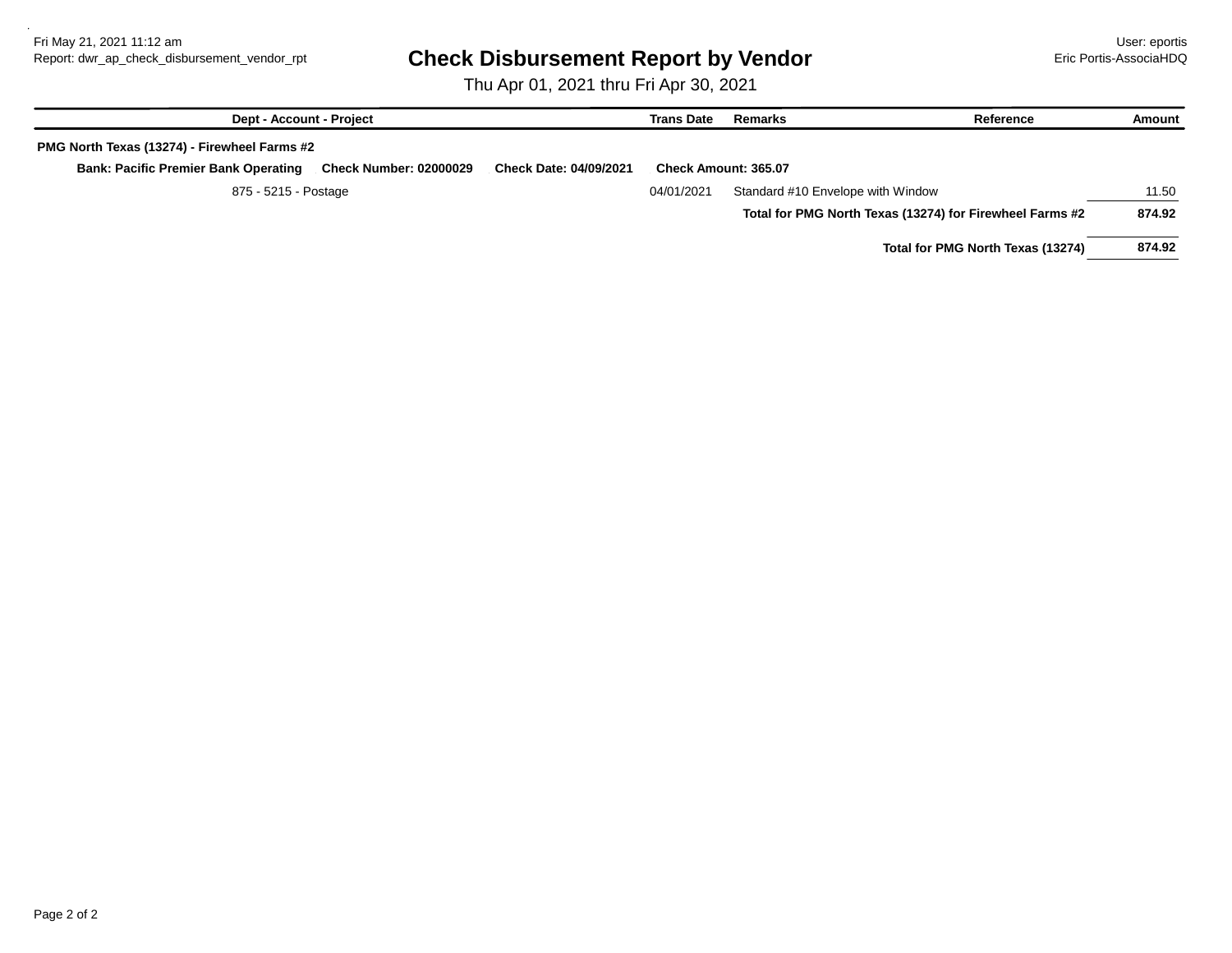### **Firewheel Farms #2 Bank Reconciliation**

### Account: 1000 -- Pacific Premier Bank Operating #8236 -- Operating

| <b>Batch</b>             | Date                                  | <b>Comment</b>        | Reference                              | <b>Amount</b>                         | <b>Balance</b> |  |
|--------------------------|---------------------------------------|-----------------------|----------------------------------------|---------------------------------------|----------------|--|
|                          |                                       |                       |                                        | <b>Balance per Bank:</b>              | 24,726.97      |  |
|                          | Plus deposits and outstanding debits: |                       |                                        |                                       |                |  |
| 4784568                  | 04/30/2021                            | ATGPay Online Payment | <b>Credit Card Payment</b>             | 109.00                                |                |  |
|                          |                                       |                       | Total deposits and outstanding debits: | 109.00                                | 24,835.97      |  |
| Less outstanding checks: |                                       |                       |                                        |                                       |                |  |
| 4768838                  | 04/09/2021                            | City of Garland       | Check No 03000015                      | (12.86)                               |                |  |
| 4768839                  | 04/09/2021                            | City of Garland       | Check No 03000016                      | (12.31)                               |                |  |
|                          |                                       |                       | Total outstanding checks:              | (25.17)                               | 24,810.80      |  |
|                          |                                       |                       |                                        | <b>Ending balance General Ledger:</b> | 24,810.80      |  |
|                          |                                       |                       |                                        | Difference:                           | 0.00           |  |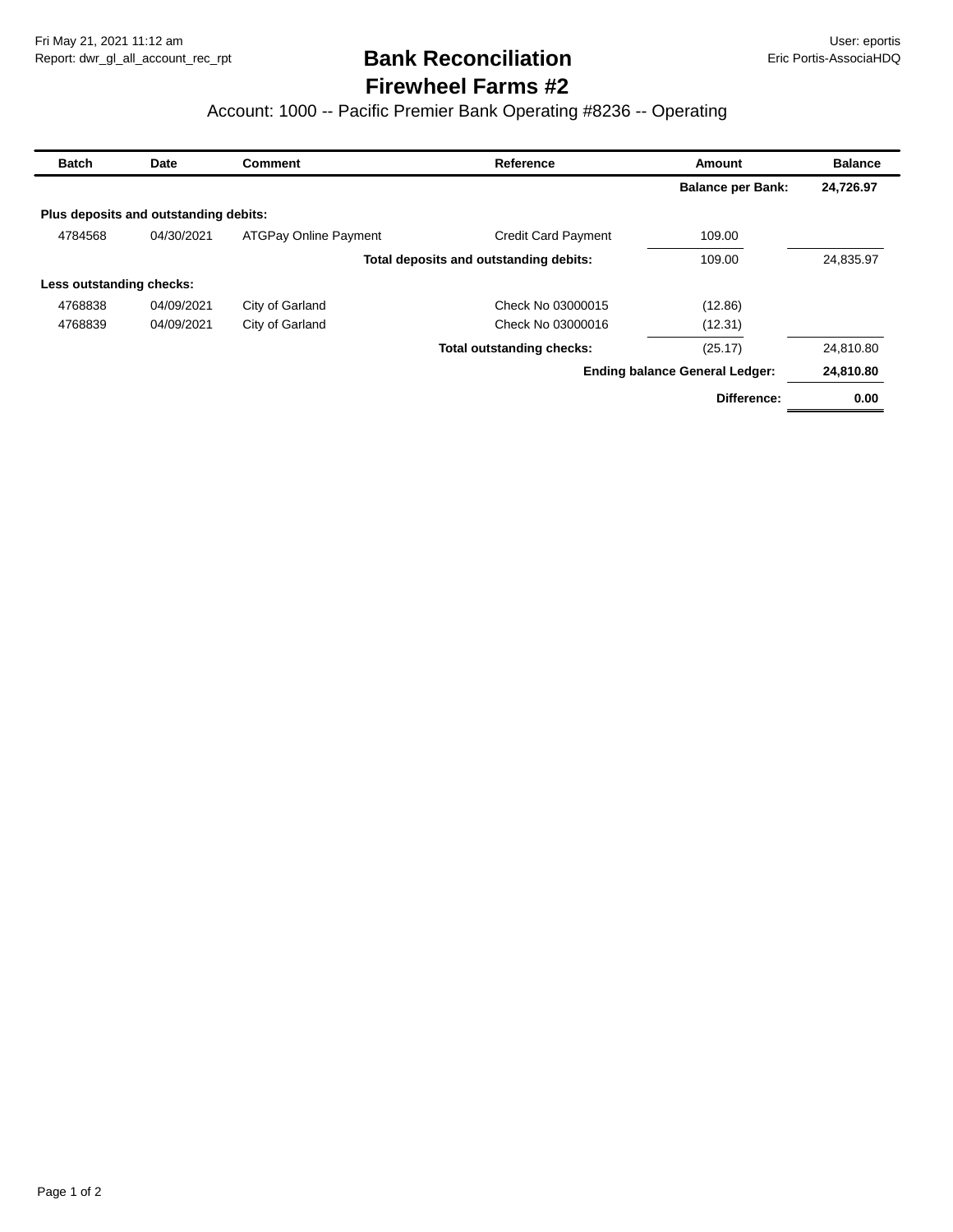### **Firewheel Farms #2 Bank Reconciliation**

### Account: 1010 -- Operating Cash Account 11 -- Operating

| <b>Batch</b>             | Reference<br>Date<br><b>Comment</b>   |                          |                                        | Amount                                | <b>Balance</b> |  |
|--------------------------|---------------------------------------|--------------------------|----------------------------------------|---------------------------------------|----------------|--|
|                          |                                       |                          |                                        | <b>Balance per Bank:</b>              | 34,326.76      |  |
|                          | Plus deposits and outstanding debits: |                          |                                        |                                       |                |  |
|                          |                                       | No outstanding deposits. |                                        | 0.00                                  |                |  |
|                          |                                       |                          | Total deposits and outstanding debits: | 0.00                                  | 34,326.76      |  |
| Less outstanding checks: |                                       |                          |                                        |                                       |                |  |
|                          |                                       | No outstanding checks.   |                                        | 0.00                                  |                |  |
|                          |                                       |                          | Total outstanding checks:              | 0.00                                  | 34,326.76      |  |
|                          |                                       |                          |                                        | <b>Ending balance General Ledger:</b> | 34,326.76      |  |
|                          |                                       |                          |                                        | Difference:                           | 0.00           |  |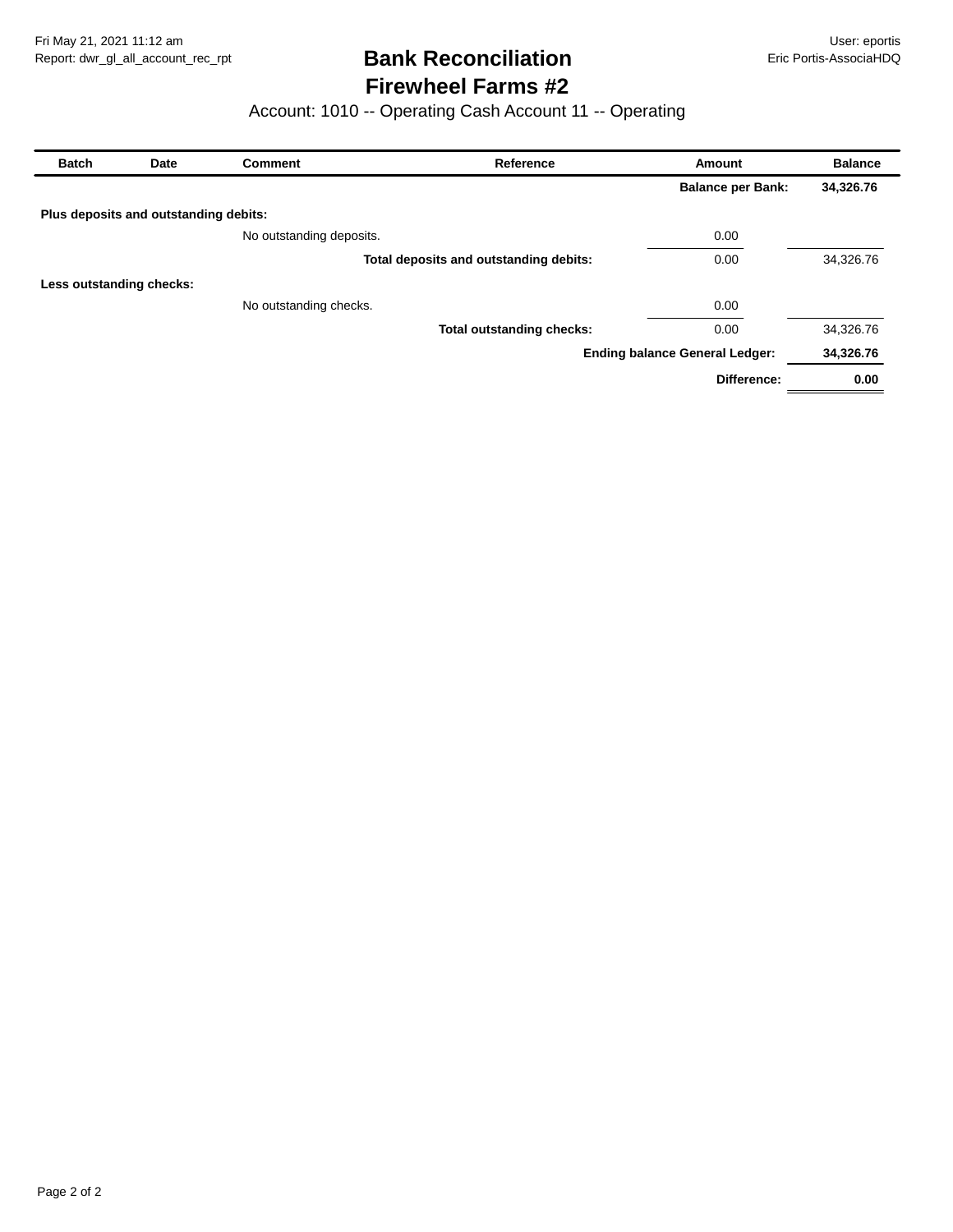#### Report: dwr\_deli\_prepaid\_condense **Eric Portis-AssociaHDQ Delinquency and Prepaid Report Example 19 and Prepaid Report** As Of: Fri Apr 30, 2021 **Firewheel Farms #2**

#### **Outstanding Balances**

Page 1 of 2

| <b>Account Id</b>       | <b>Name</b>              | <b>Address</b>          | <b>Legal Description</b>      | 30 day   | 31-60 day | 61-90 day | 91-120 day |           | 120+ day Total Balance |
|-------------------------|--------------------------|-------------------------|-------------------------------|----------|-----------|-----------|------------|-----------|------------------------|
| 00381-3553              | American Homes 4Rent     | 5313 Deer Brook Road    | 8-Firewheel Farr              | 0.00     | 0.00      | 0.00      | 14.00      | 0.00      | 14.00                  |
| 00381-3618              | April Blackburn          | 5413 Deer Brook Road    | 8-Firewheel Farr              | 60.00    | 20.00     | 0.00      | 109.00     | 0.00      | 189.00                 |
| 00381-3744              | Wisam Sweissi            | 5514 Deer Brook Road    | 10-Firewheel Fa               | 0.00     | 0.00      | 0.00      | 14.00      | 0.00      | 14.00                  |
| 00381-3760              | Chuck Wilkerson          | 5518 Deer Brook Road    | 10-Firewheel Fa               | 0.00     | 20.00     | 0.00      | 0.00       | 0.00      | 20.00                  |
| 00381-3786              | Dennis Ingram            | 5602 Deer Brook Road    | 10-Firewheel Fa               | 50.00    | 20.00     | 0.00      | 99.00      | 0.00      | 169.00                 |
| 00381-3809              | Jesus Romo               | 5606 Deer Brook Road    | 10-Firewheel Fa               | 60.00    | 20.00     | 0.00      | 109.00     | 0.00      | 189.00                 |
| 00381-3838              | Tia "Dawm" Haddox        | 702 Firestone Drive     | 10-Firewheel Fa               | 60.00    | 20.00     | 0.00      | 109.00     | 0.00      | 189.00                 |
| 00381-3854              | Wossen Abebe             | 710 Firestone Drive     | 10-Firewheel Fa               | 60.00    | 20.00     | 0.00      | 109.00     | 145.00    | 334.00                 |
| 00381-3977              | Srp Sub, Llc             | 5605 Harbor Town Drive  | 7-Firewheel Farr              | 0.00     | 0.00      | 0.00      | 38.00      | 0.00      | 38.00                  |
| 00381-4109              | <b>Michael Pool</b>      | 5714 Harbor Town Drive  | 6-Firewheel Farr              | 60.00    | 20.00     | 0.00      | 109.00     | 0.00      | 189.00                 |
| 00381-4125              | Sema Hasmer              | 5802 Harbor Town Drive  | 6-Firewheel Farr              | 60.00    | 20.00     | 0.00      | 109.00     | 0.00      | 189.00                 |
| 00381-4497              | <b>Edward Hering</b>     | 5902 Long Cove          | 9-Firewheel Farr              | 0.00     | 0.00      | 0.00      | 20.00      | 0.00      | 20.00                  |
| 00381-4785              | Frank Nguyen             | 322 Rivercove Drive     | 4-Firewheel Farr              | 60.00    | 20.00     | 0.00      | 109.00     | 0.00      | 189.00                 |
| 00381-5098              | <b>Wilfred Pickens</b>   | 514 Rivercove Drive     | 4-Firewheel Farr              | 40.00    | 0.00      | 0.00      | 10.00      | 30.00     | 80.00                  |
| 00381-5195              | Ryan Wehner              | 538 Rivercove Drive     | 4-Firewheel Farr              | 60.00    | 20.00     | 0.00      | 109.00     | 0.00      | 189.00                 |
| 00381-5276              | <b>Gary Null</b>         | 6010 Silverado Circle   | 2-Firewheel Farr              | 0.00     | 0.00      | 0.00      | 20.00      | 0.00      | 20.00                  |
| 00381-5360              | <b>Robert Garner</b>     | 421 Thunderbrook Road   | 6-Firewheel Farr              | 60.00    | 20.00     | 0.00      | 109.00     | 145.00    | 334.00                 |
| 00381-5577              | Jagjit Nilvi             | 6009 Troon Circle       | 2-Firewheel Farr              | 0.00     | 0.00      | 0.00      | 89.00      | 0.00      | 89.00                  |
| 00381-5632              | Ghassan Al Sabbagh       | 402 West Muirfield Road | 3-Firewheel Farr              | 60.00    | 20.00     | 0.00      | 109.00     | 0.00      | 189.00                 |
| 00381-5658              | Syed Hussaini            | 406 West Muirfield Road | 3-Firewheel Farr              | 50.00    | 0.00      | 0.00      | 0.00       | 0.00      | 50.00                  |
| 00381-5739              | Khaled Alwari            | 506 West Muirfield Road | 3-Firewheel Farr              | 60.00    | 20.00     | 0.00      | 109.00     | 0.00      | 189.00                 |
| 00381-5823              | Douglas Barton           | 618 West Muirfield Road | 3-Firewheel Farr              | 50.00    | 20.00     | 0.00      | 99.00      | 0.00      | 169.00                 |
| 00381-5849              | <b>Mohamad Fanous</b>    | 626 West Muirfield Road | 3-Firewheel Farr              | 40.00    | 0.00      | 0.00      | 40.00      | 0.00      | 80.00                  |
| 00381-5920              | Swh 2017 1 Borrower Lp   | 817 West Muirfield Road | 1-Firewheel Farr              | 0.00     | 0.00      | 0.00      | 38.00      | 0.00      | 38.00                  |
| 00381-5988              | <b>Patrice Patterson</b> | 921 West Muirfield Road | 1-Firewheel Farr              | 0.00     | 20.00     | 0.00      | 0.00       | 0.00      | 20.00                  |
| 00381-6013              | Joni Caldwell            | 405 Winged Foot Lane    | 3-Firewheel Farr              | 60.00    | 20.00     | 0.00      | 109.00     | 0.00      | 189.00                 |
| 00381-6039              | Mohammad Rahman          | 413 Winged Foot Lane    | 3-Firewheel Farr              | 60.00    | 20.00     | 0.00      | 109.00     | 0.00      | 189.00                 |
| 00381-6217              | Tin Tran                 | 5401 Wood Creek Lane    | 11-Firewheel Far              | 0.00     | 20.00     | 0.00      | 0.00       | 0.00      | 20.00                  |
| 00392-1225              | Harry W Himelrick        | 541 Rivercove Drive     | 5-Firewheel Farr              | 34.00    | 0.00      | 0.00      | 0.00       | 0.00      | 34.00                  |
| 00392-7342              | Trinh Mai Thi Le         | 5910 Hilton Head Drive  | 7-Firewheel Farr              | 34.00    | 0.00      | 0.00      | 0.00       | 0.00      | 34.00                  |
|                         |                          |                         | <b>Outstanding Balance:</b>   | 1,078.00 | 360.00    | 0.00      | 1,898.00   | 320.00    | 3,656.00               |
|                         |                          |                         | <b>Percentage of Balance:</b> | 29.49%   | 9.85%     | $0.00\%$  | 51.91%     | 8.75%     | 100.00%                |
|                         |                          |                         | <b>Total Accounts:</b>        | 3        | 3         | 0         | 21         | 3         | 30                     |
| <b>Prepaid Balances</b> |                          |                         |                               |          |           |           |            |           |                        |
| <b>Account Id</b>       | <b>Name</b>              | <b>Address</b>          | <b>Legal Description</b>      | 30 day   | 31-60 day | 61-90 day | 91-120 day |           | 120+ day Total Balance |
| 00381-3605              | Louise Burcalow          | 5410 Deer Brook Road    | 9-Firewheel Farr              | 0.00     | 0.00      | 0.00      | $-0.76$    | 0.00      | $-0.76$                |
| 00381-3650              | Donna Sims               | 5421 Deer Brook Road    | 8-Firewheel Farr              | 0.00     | 0.00      | 0.00      | $-109.00$  | $-6.00$   | $-115.00$              |
| 00381-4057              | Jason Holcomb            | 5705 Harbor Town Drive  | 7-Firewheel Farr              | 0.00     | 0.00      | 0.00      | 0.00       | $-271.00$ | $-271.00$              |

00381-4167 Daniel Wee 5814 Harbor Town Drive 6-Firewheel Farms #3-32 0.00 0.00 0.00 -18.00 0.00 -18.00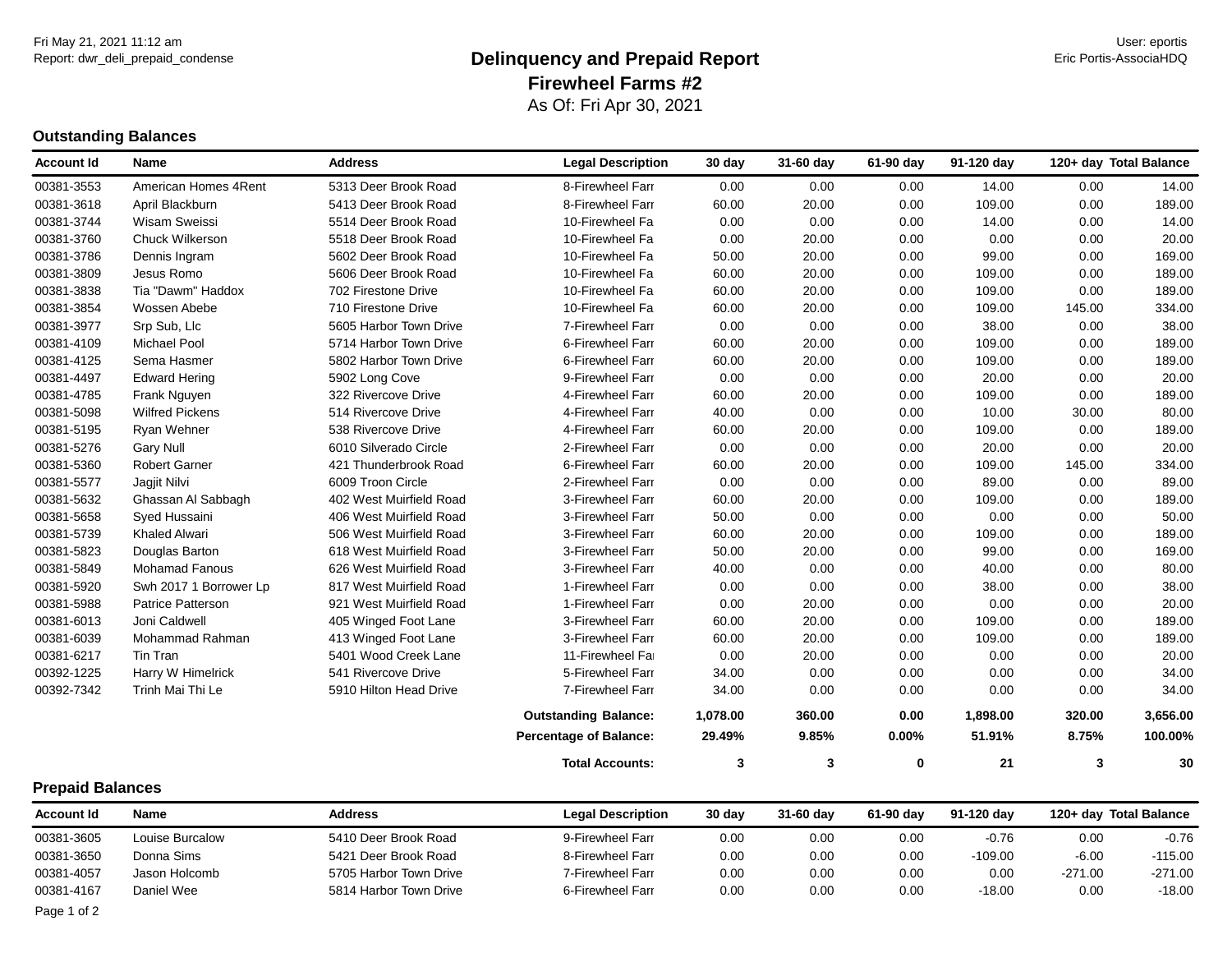### Report: dwr\_deli\_prepaid\_condense **Eric Portis-AssociaHDQ Delinquency and Prepaid Report Example 19 and Prepaid Report** As Of: Fri Apr 30, 2021 **Firewheel Farms #2**

#### **Prepaid Balances**

| Name                   | <b>Address</b>          | <b>Legal Description</b>            | $30$ day    | 31-60 day   | 61-90 day    | 91-120 day |           | 120+ day Total Balance |
|------------------------|-------------------------|-------------------------------------|-------------|-------------|--------------|------------|-----------|------------------------|
| Jeffery Hoke           | 5802 Hilton Head Drive  | 7-Firewheel Farr                    | 0.00        | 0.00        | $-10.00$     | 0.00       | 0.00      | $-10.00$               |
| John Householter       | 409 Thunderbrook Road   | 6-Firewheel Farr                    | 0.00        | 0.00        | $-10.00$     | 0.00       | 0.00      | $-10.00$               |
| <b>Robert Leaumont</b> | 606 West Muirfield Road | 3-Firewheel Farr                    | 0.00        | 0.00        | 0.00         | $-109.00$  | 0.00      | $-109.00$              |
| Daniel Rich            | 617 Winged Foot Lane    | 3-Firewheel Farr                    | 0.00        | 0.00        | 0.00         | 0.00       | $-251.00$ | $-251.00$              |
| Joseph M Mack          | 513 Winged Foot Lane    | 3-Firewheel Farr                    | $-350.00$   | 0.00        | 0.00         | 0.00       | 0.00      | $-350.00$              |
| Naseef Seraj           | 917 West Muirfield Road | 1-Firewheel Farr                    | $-350.00$   | 0.00        | 0.00         | 0.00       | 0.00      | $-350.00$              |
| Khanh Nguyen           | 509 Thunderbrook Road   | 6-Firewheel Farr                    | $-350.00$   | 0.00        | 0.00         | 0.00       | 0.00      | $-350.00$              |
|                        |                         | <b>Prepaid Balance:</b>             | $-1,050.00$ | 0.00        | $-20.00$     | $-236.76$  | $-528.00$ | $-1,834.76$            |
|                        |                         | <b>Percentage of Balance:</b>       | 57.23%      | $0.00\%$    | 1.09%        | 12.90%     | 28.78%    | 100.00%                |
|                        |                         | <b>Total Accounts:</b>              | 3           | $\mathbf 0$ | $\mathbf{2}$ | 3          | 3         | 11                     |
|                        |                         | <b>Balance:</b>                     | 28.00       | 360.00      | -20.00       | 1,661.24   | $-208.00$ | 1,821.24               |
|                        |                         | <b>Percentage of Total Balance:</b> | 1.54%       | 19.77%      | $-1.10%$     | 91.21%     | $-11.42%$ | 100.00%                |
|                        |                         |                                     |             |             |              |            |           |                        |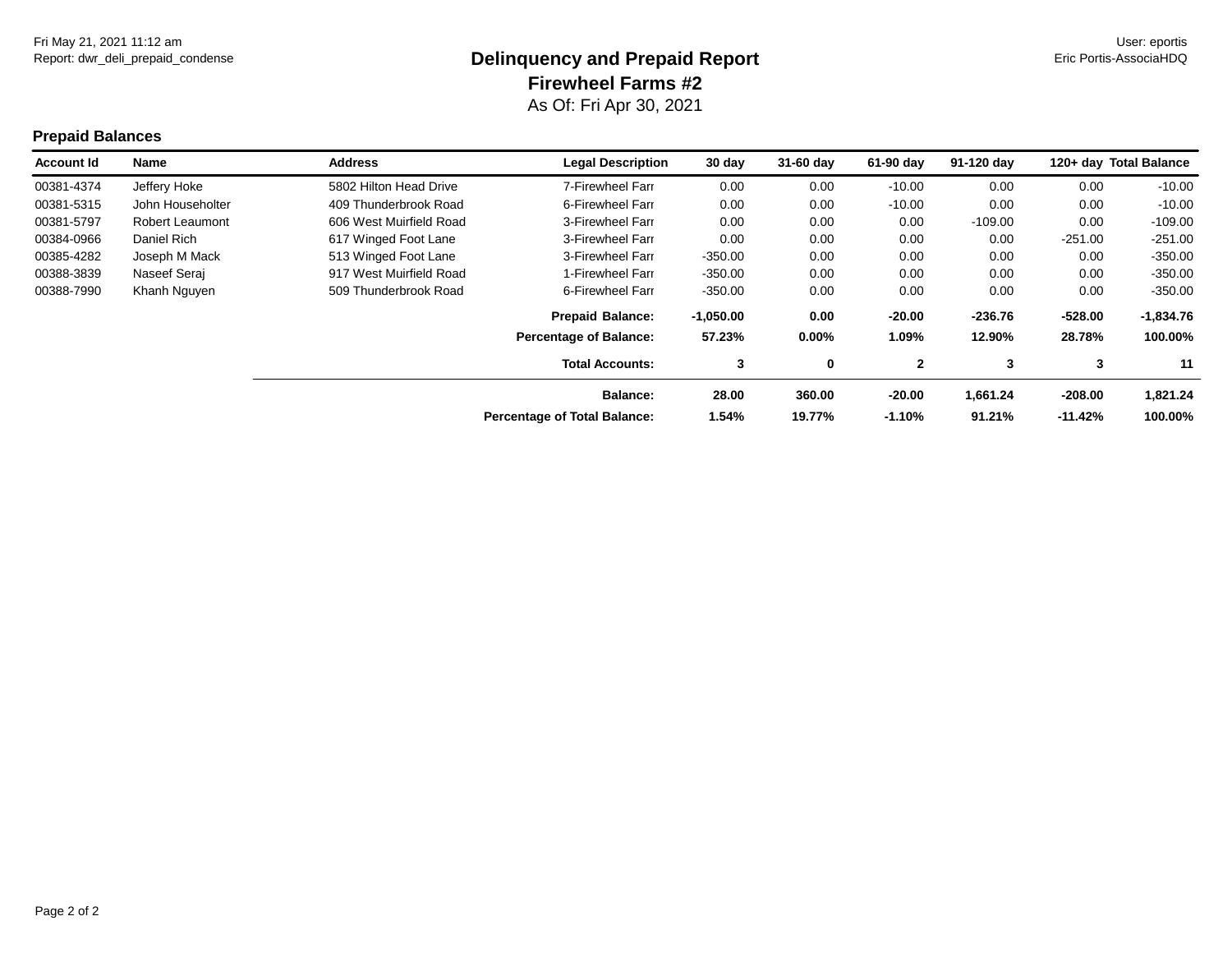



#### **FIREWHEEL FARMS NO. 2 HOMEOWNERS** ASSOCIATION, INC.<br>PRINCIPAL MANAGEMENT GROUP, INC. N.TEXAS **1225 ALMA RD STE 100 RICHARDSON TX 75081-2298**

| Page            | $1$ of $2$ |
|-----------------|------------|
| <b>Branch</b>   | 010        |
| Account Number: | 1031008236 |
| Date            | 04/30/2021 |
|                 |            |

EM

#### **HOA NON INT CKG** Acct 1031008236 **Summary of Activity Since Your Last Statement**  $4/01/21$ 23.905.12 Beginning Balance

| Dugining Dalance          | 17 U I I Z I | 20.000.12    |
|---------------------------|--------------|--------------|
| Deposits / Misc Credits   | 14           | 2,832.00     |
| Withdrawals / Misc Debits | h            | 2,010.15     |
| ** Ending Balance         | 4/30/21      | 24,726.97 ** |
| Service Charge            |              | .00          |

#### **Deposits and Credits**

| Date | <b>Deposits</b> | Withdrawals | <b>Activity Description</b>            |  |
|------|-----------------|-------------|----------------------------------------|--|
| 4/01 | 643.00          |             | ATGPay Online Pa/ATGPay Onl            |  |
|      |                 |             | ST-J1J8N7R3L7Q3 FIREWHEEL FARMS NO 2 H |  |
| 4/02 | 129.00          |             | ATGPay Online Pa/ATGPay Onl            |  |
|      |                 |             | ST-J4P7G2G9T0F1 FIREWHEEL FARMS NO 2 H |  |
| 4/05 | 89.00           |             | ATGPay Online Pa/ATGPay Onl            |  |
|      |                 |             | ST-U0D5J1C7T1K2 FIREWHEEL FARMS NO 2 H |  |
| 4/05 | 258.00          |             | <b>HOA LOCKBOX DEPOSIT</b>             |  |
| 4/07 | 258.00          |             | ATGPay Online Pa/ATGPay Onl            |  |
|      |                 |             | ST-D2U8R3Y9C7C3 FIREWHEEL FARMS NO 2 H |  |
| 4/07 | 129.00          |             | HOA LOCKBOX DEPOSIT                    |  |
| 4/09 | 129.00          |             | ATGPay Online Pa/ATGPay Onl            |  |
|      |                 |             | ST-G3S0B7A7E3L5 FIREWHEEL FARMS NO 2 H |  |
| 4/09 | 119.00          |             | <b>HOA LOCKBOX DEPOSIT</b>             |  |
| 4/13 | 258.00          |             | <b>HOA LOCKBOX DEPOSIT</b>             |  |
| 4/15 | 129.00          |             | <b>HOA LOCKBOX DEPOSIT</b>             |  |
| 4/19 | 129.00          |             | ATGPay Online Pa/ATGPay Onl            |  |
|      |                 |             | ST-C0K7J8O0W3C1 FIREWHEEL FARMS NO 2 H |  |
| 4/23 | 119.00          |             | ATGPay Online Pa/ATGPay Onl            |  |
|      |                 |             | ST-D1P8L0R3U7A3 FIREWHEEL FARMS NO 2 H |  |
| 4/30 | 189.00          |             | ATGPay Online Pa/ATGPay Onl            |  |
|      |                 |             | ST-I4J4B8B1P8N7 FIREWHEEL FARMS NO 2 H |  |
| 4/30 | 254.00          |             | <b>HOA LOCKBOX DEPOSIT</b>             |  |
|      |                 |             |                                        |  |

#### **Withdrawals and Debits**

| Date<br>4/02 | <b>Deposits</b> | Withdrawals<br>509.85 | <b>Activity Description</b><br>FIREWHEELFARMS2/VendorPymt<br>Offset Record |
|--------------|-----------------|-----------------------|----------------------------------------------------------------------------|
| 4/05         |                 | 311.09                | 1031008236 FirewheelFarms2<br>AVIDPAY SERVICE/AVIDPAY                      |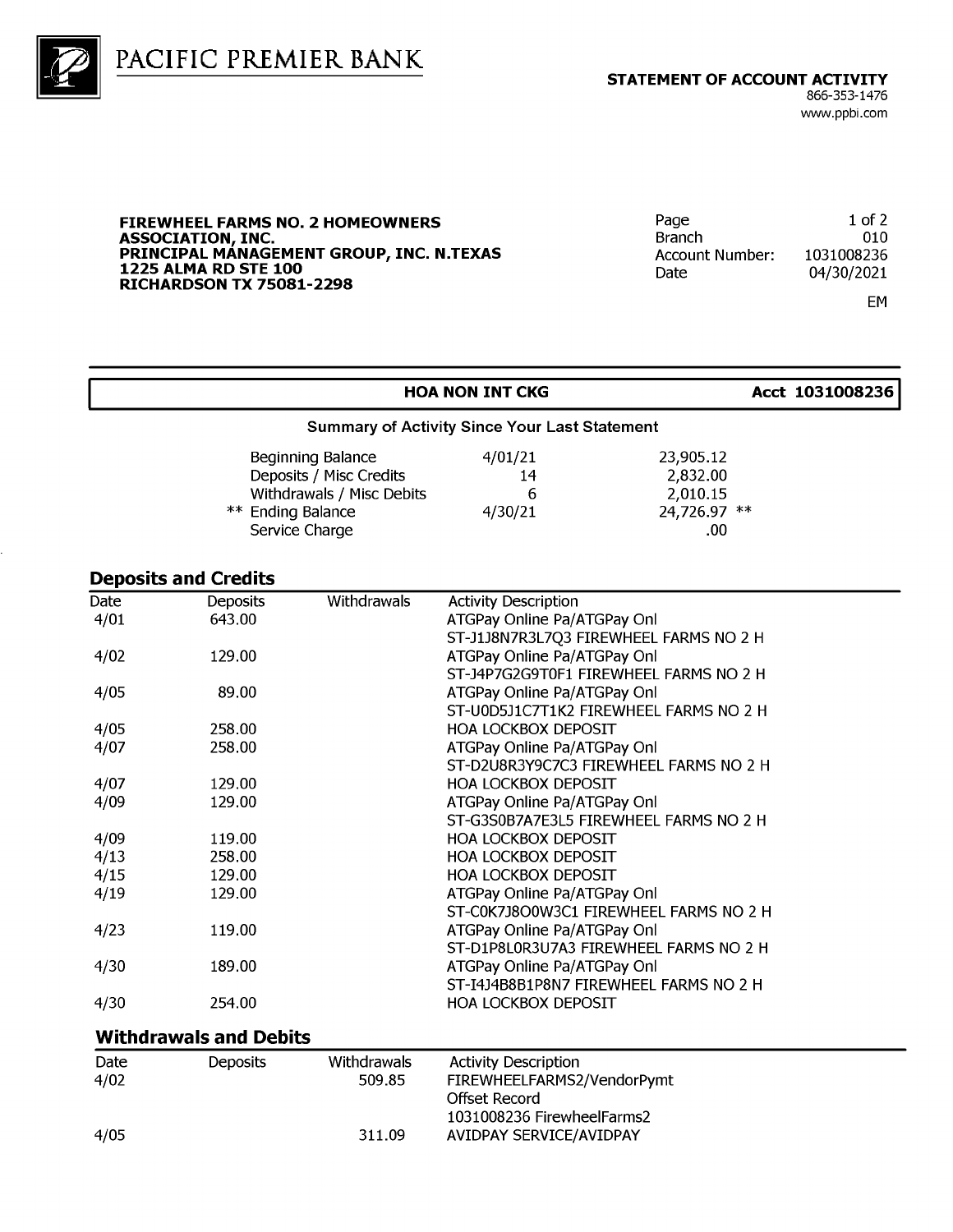

PACIFIC PREMIER BANK

**FIREWHEEL FARMS NO. 2 HOMEOWNERS** ASSOCIATION, INC.<br>PRINCIPAL MANAGEMENT GROUP, INC. N.TEXAS **1225 ALMA RD STE 100 RICHARDSON TX 75081-2298** 

 $2$  of  $2$ Page **Branch** 010 1031008236 **Account Number:** Date 04/30/2021

### EM

#### **Withdrawals and Debits**

| Date | <b>Deposits</b> | <b>Withdrawals</b> | <b>Activity Description</b>            |  |
|------|-----------------|--------------------|----------------------------------------|--|
|      |                 |                    | REF*CK*1000033*210402*Firewheel Farms  |  |
|      |                 |                    | 60594842\8910166\60594842              |  |
|      |                 |                    | CK1000033 Firewheel Farms #2           |  |
| 4/08 |                 | 64.69              | AVIDPAY SERVICE/AVIDPAY                |  |
|      |                 |                    | REF*CK*1000034*210407*Botanica Integra |  |
|      |                 |                    | d Landscape\60801594\9080315\60801594  |  |
|      |                 |                    | CK1000034 Firewheel Farms #2           |  |
| 4/12 |                 | 365.07             | FIREWHEELFARMS2/VendorPymt             |  |
|      |                 |                    | Offset Record                          |  |
|      |                 |                    | 1031008236 FirewheelFarms2             |  |
| 4/26 |                 | 38.78              | CITY OF GARLAND/UTIL PAYMT             |  |
|      |                 |                    | 00012202 13447 FIREWHEEL FARMS         |  |
| 4/29 |                 | 720.67             | <b>AVIDPAY SERVICE/AVIDPAY</b>         |  |
|      |                 |                    | REF*CK*1000035*210428*Botanica Integra |  |
|      |                 |                    | d Landscape\62031928\10142719\62031928 |  |
|      |                 |                    | CK1000035 Firewheel Farms #2           |  |
|      |                 |                    |                                        |  |

#### **Daily Balance Summary**

| Date | Balance   | Date | <b>Balance</b> | Date | Balance   |
|------|-----------|------|----------------|------|-----------|
| 4/01 | 24,548.12 | 4/09 | 24,773.49      | 4/23 | 25,043.42 |
| 4/02 | 24,167.27 | 4/12 | 24,408.42      | 4/26 | 25,004.64 |
| 4/05 | 24,203.18 | 4/13 | 24,666.42      | 4/29 | 24,283.97 |
| 4/07 | 24,590.18 | 4/15 | 24.795.42      | 4/30 | 24,726.97 |
| 4/08 | 24,525.49 | 4/19 | 24,924.42      |      |           |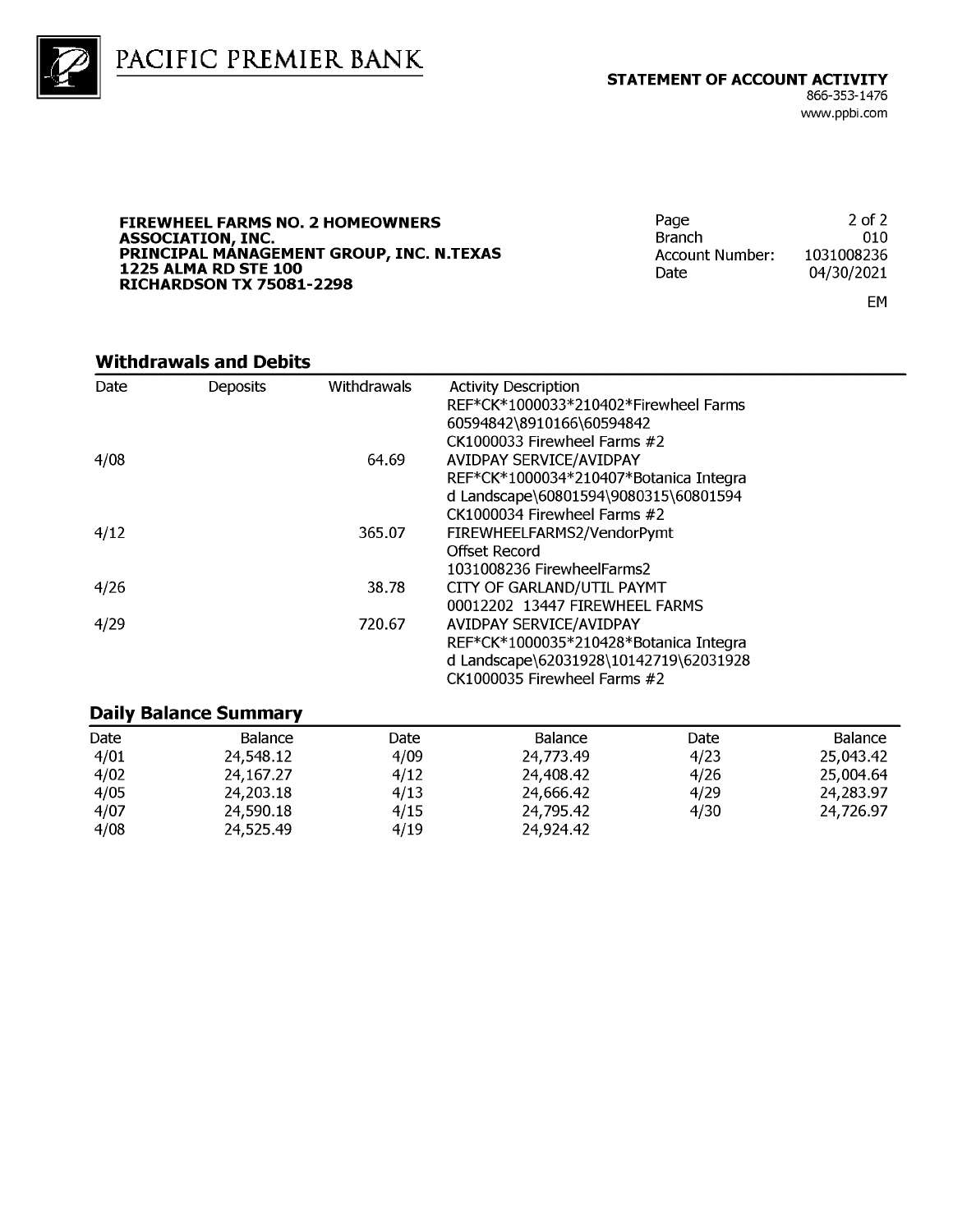

<sup>000003924116721</sup> April 01, 2021 through April 30, 2021 Account Number:

#### CUSTOMER SERVICE INFORMATION

| Web site.                | Chase com      |
|--------------------------|----------------|
| Service Center           | 1-800-242-7338 |
| Deaf and Hard of Hearing | 1 800 242 7383 |
| Para Espanol:            | 1-888-622-4273 |
| International Calls      | 1 713 262 1679 |



<sup>00047311</sup> DRE 201 142 12121 NNNNNNNNNNN T 1 000000000 61 <sup>0000</sup> FIREWHEEL FARMS NO. 2 HOMEOWNERS ASSOCIATION, INC. PO BOX 450851 GARLAND TX <sup>75045</sup>

#### We're increasing the Legal Processing Fee

On July 18, were increasing the legal processing fee to be up to \$100. This is the fee that we can charge to your account if we need to manage a legal process related to you or your account that appears to have the force of law behind it, including the processing of garnishments, tax levies, or other court or administrative orders.

If you have questions please call the number at the top of this statement. We accept operator relay calls.

| <b>CHECKING SUMMARY</b>      | Chase BusinessClassic |               |  |
|------------------------------|-----------------------|---------------|--|
|                              | <b>INSTANCES</b>      | <b>AMOUNT</b> |  |
| <b>Beginning Balance</b>     |                       | \$34,276.64   |  |
| Deposits and Additions       |                       | 311 09        |  |
| ATM & Debit Card Withdrawals | 5                     | $-260.97$     |  |
| <b>Ending Balance</b>        | 6                     | \$34,326.76   |  |

Your monthly service fee was waived because you maintained an average checking balance of \$5,000 or more during the statement period.

|             |                                     | <b>DEPOSITS AND ADDITIONS!</b> |               |
|-------------|-------------------------------------|--------------------------------|---------------|
| <b>DATE</b> | <b>DESCRIPTION</b>                  |                                | <b>AMOUNT</b> |
| 04/12       | Deposit                             | 1121448365                     | \$311.09      |
|             | <b>Total Deposits and Additions</b> |                                | \$311.09      |

### ATM & DEBIT CARD WITHDRAWALS

| <b>DATE</b> | <b>DESCRIPTION</b>                                                           | <b>AMOUNT</b> |
|-------------|------------------------------------------------------------------------------|---------------|
| 04/05       | Recurring Card Purchase 04/03 Yahoo Small Business 866-438-1582 CA Card 2808 | \$68.19       |
| 04/13       | 04/12 Roach Feed & Seed Garland TX Card 8540<br>Card Purchase                | 35.90         |
| 04/19       | Card Purchase With Pin 04/19 Wal-Mart #1055 Garland TX Card 8540             | 4797          |
| 04/19       | Card Purchase With Pin 04/19 Wal-Mart #1055 Garland TX Card 8540             | 16.91         |
| 04/26       | Card Purchase<br>04/25 Amzn Mktp US*T33NY52 Amzn Com/Bill WA Card 8540       | 92.00         |
|             | <b>Total ATM &amp; Debit Card Withdrawals</b>                                | \$260.97      |

Total ATM & Debit Card Withdrawals \$260.97

ATM & DEBIT CARD SUMMARY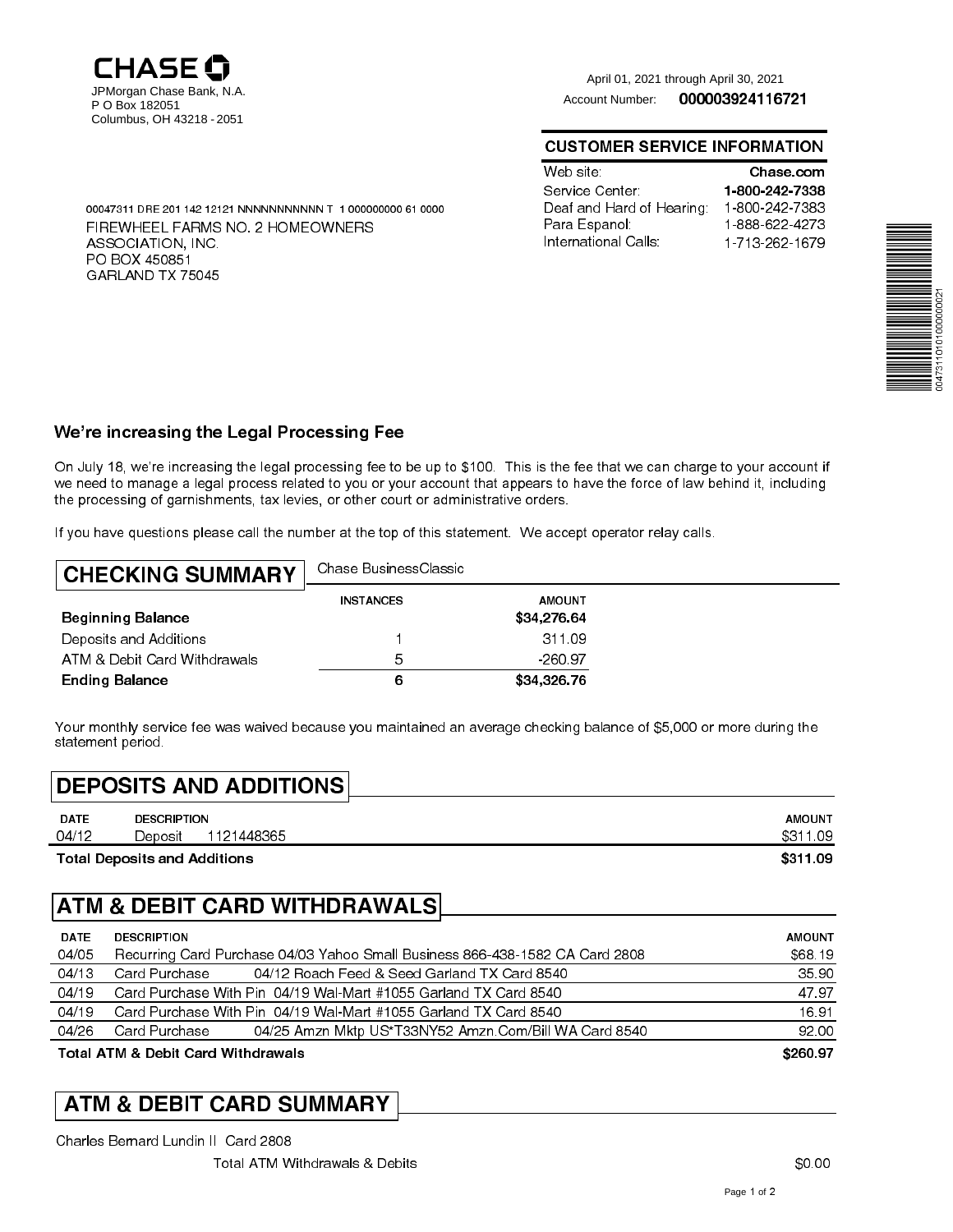

|                                | <b>Total Card Purchases</b>    | \$68.19      |
|--------------------------------|--------------------------------|--------------|
|                                | Total Card Deposits & Credits  | <b>SO 00</b> |
| Barbara Wisdom Mccoy Card 8540 |                                |              |
|                                | Total ATM Withdrawals & Debits | \$0.00       |
|                                | <b>Total Card Purchases</b>    | \$192.78     |
|                                | Total Card Deposits & Credits  | <b>SO 00</b> |
| ATM & Debit Card Totals        |                                |              |
|                                | Total ATM Withdrawals & Debits | <b>SO 00</b> |
|                                | <b>Total Card Purchases</b>    | \$260.97     |
|                                | Total Card Deposits & Credits  | \$0.00       |

#### DAILY ENDING BALANCE

| <b>DATE</b> | <b>AMOUNT</b> |
|-------------|---------------|
| 04/05       | \$34 208 45   |
| 04/12       | 34 519 54     |
| 04/13       | 34 483 64     |
| 04/19       | 34 418 76     |
| 04/26       | 34 326 76     |

### SERVICE CHARGE SUMMARY

| TRANSACTIONS FOR SERVICE FEE CALCULATION | <b>NUMBER OF</b><br><b>TRANSACTIONS</b> |
|------------------------------------------|-----------------------------------------|
| Checks Paid / Debits                     | 5                                       |
| Deposits / Credits                       |                                         |
| Deposited Items                          |                                         |
| <b>Transaction Total</b>                 |                                         |
| <b>SERVICE FEE CALCULATION</b>           | <b>AMOUNT</b>                           |
| Service Fee                              | \$12.00                                 |
| Service Fee Credit                       | \$12.00                                 |
| Net Service Fee                          | \$0.00                                  |
| Excessive Transaction Fees (Above 0)     | \$0.00                                  |
| <b>Total Service Fees</b>                | SO 00                                   |

IN CASE OF ERRORS OR QUESTIONS ABOUT YOUR ELECTRONIC FUNDS TRANSFERS: Call us at 1-866-564-2262 or write us at the address on the front of this statement (non-personal accounts contact Customer Service) immediately if you think your statement or receipt is incorrect or if you need more information about a transfer listed on the statement or receipt.

For personal accounts only: We must hear from you no later than 60 days after we sent you the FIRST statement on which the problem or error appeared. Be prepared to give us the following information:

Your name and account number •

\*end\*dre portrait disclosure message area

The dollar amount of the suspected error

• •

• A description of the error or transfer you are unsure of, why you believe it is an error, or why you need more information.<br>We will investigate your complaint and will correct any error promptly. If we take more than 10 us to complete our investigation.

IN CASE OF ERRORS OR QUESTIONS ABOUT NON-ELECTRONIC TRANSACTIONS: Contact the bank immediately if your statement is incorrect or if you need more information about any non-electronic transactions (checks or deposits) on this statement. If any such error appears, you must notify the bank in writing no later than 30 days after the statement was made available to you. For more complete details, see the<br>Account Rules and Regulations or other applicable account agreement that governs



**JPMorgan Chase Bank, N.A. Member FDIC**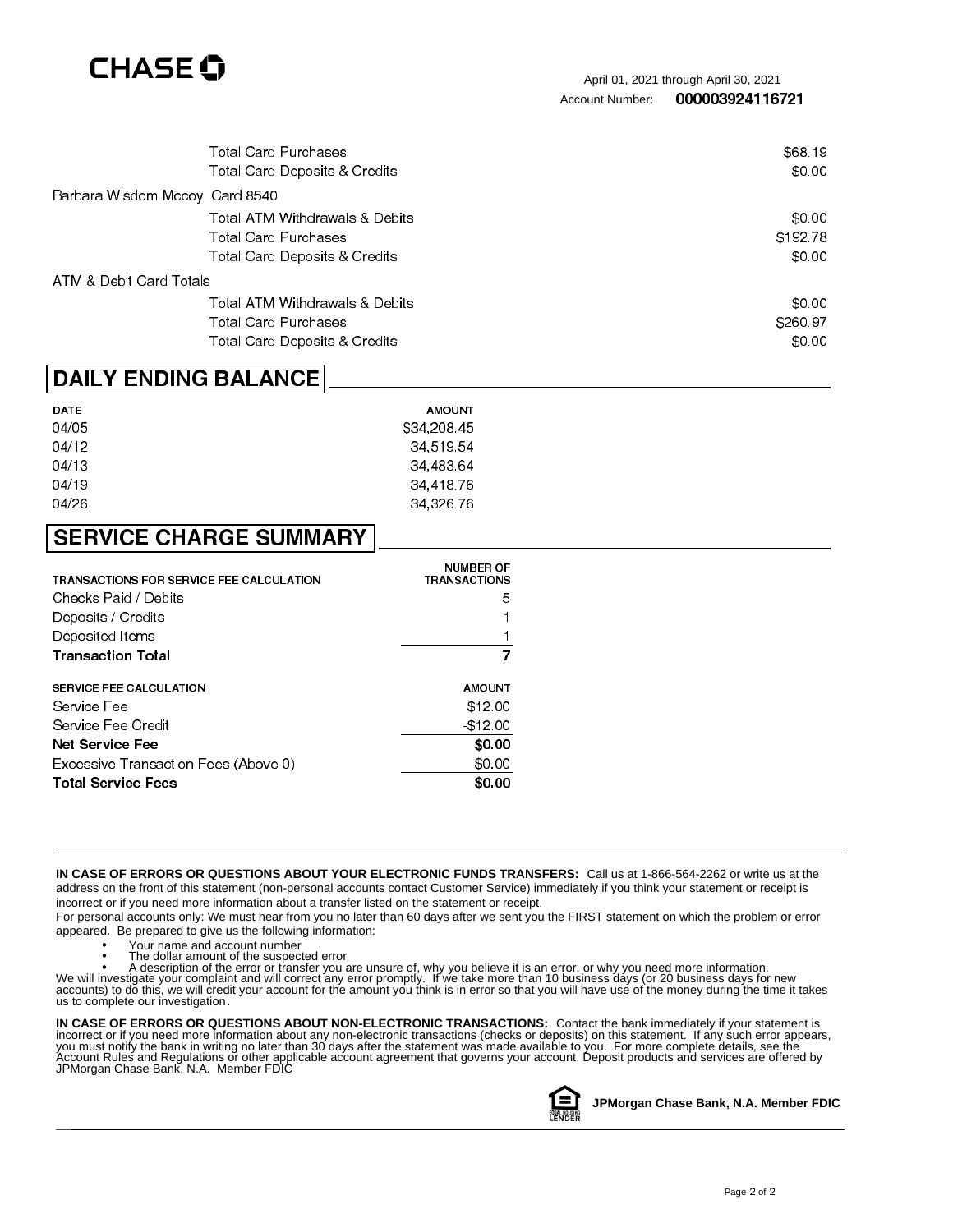# BOTANICA INTEGRATED LANDSCAPES

 8905 Fenchurch Road Dallas, TX 75238 (214) 348-5835

4/23/2021

Firewheel Farms #2 PO Box 450851 Garland, TX 75045

Re: NTX875-20849

### **INVOICE**

Monthly installment for landscape maintenance **(April 2021)** 665.75

SUBTOTAL 665.75

STATE SALES TAX 54.92

TOTAL AMOUNT DUE \$720.67

Total amount is due upon receipt. **Thanks!!**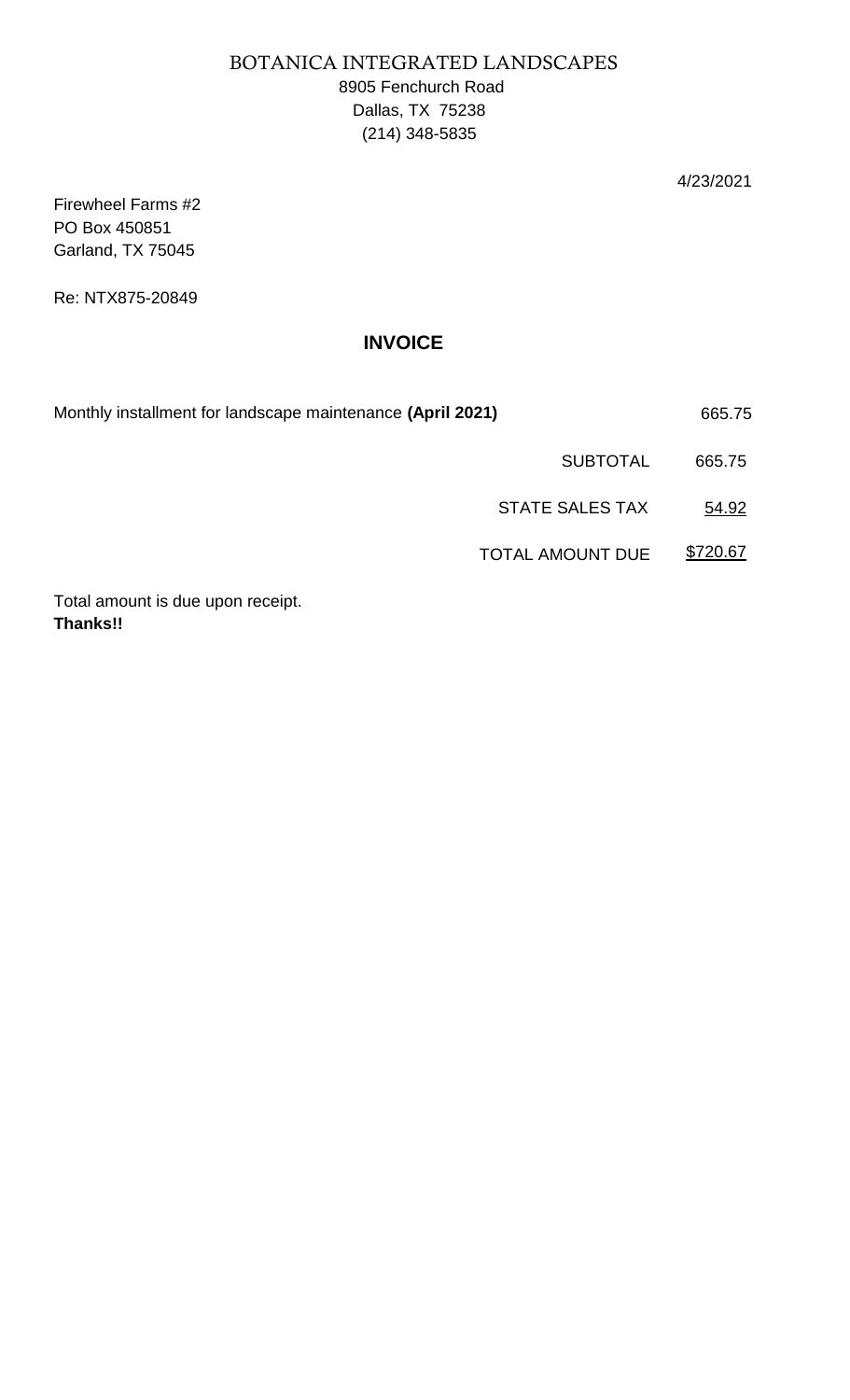### **INVOICE**

**Richardson, TX 75081 Invoice Due Date:** 

**1225 Alma Rd Ste 100 Invoice Date: 03/30/2021 C/O CSSC-AR DEPARTMENT Invoice Number: 2021-03-30-49471 PMG North Texas 13274 03/30/2021**

#### **Customer Name:Firewheel Farms #2 50875 Customer ID:**

| <b>Item Description</b>           | Quantity |        | <b>Amount Tax Amount</b> | <b>Total Amount</b> |
|-----------------------------------|----------|--------|--------------------------|---------------------|
| A/P Check                         | 1.000    | 1.50   | 0.12                     | 1.62                |
| <b>B&amp;W Copies</b>             | 11.000   | 2.75   | 0.23                     | 2.98                |
| <b>Bulk Postage</b>               | 46.000   | 29.44  | 0.00                     | 29.44               |
| Electronic Data Storage           | 1.000    | 8.99   | 0.00                     | 8.99                |
| Folding & Stuffing                | 46.000   | 6.90   | 0.00                     | 6.90                |
| <b>Late Notice</b>                | 44.000   | 132.00 | 10.89                    | 142.89              |
| <b>Management Collection Fee</b>  | 8.000    | 160.00 | 0.00                     | 160.00              |
| <b>Scanned Document</b>           | 3.000    | 0.75   | 0.00                     | 0.75                |
| Standard #10 Envelope with Window | 46.000   | 11.50  | 0.00                     | 11.50               |
|                                   | Total:   | 353.83 | 11.24                    | 365.07              |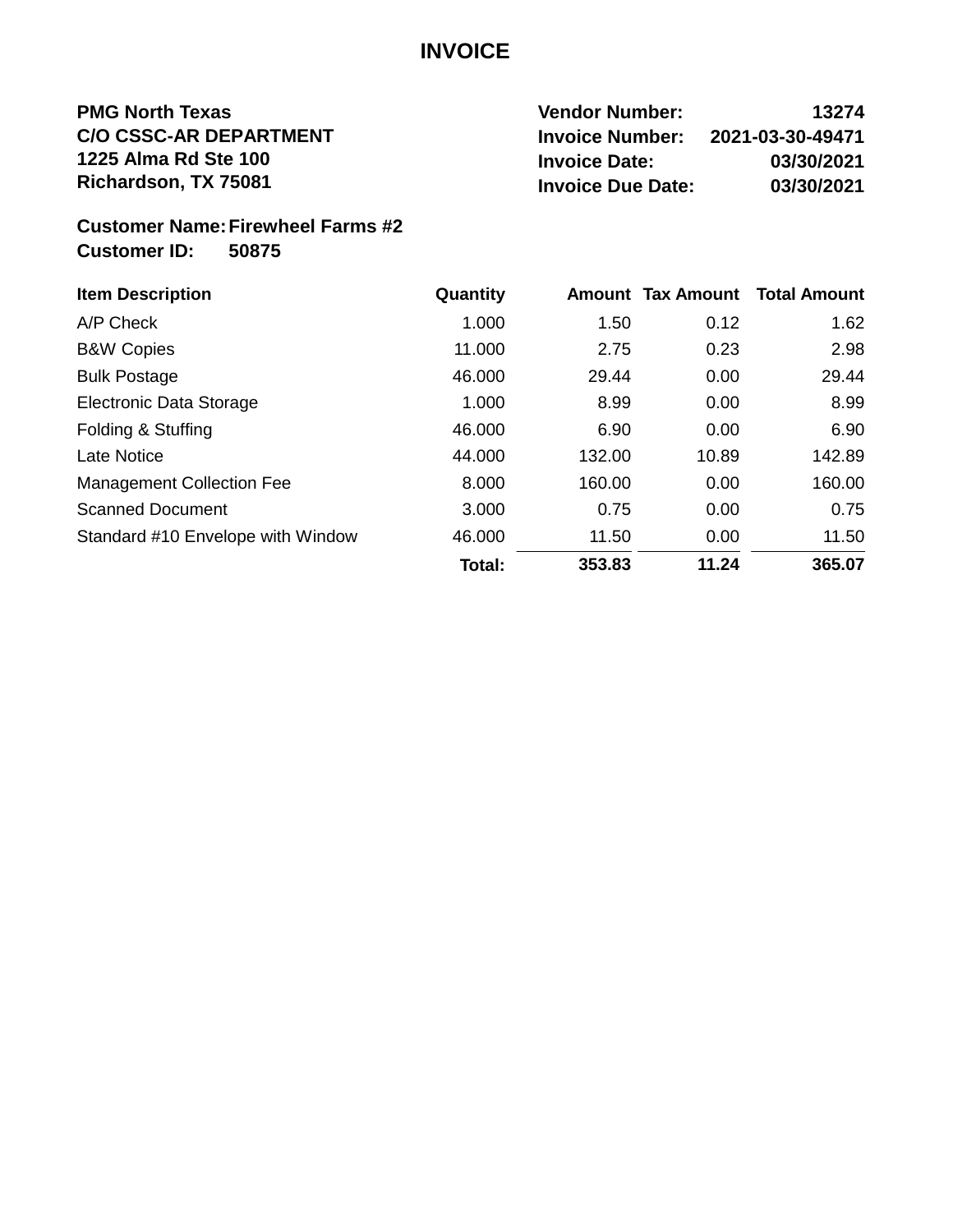### **Reimbursable Invoice Report Firewheel Farms #2**

As Of March 30, 2021

| Item                                  | <b>Reimbursable Description</b>                       | <b>Trans Date</b>              | Quantity | <b>Per Unit</b> | <b>Total</b> |
|---------------------------------------|-------------------------------------------------------|--------------------------------|----------|-----------------|--------------|
| A/P Check                             | RT00 Vendor Payments 02.21.21-02.27.21 03/01/2021     |                                | 1.000    | 1.50            | 1.50         |
|                                       | <b>Total A/P Check:</b>                               |                                | 1.000    |                 | 1.50         |
| <b>B&amp;W Copies</b>                 | RT02 Vendor Letters 03.06.21-03.12.21                 | 03/22/2021                     | 1.000    | 0.25            | 0.25         |
|                                       | Branch Prints/Copies - March, 2021                    | 03/30/2021                     | 10.000   | 0.25            | 2.50         |
|                                       |                                                       | <b>Total BW Copies:</b>        | 11.000   |                 | 2.75         |
| <b>Bulk Postage</b>                   | RT00 Vendor Payments 02.21.21-02.27.21                | 03/01/2021                     | 1.000    | 0.64            | 0.64         |
|                                       | <b>Automated Friendly Reminders</b>                   | 03/15/2021                     | 44.000   | 0.64            | 28.16        |
|                                       | RT02 Vendor Letters 03.06.21-03.12.21                 | 03/22/2021                     | 1.000    | 0.64            | 0.64         |
|                                       |                                                       | <b>Total Bulk Postage:</b>     | 46.000   |                 | 29.44        |
| Electronic Data Storage               | RT02 CSSC Electronic Storage 03.25.21                 | 03/25/2021                     | 1.000    | 8.99            | 8.99         |
| <b>Total Electronic Data Storage:</b> |                                                       | 1.000                          |          | 8.99            |              |
|                                       |                                                       |                                |          |                 |              |
| Folding & Stuffing                    | RT00 Vendor Payments 02.21.21-02.27.21 03/01/2021     |                                | 1.000    | 0.15            | 0.15         |
|                                       | <b>Automated Friendly Reminders</b>                   | 03/15/2021                     | 44.000   | 0.15            | 6.60         |
|                                       | RT02 Vendor Letters 03.06.21-03.12.21                 | 03/22/2021                     | 1.000    | 0.15            | 0.15         |
|                                       |                                                       | <b>Total Folding Stuffing:</b> | 46.000   |                 | 6.90         |
| Late Notice                           | <b>Automated Friendly Reminders</b>                   | 03/15/2021                     | 44.000   | 3.00            | 132.00       |
|                                       |                                                       | <b>Total Late Notice:</b>      | 44.000   |                 | 132.00       |
| <b>Management Collection Fee</b>      | Branch-Deferred Collection Fees - March, 2 03/30/2021 |                                | 8.000    | 20.00           | 160.00       |
|                                       | <b>Total Management Collection Fee:</b>               |                                | 8.000    |                 | 160.00       |
| <b>Scanned Document</b>               | Branch Scans - March, 2021                            | 03/30/2021                     | 3.000    | 0.25            | 0.75         |
|                                       | <b>Total Scanned Document:</b>                        |                                | 3.000    |                 | 0.75         |
|                                       |                                                       |                                |          |                 |              |
| Standard #10 Envelope with Window     | RT00 Vendor Payments 02.21.21-02.27.21 03/01/2021     |                                | 1.000    | 0.25            | 0.25         |
|                                       | <b>Automated Friendly Reminders</b>                   | 03/15/2021                     | 44.000   | 0.25            | 11.00        |
|                                       | RT02 Vendor Letters 03.06.21-03.12.21                 | 03/22/2021                     | 1.000    | 0.25            | 0.25         |
|                                       | Total Standard #10 Envelope with Window:              |                                | 46.000   |                 | 11.50        |

**Total Report: 353.83**

 $\overline{\phantom{0}}$  $\overline{\phantom{a}}$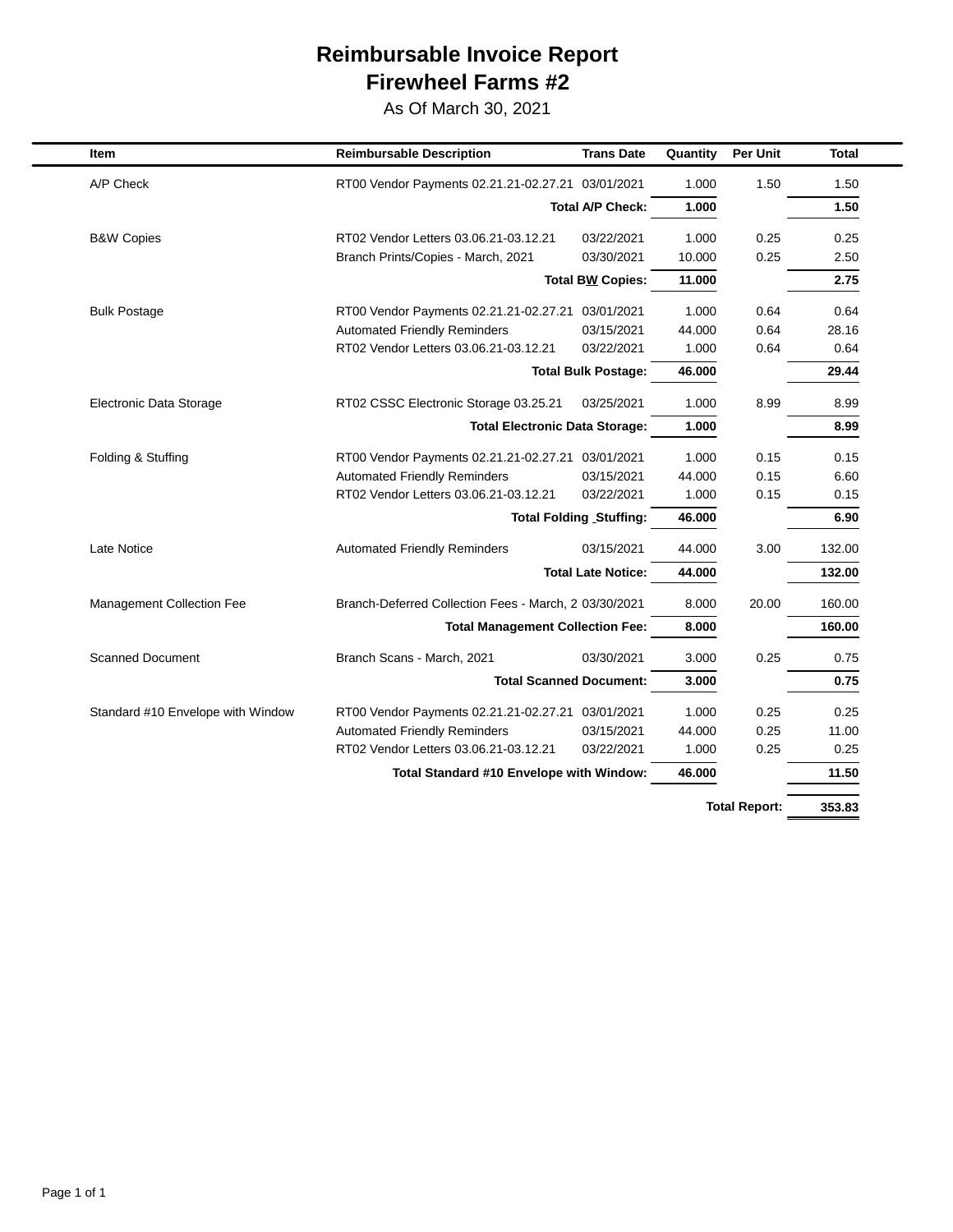險

#### Service Address: W 499 MUIRFIELD RD RE: SPRINK, GARLAND, TX 75044

#### **AUTOMATIC BANK DRAFT**



| Month  | Month  | Year   |
|--------|--------|--------|
| 30     | 31     | 30     |
| 6      |        | 6      |
| 0.2    | 0.2    | 0.2    |
| \$0.41 | \$0.40 | \$0.41 |
| 61     | 42     | 62     |
|        |        |        |

| Previous Balance<br>Payments<br>Adjustments  |                                    | $-12.42$<br>0.00 |
|----------------------------------------------|------------------------------------|------------------|
| <b>Balance Forward</b>                       |                                    | 0.00             |
| <b>Current Electric Charge</b>               | S                                  | 12.31            |
| <b>Total Current Charges</b>                 |                                    | 12.31            |
| <b>Current Charges Due</b><br>April 25, 2021 | <b>Total Amount Due</b><br>\$12.31 |                  |

#### DO NOT PAY - account is being drafted on 23-APR-2021

#### **Important Messages**

ATTENTION Residential and Multi-Family Customers: The Garland City Council approved a one-time residential water bill adjustment to offset the costs related to dripping faucets during the cold weather event. The adjustment is reflected in a lower monthly Cost of Basic Service charge and is equal to a 2,000-gallon water credit.

ATTENTION Residential Wastewater Customers: The Garland City Council approved omitting the month of February from the annual History Base Consumption (HBC) in the calculation of the winter months averaging for wastewater. This one time omission will use December, January and March to calculate the HBC for sewer volume charge.

#### **Important Contact Information**

| <b>Emergency Electric Outage</b>          | 972.205.3000 (24 hrs.) |  |
|-------------------------------------------|------------------------|--|
| <b>Emergency Water Shutoffs</b>           | 972.205.3210 (24 hrs.) |  |
| Utility Reconnect Services                | 972.205.2671           |  |
| Environmental Waste Services 972.205.3500 |                        |  |
| Bill Payment Information                  | 972.205.2671           |  |

custserv@gpltexas.org

#### Make check payable to City of Garland. Detach bottom section and return with your payment in the envelope provided. Retain top portion for your records.

| GARLAND<br>TEXAS MADE HERE |  |
|----------------------------|--|
|----------------------------|--|

CITY OF GARLAND P.O. BOX 461508 GARLAND, TX 75046-1508 972.205.2671 www.garlandutilities.org

▓▓<br>Ñ \*\*AUTO\*\*ALL FOR AADC 752 11 AADC 10051AB05-A-1<br>2694 1 AB 0.425

### 

FIREWHEEL FARMS NO. 2 HOMEOWNERS ASSOCIATION, INC. C/O PMG NTX<br>PO BOX 650255<br>DALLAS TX 75265-0255

### 20210405000000000000000122000013445600000012315

| Account Number: 12200-13445 |                                                        |                     |                  |                     |  |  |
|-----------------------------|--------------------------------------------------------|---------------------|------------------|---------------------|--|--|
| Unpaid Balance              | <b>Current Charges</b>                                 | <b>Total Amount</b> | P.A.I.D. Program | <b>Total Amount</b> |  |  |
| Due Now                     | Due 04/25/21                                           | Due*                | (Optional)       | Enclosed            |  |  |
| 0.00                        | 12.31                                                  | 12.31               |                  |                     |  |  |
|                             | *A 5% late fee will be assessed on any unpaid balance. |                     |                  |                     |  |  |

DO NOT PAY - account is being drafted for the amount owed.

ր կլել երի կարի կարի կարի կարող երկան երեր <sub>է</sub>ր կարող երկայից կարող երկայից կարող երկայից կարող երկայից կարող ե **CITY OF GARLAND** PO BOX 461508 GARLAND TX 75046-1508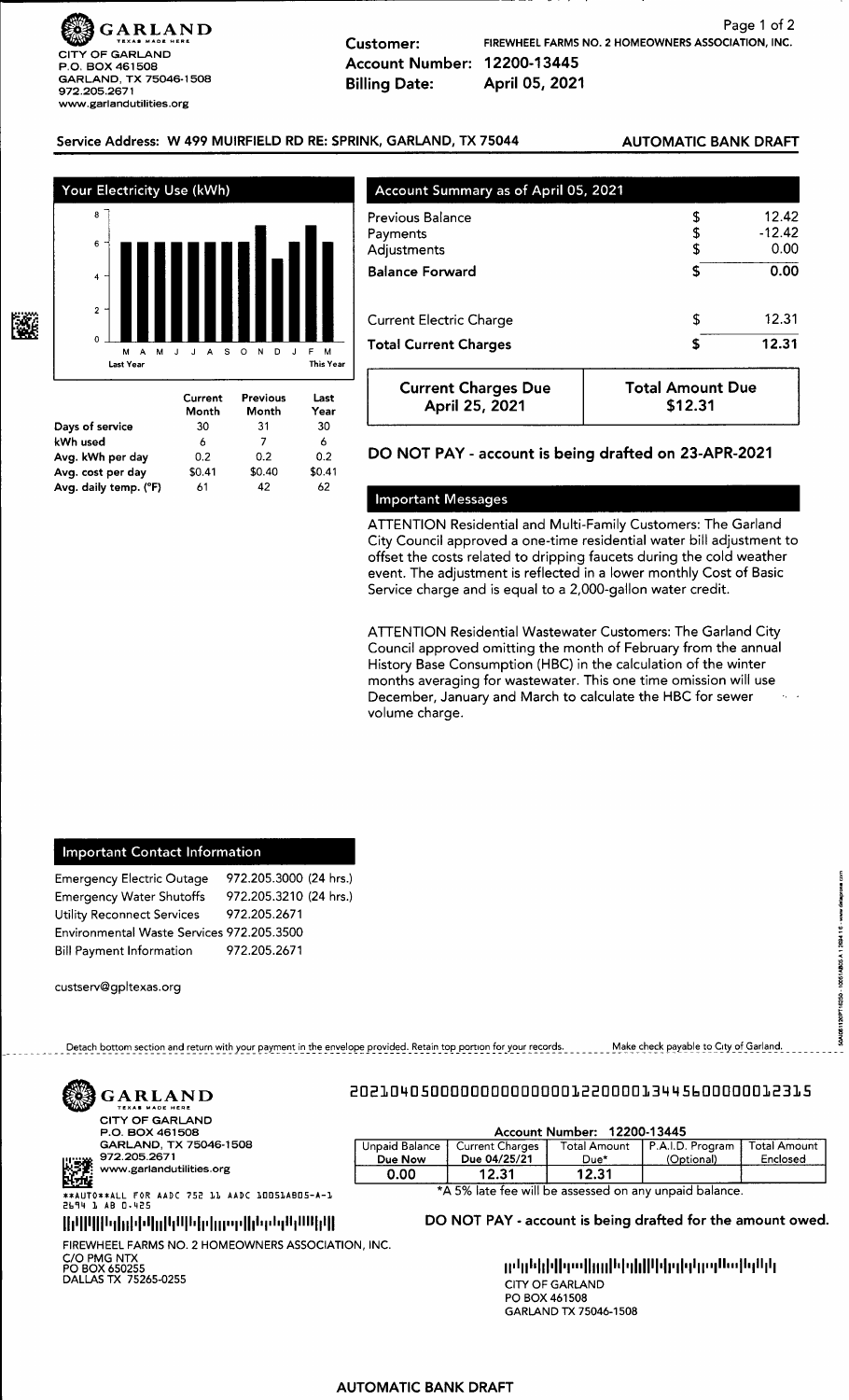$\frac{1}{\sqrt{2}}$ 

### Service Address: W 499 MUIRFIELD RD RE: SPRINK, GARLAND, TX 75044

ł.

| Meter                                                              |            | Current Meter Read                        |          | Previous Meter Read              |         | Reading    | Mtr           | Actual |       |
|--------------------------------------------------------------------|------------|-------------------------------------------|----------|----------------------------------|---------|------------|---------------|--------|-------|
| Serial #                                                           | Date       | Reading                                   | Estimate | Date                             | Reading | Difference | Mult          |        | Usage |
| 59153530                                                           | 03/31/2021 | 788                                       | No       | 03/01/2021                       | 782     | 6          |               |        | 6 kWh |
| <b>Electric Service</b><br>Service from<br>03/01/2021 - 03/31/2021 |            | <b>Commercial Electric</b><br>City Tax 1% |          |                                  |         |            | 12.19<br>0.12 |        |       |
|                                                                    |            |                                           |          | <b>Total Charge for Electric</b> |         |            |               |        | 12.31 |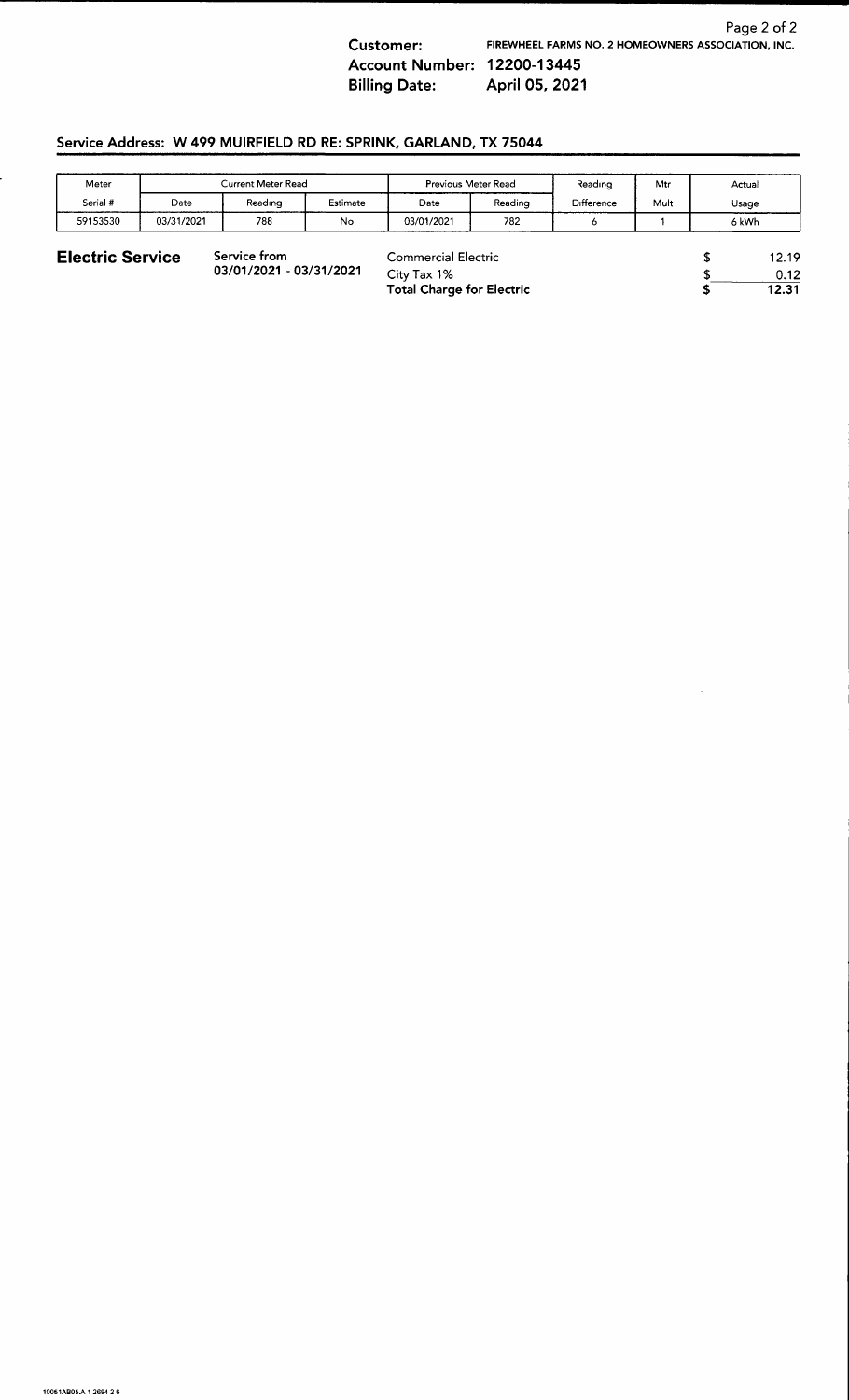Service Address: W 699 MUIRFIELD RD RE: SPRINK, GARLAND, TX 75044

#### **AUTOMATIC BANK DRAFT**



| Days of service       | 30     | 31     | 30     |
|-----------------------|--------|--------|--------|
| kWh used              | 11     | 14     | 13     |
| Avg. kWh per day      | 0.3    | 0.4    | 0.4    |
| Avg. cost per day     | \$0.42 | \$0.42 | \$0.43 |
| Avg. daily temp. (°F) | 61     | 42     | 62     |

| Account Summary as of April 05, 2021               |                                    |                           |
|----------------------------------------------------|------------------------------------|---------------------------|
| <b>Previous Balance</b><br>Payments<br>Adjustments | S                                  | 13.18<br>$-13.18$<br>0.00 |
| <b>Balance Forward</b>                             |                                    | 0.00                      |
| <b>Current Electric Charge</b>                     | S                                  | 12.86                     |
| <b>Total Current Charges</b>                       |                                    | 12.86                     |
| <b>Current Charges Due</b><br>April 25, 2021       | <b>Total Amount Due</b><br>\$12.86 |                           |

DO NOT PAY - account is being drafted on 23-APR-2021

#### **Important Messages**

ATTENTION Residential and Multi-Family Customers: The Garland City Council approved a one-time residential water bill adjustment to offset the costs related to dripping faucets during the cold weather event. The adjustment is reflected in a lower monthly Cost of Basic Service charge and is equal to a 2,000-gallon water credit.

ATTENTION Residential Wastewater Customers: The Garland City Council approved omitting the month of February from the annual History Base Consumption (HBC) in the calculation of the winter months averaging for wastewater. This one time omission will use December, January and March to calculate the HBC for sewer volume charge.

#### **Important Contact Information**

| <b>Emergency Electric Outage</b>          | 972.205.3000 (24 hrs.) |  |
|-------------------------------------------|------------------------|--|
| <b>Emergency Water Shutoffs</b>           | 972.205.3210 (24 hrs.) |  |
| <b>Utility Reconnect Services</b>         | 972.205.2671           |  |
| Environmental Waste Services 972.205.3500 |                        |  |
| <b>Bill Payment Information</b>           | 972.205.2671           |  |

custserv@gpltexas.org

Detach bottom section and return with your payment in the envelope provided. Retain top portion for your records. \_\_\_\_\_ Make check payable to City of Garland.



**CITY OF GARLAND** P.O. BOX 461508 GARLAND, TX 75046-1508 972.205.2671

www.garlandutilities.org N.

\*\*AUTO\*\*ALL FOR AADC 752 11 AADC 10051A805-A-1<br>2694 1 AB 0.425

### Millionale in the annual control and controlled

FIREWHEEL FARMS NO. 2 HOMEOWNERS ASSOCIATION, INC.

C/O PMG NTX<br>PO BOX 650255<br>DALLAS TX 75265-0255

#### 20210405000000000000000122010013446300000012860

| Account Number: 12201-13446                           |                        |              |                  |                     |  |  |
|-------------------------------------------------------|------------------------|--------------|------------------|---------------------|--|--|
| Unpaid Balance                                        | <b>Current Charges</b> | Total Amount | P.A.I.D. Program | <b>Total Amount</b> |  |  |
| Due Now                                               | Due 04/25/21           | Due*         | (Optional)       | Enclosed            |  |  |
| 0.00                                                  | 12.86                  | 12.86        |                  |                     |  |  |
| *A 5% late fee will be assessed on any unnaid balance |                        |              |                  |                     |  |  |

'A 5% late fee will be assessed on any unpaid balance.

#### DO NOT PAY - account is being drafted for the amount owed.

ն արդերի կազմական կազման երկար հետ կազմական արդեր անձանական արդեր այս արդեր անձանական արդեր անձանական անձանակար<br>Մահեր արդեր արդեր անձանական արդեր արդեր արդեր արդեր արդեր արդեր արդեր արդեր արդեր արդեր արդեր արդեր արդեր արդ **CITY OF GARLAND** PO BOX 461508 GARLAND TX 75046-1508

#### **AUTOMATIC BANK DRAFT**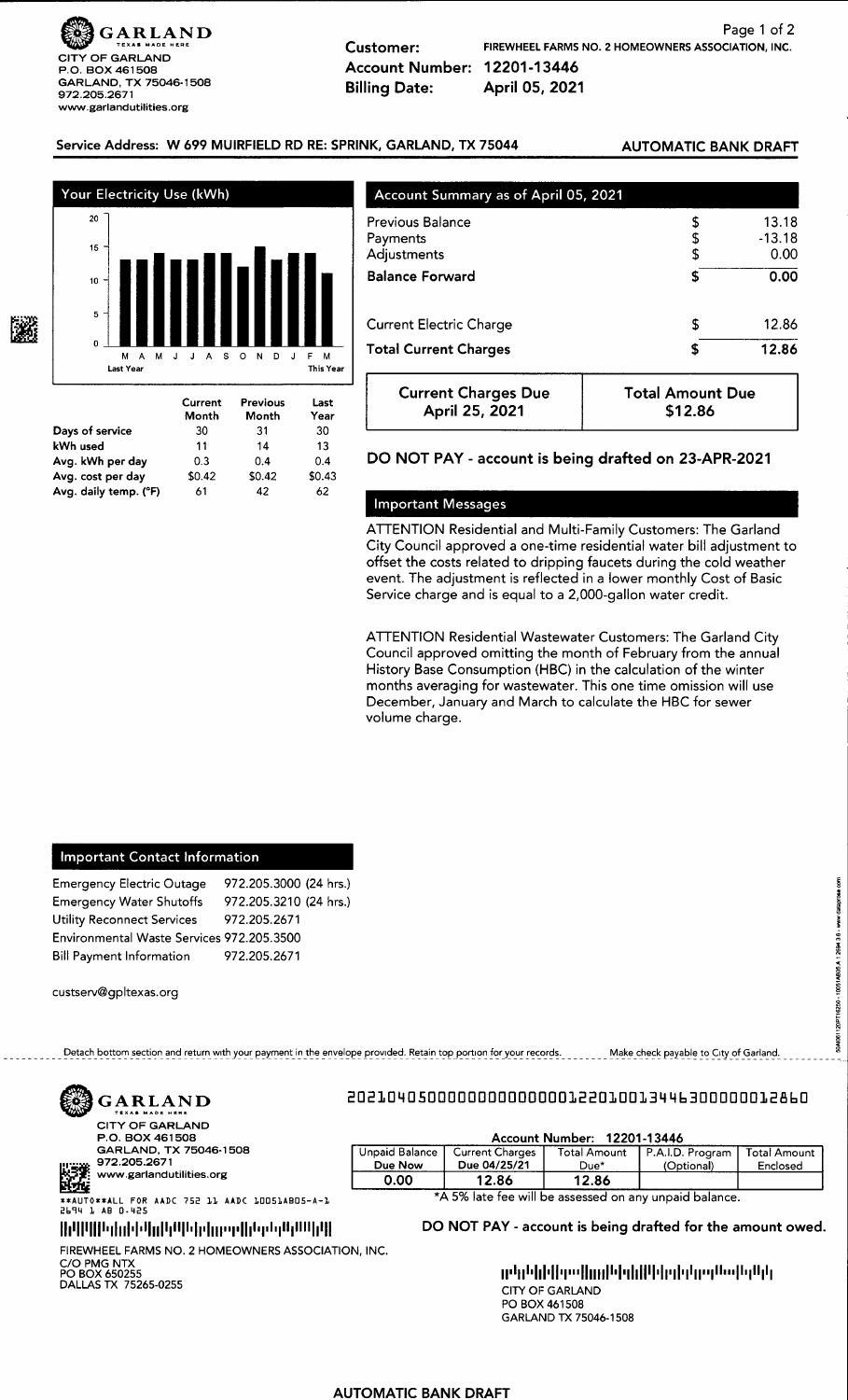### Service Address: W 699 MUIRFIELD RD RE: SPRINK, GARLAND, TX 75044

| Meter                   | <b>Current Meter Read</b> |                                         |          | Previous Meter Read                       |         | Reading    | Mtr  | Actual |               |
|-------------------------|---------------------------|-----------------------------------------|----------|-------------------------------------------|---------|------------|------|--------|---------------|
| Serial #                | Date                      | Reading                                 | Estimate | Date                                      | Reading | Difference | Mult |        | Usage         |
| 59153529                | 03/31/2021                | 1005                                    | No       | 03/01/2021                                | 994     | 11         |      | 11 kWh |               |
| <b>Electric Service</b> |                           | Service from<br>03/01/2021 - 03/31/2021 |          | <b>Commercial Electric</b><br>City Tax 1% |         |            |      |        | 12.73<br>0.13 |
|                         |                           |                                         |          | <b>Total Charge for Electric</b>          |         |            |      | 12.86  |               |

÷.